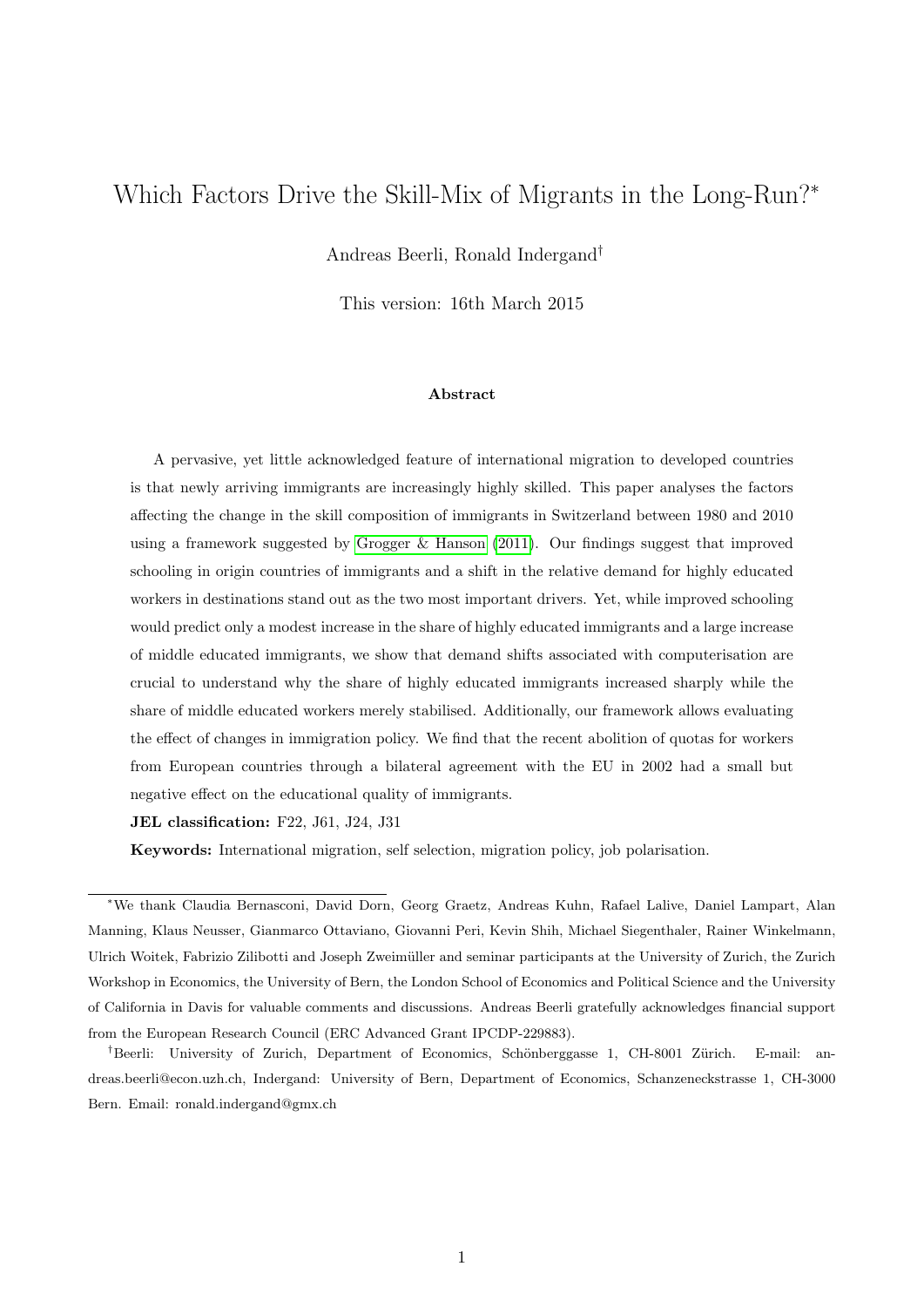# 1 Introduction

Which factors drive the skill composition of immigrants? A pervasive feature of international migration flows to developed countries in the last decades is that newly arriving immigrants are increasingly highly skilled. Between 1980 and 2010, the share of immigrants with a tertiary education increased by [1](#page-0-0)5 percentage points on average for 20 OECD countries (Brücker H. & Marfouk, 2013).<sup>1</sup> Yet, the changes in the share of highly educated immigrants have been very uneven across countries with large gains in countries such as Australia, Canada, the UK and Switzerland and more modest changes in France or Germany [\(Docquier & Marfouk, 2005\)](#page-40-1). These trends have gained more saliency in the light of an ongoing discussion among policy makers whether skilled immigration could serve as a palliative for increasing labour shortages of skills in developed countries. Yet, there seems to be little agreement on the actual drivers of skill scarcity and whether and how policy makers should respond by adapting immigration policies [\(Chaloff & Lemaitre, 2009;](#page-40-2) [Stevens et al., 2009\)](#page-41-0). From this perspective, it is surprising that the factors driving these trends have received relatively scant attention in the academic literature.

In this paper, we study the determinants of the changing skill composition among immigrants building on the empirical framework suggested by [Grogger & Hanson](#page-40-0) [\(2011\)](#page-40-0). According to this framework, the educational composition of immigrants from a certain origin country observed in a destination depends on (i) the wage differentials of education groups in the destination, (ii) the wage differentials in the origin country, (iii) the population shares of the education groups in the origin and (iv) education specific bilateral migration costs. While [Grogger & Hanson](#page-40-0) [\(2011\)](#page-40-0)'s analysis is static using a cross-section of destinations and origin countries, we analyse the importance of each of these factors from a long-run perspective. We focus on the period between 1980 and 2010, and on a single destination country, Switzerland.

Switzerland represents an interesting and exemplary case for a number of reasons. First, together with a group of other countries (such as Australia, Canada and the U.S.) Switzerland has traditionally exhibited very high immigration rates [\(Peri, 2005\)](#page-41-1). In 2011, the country's population share of foreign born was at 27.2% which was only surpassed by Luxembourg [\(OECD, 2014\)](#page-41-2). Second, Switzerland has witnessed a strong change in the skill composition of newly immigrating workers during the past decades. In 1990, only 17% of those workers, who recently (within the last five years) immigrated into the country had a tertiary degree, whereas this share rose to  $47\%$  in 2010 (cf. Figure [1\)](#page-2-0).<sup>[2](#page-0-0)</sup> Third, the integration of Switzerland into the European labour market provides us with a rare policy experiment in which immigration restrictions were abolished for workers from the EU while immigration from

<sup>&</sup>lt;sup>1</sup>The countries in the IAB's brain drain data are Australia, Austria, Canada, Chile, Denmark, Finland, France, Germany, Greece, Ireland, Luxembourg, Netherlands, New Zealand, Norway, Portugal, Spain, Sweden, Switzerland, United Kingdom, and United States.

<sup>&</sup>lt;sup>2</sup>The immigration influx was substantial also in absolute numbers, increasing the stock of highly educated foreign employees from 100,000 to 400,000 (in relation to a total workforce of roughly 4 million, see e.g. [Favre et al., 2013\)](#page-40-3).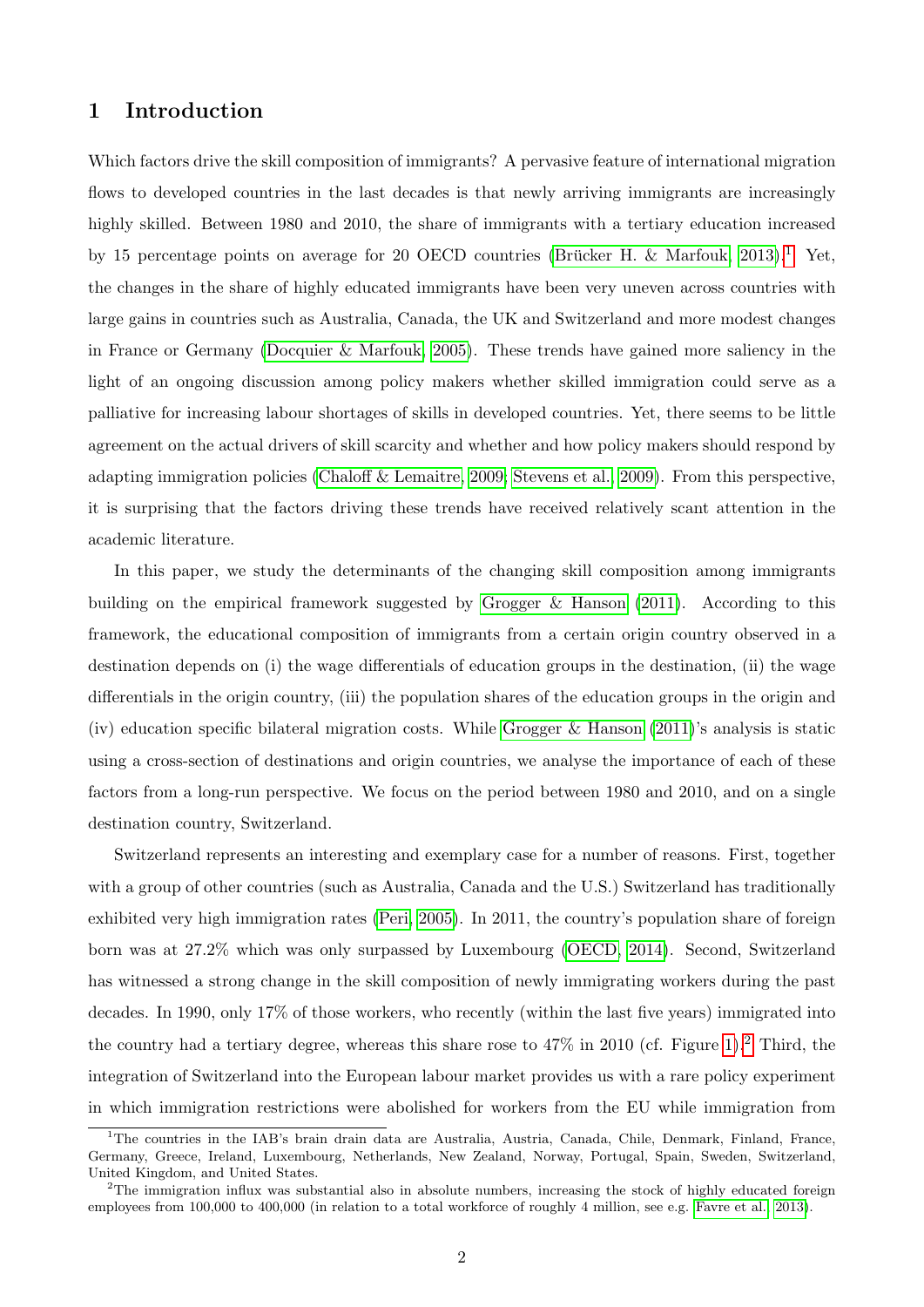third party countries remained being subject to quotas. This allows studying the effect of changing immigration restrictions by comparing changes in the skill mix of EU immigrants with those of Non-EU immigrants.



<span id="page-2-0"></span>Figure 1: Evolution of Education Group Shares of Newly Arriving Immigrants in Switzerland, 1970 - 2010

Notes: Newly arriving immigrants are foreign born individuals having lived abroad 5 years prior to the Census year. High educated workers are those with a tertiary education level, middle educated are secondary educated and low educated have compulsory education or less. See Section [3](#page-10-0) for details. Employment data from Swiss Census 1970 - 2010.

To analyse the role of the different driving forces of the skill composition of immigrants, we exploit the variation in the change of three education group shares (tertiary, secondary, compulsory and less education) among newly arriving immigrants from 30 different origin countries in 106 local labour markets in Switzerland between 1980 and 2010. The fundamental challenge to the econometrician is the likely endogeneity of educational wage differentials to the influx of immigrants with different educational backgrounds, a point which has not been sufficiently acknowledged in the literature on cross-country immigration flows.[3](#page-0-0) We deal with this concern by using a proxy for shifts to the local relative demand for workers with different educational backgrounds which is orthogonal to immigration inflows. In particular, as suggested by [Autor & Dorn](#page-39-1) [\(2013\)](#page-39-1), we exploit that local labour markets with a higher specialisation in routine occupations due to their industry structure in 1970 experienced stronger adoption of computer/automation capital in later decades. In turn, more technology adoption lead to a more pronounced polarisation of the wage and employment structure in these local labour markets. The basic idea is, that the adoption of computer capital substituted for workers in occupations with a high routine task content lowering their wages and their employment while increas-

 ${}^{3}$ See [Mayda](#page-40-4) [\(2010\)](#page-40-4) for a notable exception and discussion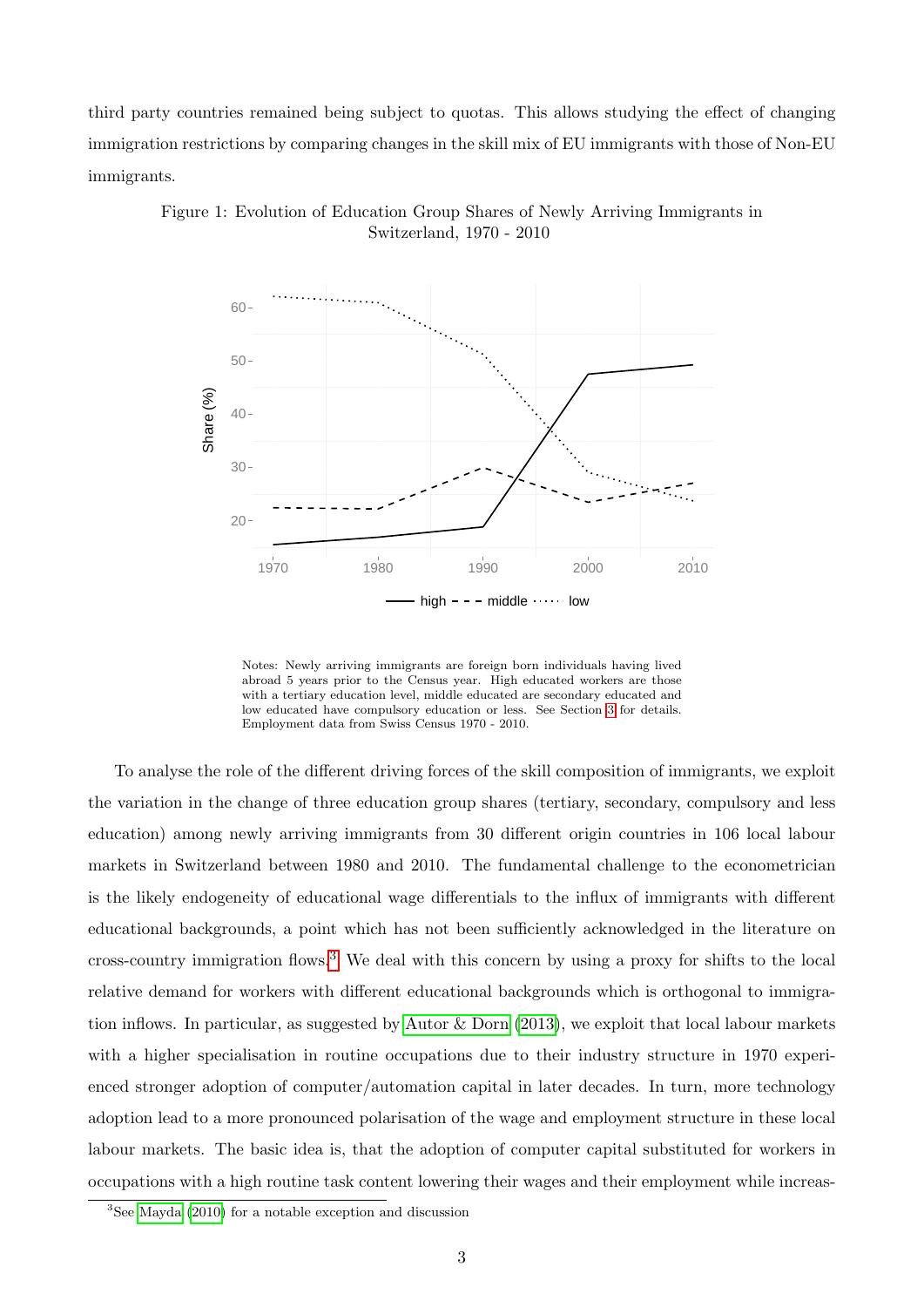ing wages and employment of workers with complementary skills in high-skill abstract occupations and low-skill non-routine manual occupations. As [Michaels et al.](#page-40-5) [\(2014\)](#page-40-5) show, this polarisation of the labour demand goes hand in hand with a polarisation of the demand for education, as broad occupations groups correspond closely with education levels.[4](#page-0-0) Consequently, the share of routine employment of a local labour market in the pre-1980 area serves as a good proxy for exogenous changes to the relative demand for workers with different educational backgrounds during the computerisa-tion area starting around 1980.<sup>[5](#page-0-0)</sup> In principle, relative demand for workers with different educational backgrounds could also be driven by other demand shifters, e.g. offshoring. Yet, the existing evidence suggests that technology has been the major source of wage changes in the developed world (Katz  $\&$ [Autor, 1999\)](#page-40-6).[6](#page-0-0)

Our empirical analysis provides two main results. First, we find that two factors in the framework suggested by [Grogger & Hanson](#page-40-0) [\(2011\)](#page-40-0) stand out as the main drivers of the skill composition of newly arriving immigrants: Trends in education supply in origin countries and the relative demand for skills in destinations. Our findings show, that a 1 percentage point increase in the share of an education group in the origin country leads to a close to 1:1 increase in the shares of highly and middle educated workers and a slightly lower increase in the share of low educated workers. However, education supply can only explain a fraction of the observed changes in destinations in the case of highly educated workers and mis-predicts the sign of the average change in the case of middle educated workers. This underscores the importance of accounting for the role of relative demand. Confirming our expectation, we estimate a positive effect of routinisation on the share of highly educated workers, a negative effect on the share of immigrants with a middle education whereas the point estimate for low educated immigrant workers cannot be distinguished from zero. This emphasises the role of technological change as a particular source for demand driven immigration. Taken together, supply and demand slightly over-predict the observed change in the share of highly educated workers in Swiss destinations while explaining the small decrease in the share of middle educated workers and the larger loss of low educated workers relatively precisely. These estimates are very robust to controlling for a host of alternative explanations which might drive changes to the skill composition of immigrants. In particular, we show that accounting for origin country changes in educational wage differentials, changes to the income distribution and controlling for the general performance of the economy (proxied by changes to GDP per capita in PPP) does not affect our estimated coefficients. Furthermore, we show that the effect of routinisation is also robust to controlling for ethnic networks, which are generally

 ${}^{4}$ As we show in Section [3,](#page-10-0) workers with tertiary education are overrepresented in non-routine abstract occupations and workers with low educational backgrounds are overrepresented in low skill service occupations while workers with a middle educational background overwhelmingly work in routine occupations.

<sup>&</sup>lt;sup>5</sup>The routine share has been widely employed in the literature on job polarisation as a proxy for relative demand shifts induced by technology. See e.g. [Goos et al.](#page-40-7) [\(2009\)](#page-40-7), [Goos et al.](#page-40-8) [\(2010\)](#page-40-8) or [Autor & Dorn](#page-39-1) [\(2013\)](#page-39-1). [Acemoglu & Autor](#page-39-2) [\(2011\)](#page-39-2) provide an extensive overview of the relevant literature.

<sup>6</sup>We document the importance of routinisation and other drivers of the relative demand for workers with different education background in the robustness section of our results.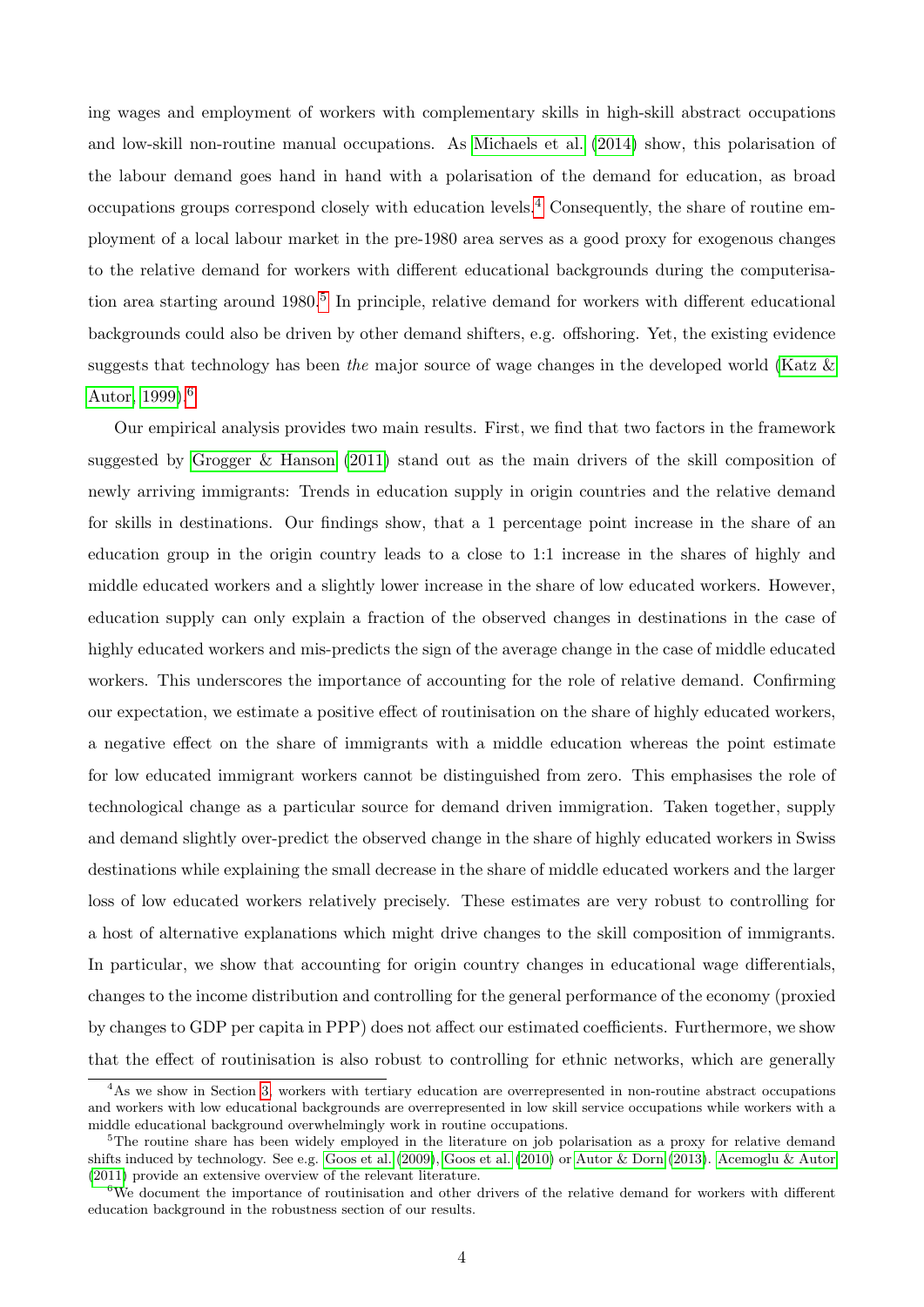regarded as a powerful pull-driver of immigration [\(Card, 2001;](#page-39-3) [Bartel, 1989\)](#page-39-4). We find that ethnic networks are particularly important for low educated immigrants while having no effect on highly educated workers. In addition, we show that relative demand shifts induced by routinisation are the most powerful demand factor explaining the change in the skill composition of immigrants, while alternative determinants of the relative demand, such as offshoring, are less important. This adds to the literature showing similar findings for natives or the general workforce [\(Michaels et al., 2014;](#page-40-5) [Autor et al., 2013b;](#page-39-5) [Goos et al., 2011\)](#page-40-9).

As a second main finding, our results suggest that the integration of Switzerland into the European labour market after 2002 had, if anything, an adverse effect on the skill composition of migrants. That is, the increase in the share of highly educated workers from the EU was lowered relative to those from other countries. In contrast, the decrease of the share of low educated workers was attenuated for workers from the EU relative to those from other countries. To identify the effect of the labour market integration, we use a difference-in-difference estimator comparing changes in the education shares of immigrants from the EU to those of other countries for which immigration restrictions were not relaxed after 2002 while controlling for economic drivers. As may be expected, we find that the effect of lowering immigration restrictions on the skill composition was strongest in case of old EU member states, for which immigration quotas were phased-out completely already in  $2007$  $2007$ .<sup>7</sup> In contrast, the effect is not distinguishable from zero in case of new EU member states for which some quotas were kept in place until 2011. These estimates are robust to controlling for country group specific trends, and earlier country group specific immigration restrictions.

The related literature on the effect of a change in immigration restrictions on the skill composition of immigrants is rather scarce. Kato  $\&$  Sparber [\(2013\)](#page-40-10) show that the reduction of available H1B visas for skilled workers in 2003 had a negative effect on the quality of student applications to U.S. universities. They argue that the reduced working opportunities after graduation might have deterred high ability students more than lower ability students who would not have been able to apply for an H1B visa anyway. [Huber & Bock-Schappelwein](#page-40-11) [\(2014\)](#page-40-11), on the other hand, find that Austria's accession to the European Economic Area (EEA) in 1994 and the associated integration of the labour market reduced the share of poorly educated immigrants from the EU compared to other countries. As [Huber](#page-40-11) [& Bock-Schappelwein](#page-40-11) [\(2014\)](#page-40-11) point out, immigrants to Austria prior to 1994 were negatively selected due to the low returns to education in Austria compared to other European countries. Thus, the liberalisation of the labour market access had the strongest effect on middle skilled foreign workers for

<sup>&</sup>lt;sup>7</sup>The cautious interpretation of this effect has to acknowledge the fact that applicants for residency permits from non-EU countries have been subject to quotas and skill requirements since the early 1990s: ''In deciding whether to grant residence permits, the professional qualifications of applicants and their professional and social adaptability, language skills and age must also indicate that there is a prospect of lasting integration in the Swiss job market and the social  $environment'$  (Bundesbehörden, 2014). Thus, this effect is the difference in the policy treatment of immigrant workers from EU origin countries, which changed in 2002, compared to the policy treatment of non-EU workers for which the immigration policy remained constant since 1991.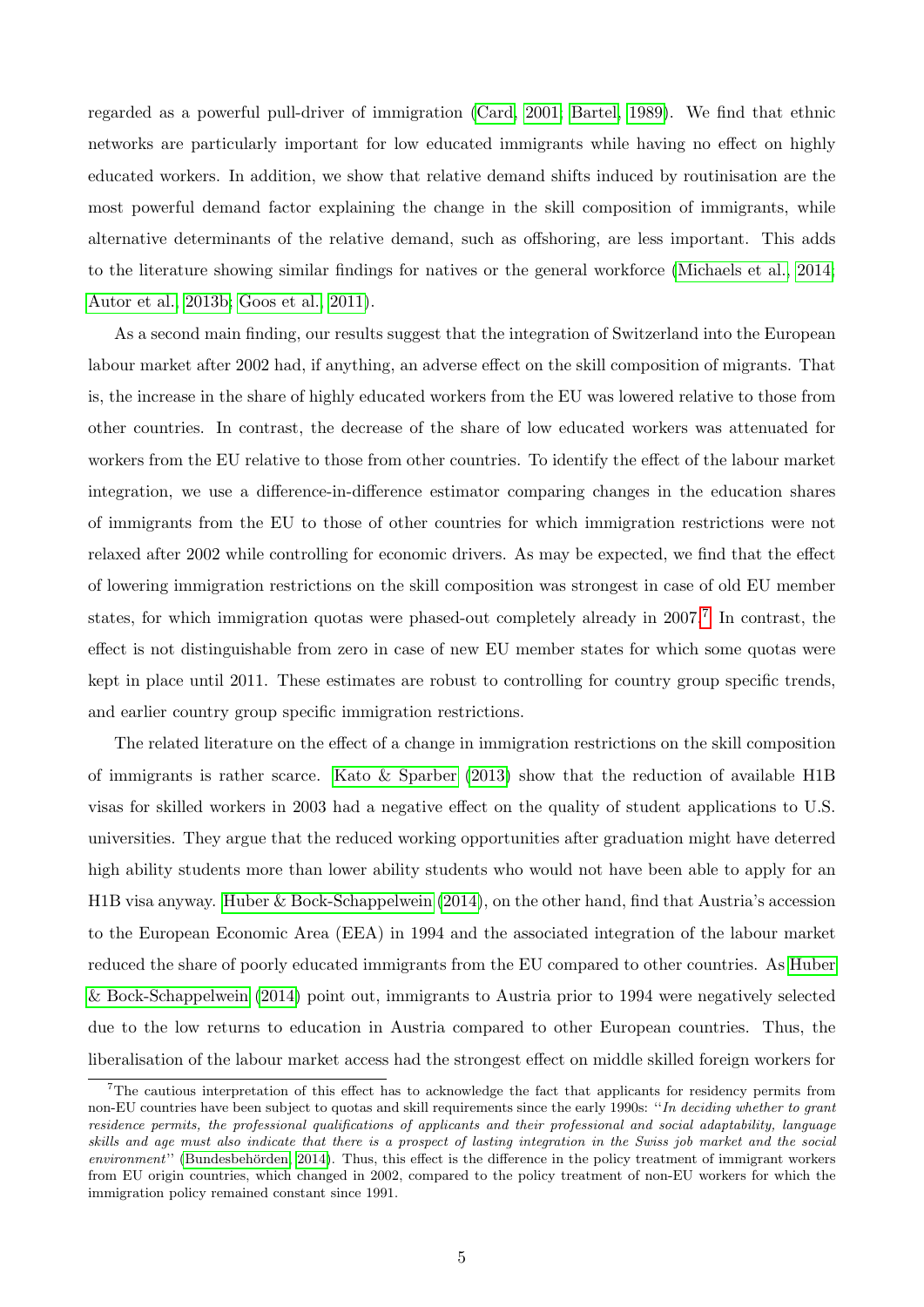whom the net benefits of immigration were close to zero before and positive thereafter. We interpret these findings such that in Switzerland, in contrast to Austria, immigrants were already very positively selected prior to the accession to the EU labour market. Thus, net benefits of immigration were positive for highly skilled immigrants whereas the net benefits were close to zero for middle skilled and negative for poorly skilled. Consequently, the relaxation of immigration restrictions had the strongest effect on foreign workers at the lower tail of the skill distribution.[8](#page-0-0)

We build on a large literature on the selection of immigrants, i.e. which workers along the skill distribution find it most beneficial to migrate and how this affects the scale of immigration to destinations. In his seminal contribution, [Borjas](#page-39-7) [\(1987,](#page-39-7) [1999\)](#page-39-8) shows that immigrants are positively selected if the returns to education are higher in the destination than in the origin country and negatively selected in the opposite case. Then, changes to the general wage level, the return to education and changes to migration costs in the destination relative to the origin country affect which parts of the skill distribution of workers in the origin country find it beneficial to migrate. Based on this framework, [Mayda](#page-40-4) [\(2010\)](#page-40-4) and [Ortega & Peri](#page-41-3) [\(2013\)](#page-41-3) analyse the effect of economic drivers and changes to the immigration restriction on the general magnitude of immigration between different countries and to the U.S. (see also [Clark et al., 2007\)](#page-40-12). Most closely, however, our paper links to [Grogger & Hanson](#page-40-0) [\(2011\)](#page-40-0) who study the relative stock of immigrants with different educational backgrounds from various origin countries in a cross-section of destination countries. While finding that destinations with higher wage differentials experience more positive sorting, i.e. they have a higher share of highly educated workers from a particular origin country, their analysis remains essentially silent on the fact where higher wage differentials across destinations might originate from and how sorting changes over time.

Our paper is also related to the literature on routinisation and directed technical change. We show that changes in long-run labour demand triggered by technological change may have major implications on the international migration flows, in particular its skill composition. This aspect has only been cautiously mentioned in the seminal contribution of [Autor & Dorn](#page-39-1) [\(2013\)](#page-39-1) and not gained much attention otherwise. Furthermore, our findings show that long-run labour demand changes, such as routinisation, have very persistent and local nature which underscores [Borjas](#page-39-9) [\(2001\)](#page-39-9)'s critique of the part of the immigration literature which treats past-settlement of immigrants as orthogonal to current changes in labour demand.

The remainder of this papers is organised as follows. Section [2](#page-6-0) gives a short motivation of the theoretical framework and introduces the empirical strategy. Section [3.1](#page-10-1) and [3.2](#page-12-0) discusses the data and the routinisation measure. Section [3.3](#page-14-0) establishes a series of stylised facts about employment and wage polarisation in Switzerland and points at a set of interesting differences between native and immigrant workers. Subsequently, the findings of the empirical analysis are discussed in Section [4.](#page-20-0)

<sup>8</sup>The arguments used here assume a monotone relationship between the net benefits of immigration and skills like in [Borjas](#page-39-7) [\(1987,](#page-39-7) [1999\)](#page-39-8).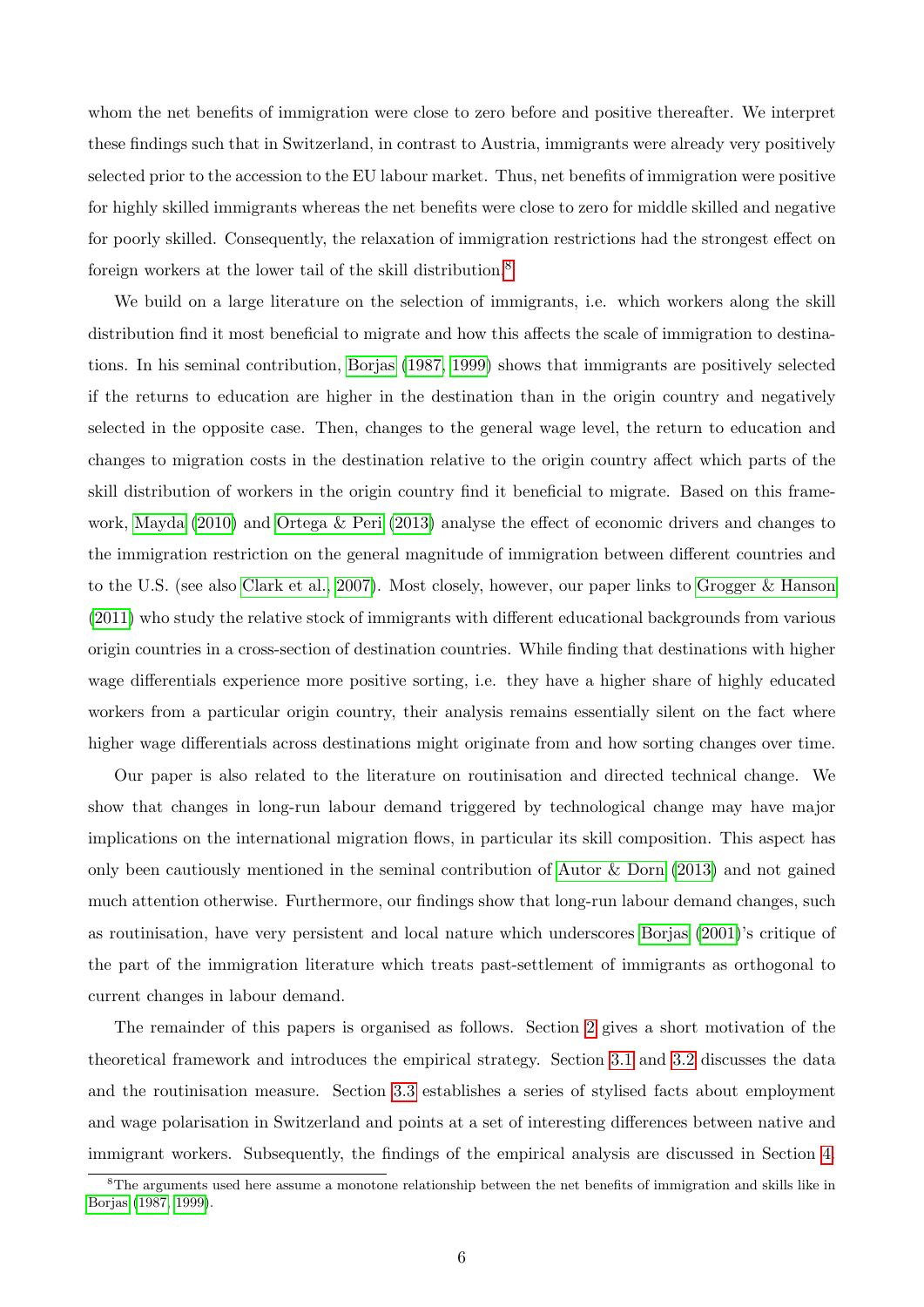Section [5](#page-38-0) concludes.

# <span id="page-6-0"></span>2 Conceptual framework and empirical approach

In this section, we illustrate the forces driving the immigration decision of workers with different educational backgrounds using a simple model of immigrants' self-selection based on income maximisation in the fashion of [Roy](#page-41-4) [\(1951\)](#page-41-4). Using [Grogger & Hanson](#page-40-0) [\(2011\)](#page-40-0)'s adaption of the Roy model to three education groups (low, middle and high), we derive sorting equation which explain why different destinations receive immigrants with different educational backgrounds. Subsequently, we explain how we identify the different factors using variation across local labour markets, origin countries and time and take our sorting equation to the data in Section [3.](#page-10-0)

### 2.1 Sorting of immigrants across local labour markets

We consider the stock of migrant workers from many origin countries in many destinations. The basic ingredient in [Grogger & Hanson](#page-40-0) [\(2011\)](#page-40-0)'s adaption of the Roy model are separate migration decisions of workers with primary, secondary and tertiary education. Specifically, worker  $i$  with education  $e$ from origin country  $o$  evaluates the utility from migrating to destination  $j$  based on the following linear utility function

<span id="page-6-1"></span>
$$
U_{i,o,j}^{e} = \alpha \left( W_{i,j}^{e} - C_{i,o,j}^{e} \right) + \epsilon_{i,o,j}^{e}
$$
 (1)

where  $W_{i,j}^e$  and  $C_{i,o,j}^e$  are education specific wages and migration costs, respectively, and  $\epsilon_{i,o,j}^e$  is an unobserved idiosyncratic term. The wage of worker  $i$  is given by

$$
W_{i,o,j}^e = \exp\left(\mu_j + \delta_j^e D_i^2 + \delta_j^3 D_i^3\right)
$$

where  $\exp(\mu_j)$  is the wage of a primary educated worker and  $\delta_j^2$   $(\delta_j^3)$  is the return to secondary (tertiary) education and  $D_i^e = 1$  if worker has education level e. Migrating from origin county o to destination j is a function of fixed costs  $f_{o,j}$  and education specific costs  $g_{o,j}^e$ :

$$
C_{i,o,j}^e = f_{o,j} + g_{o,j}^1 D_i^1 + g_{o,j}^2 D_i^2 + g_{o,j}^3 D_i^3
$$

[Grogger & Hanson](#page-40-0) [\(2011\)](#page-40-0) take Equation [\(1\)](#page-6-1) as a first-order approximation of a more general utility function with  $\alpha > 0$  as the marginal utility of income.<sup>[9](#page-0-0)</sup> Staying in the origin country is modelled as the migration costs being zero. We follow the literature [\(McFadden, 1974;](#page-40-13) [Grogger & Hanson, 2011\)](#page-40-0)

<sup>9</sup>[Grogger & Hanson](#page-40-0) [\(2011\)](#page-40-0) also derive predictions using log-utility functions in the fashion of [Borjas](#page-39-7) [\(1987,](#page-39-7) [1999\)](#page-39-8). In their empirical analysis, however, they show that both linear and log-utility lead to very similar predictions of parameters in the sorting equation, on which we focus here. The reasons is, as they argue, that sorting on log differences in wages is very similar to sorting on level differences in wages in a sample of destinations with similar labour productivity.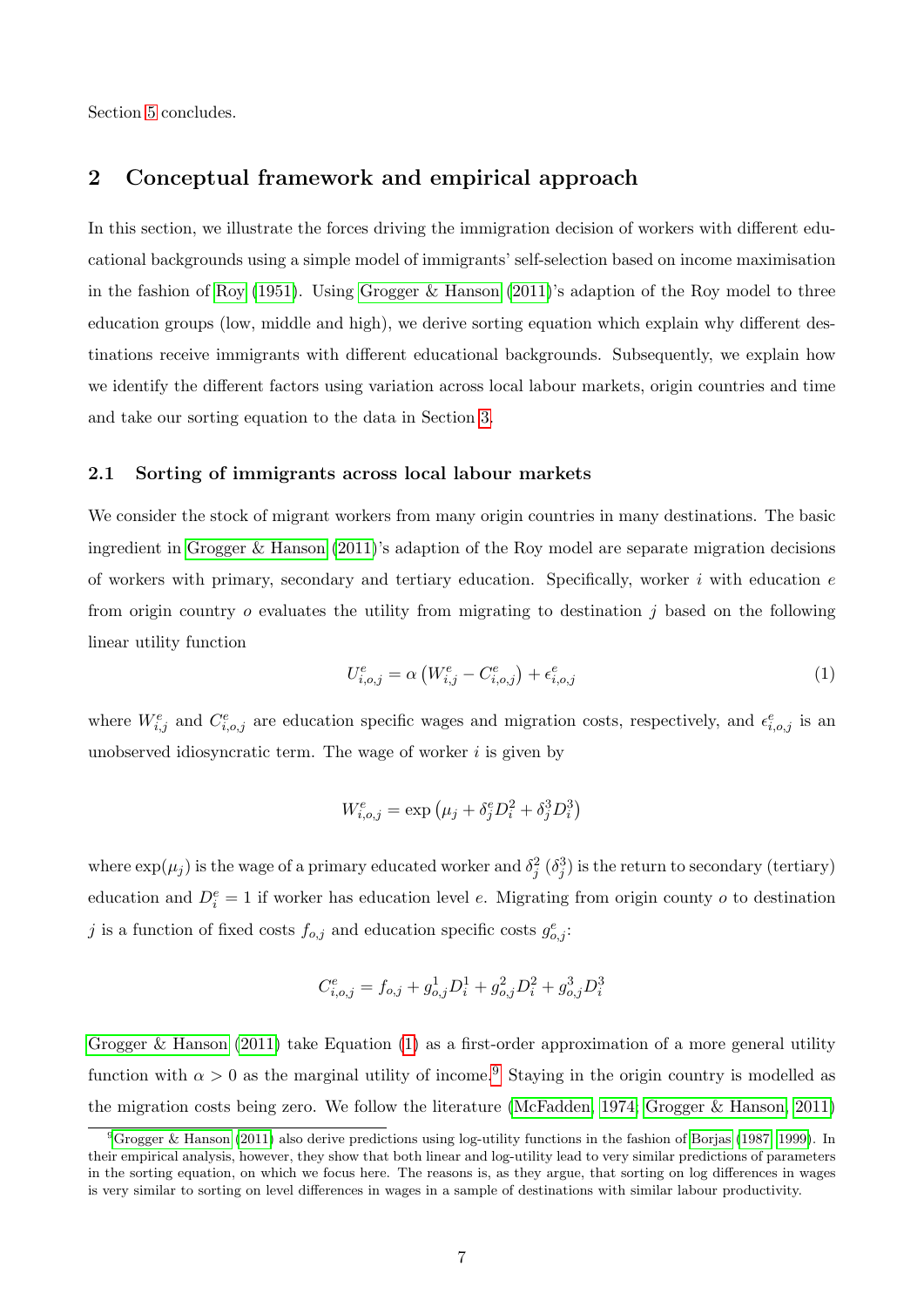<span id="page-7-0"></span>assuming that errors,  $\epsilon_{i,o,j}^e$ , follow an i.i.d. extreme-value distribution.<sup>[10](#page-0-0)</sup> Then, assuming that agents base their decision of whether and where to emigrate maximising their utility, we can write the log odds of migrating to destination  $j$  versus staying in the origin-country  $\sigma$  for a worker with education level e as

$$
\ln \frac{L_{o,j}^e}{L_o^e} = \alpha \left( W_j^e - W_o^e \right) - \alpha f_{o,j} - \alpha g_{o,j}^e \tag{2}
$$

where  $L_{o,j}^e$  constitutes the population share of workers with education level e from origin country of in destination j and  $L_o^e$  is the population share of workers with education e staying in o. Equation  $(2)$  characterises scale of immigration, i.e. the number of workers with education e who decide to emigrate to destination  $j$  from origin country  $o$ . The scale of immigration depends positively on the skill-related wage difference net of migration costs.

Now, the skill composition of immigrants in a destination  $j$  from origin country  $o$  is just the relative scale of immigration from this country of workers with different educational backgrounds. For concreteness, we can write down separate scale equations for workers with secondary ( $e = M$ ) and tertiary education  $(e = H)$ , take the difference and rearrange to

<span id="page-7-1"></span>
$$
\ln \frac{L_{j,o}^H}{L_{j,o}^M} = \underbrace{\alpha \left( W_j^H - W_j^M \right)}_{\text{(i)}} - \underbrace{\alpha \left( W_o^H - W_o^L \right)}_{\text{(ii)}} - \underbrace{\left( g_{j,o}^H - g_{j,o}^M \right)}_{\text{(iii)}} + \underbrace{\ln \frac{L_o^H}{L_o^M}}_{\text{(iv)}}
$$
(3)

Equation [\(3\)](#page-7-1) describes the relative sorting of tertiary versus secondary educated migrant workers from origin-country  $\rho$  across destinations  $j$ . The relative number of highly to middle educated workers increases, (i) if the wage difference between education groups in the destination  $j$  increases, (ii) if the same difference decreases in the origin-country, (iii) if migration costs fall more for highly educated workers, or (iv) if the supply of highly educated workers increases in the origin country.

### 2.2 Empirical approach

The sorting Equation [\(3\)](#page-7-1) makes predictions about how the number of immigrants with tertiary education relative to those with secondary education from a specific origin-country o varies across destinations  $j$ . To characterise the change in sorting, we can add time indices,  $t$ , representing decades, to

 $10$ This specification of the disturbance term assumes that *independence of irrelevant alternatives* (IIA) applies among destinations. In our empirical application, we consider different local labour markets within Switzerland as destinations, thus we need only that IIA applies within to the destinations in the sample [\(Grogger & Hanson, 2011\)](#page-40-0). This assumption is supported by [Borjas](#page-39-9) [\(2001\)](#page-39-9) who shows that conditional on having arrived in certain country, immigrants pick the location which offers the highest reward for their particular skill. As [Grogger & Hanson](#page-40-0) [\(2011\)](#page-40-0) show, we can test this assumption by dropping one destination at the time in our regressions and investigating the stability of our estimated coefficients.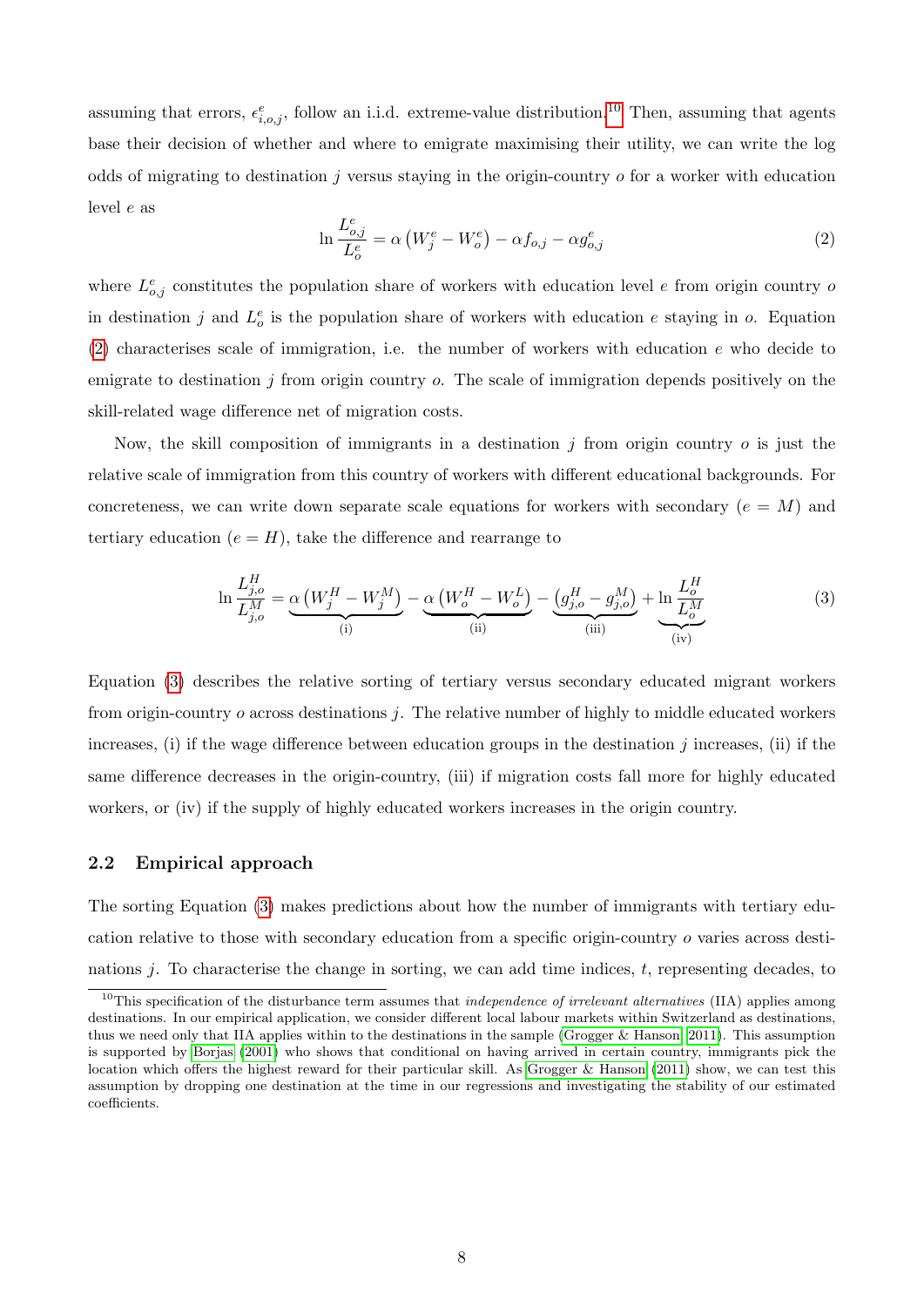Equation [\(3\)](#page-7-1) and take first differences

<span id="page-8-0"></span>
$$
\Delta \left( \ln \frac{L^H}{L^M} \right)_{j,o,t} = \underbrace{\alpha \Delta \left( w^H - w^M \right)_{j,t}}_{\text{(i)}} - \underbrace{\alpha \Delta \left( w^H - w^M \right)_{o,t}}_{\text{(ii)}} - \underbrace{\Delta \left( g^H - g^M \right)_{j,o,t}}_{\text{(iii)}} + \underbrace{\Delta \left( \ln \frac{L^H}{L^M} \right)_{o,t}}_{\text{(iv)}} \tag{4}
$$

To take this expression to the data, we need information on wages in Swiss commuting zones, the destinations in our case, and origin-countries as well as information on the skill supply in origin countries and relative migration costs. However, one concern arising is that the change of these wage measures,  $\Delta \left(w^H - w^M\right)_{j,t}$ , is likely to be endogenous to immigration (see e.g. [Borjas, 2001\)](#page-39-9). Although a large part of the literature investigates this particular relationship, the existing literature studying drivers of immigration largely ignored this concern.<sup>[11](#page-0-0)</sup> Instead of using local wage measures, we suggest a different route using direct proxies for local relative demand shifts which affect educational wage differentials but are not affected by immigration. A well established proxy for such local demand shifts is a region's "initial" share of routine employment, which we denoted by  $RSH_{j,t}$ .<sup>[12](#page-0-0)</sup> This measure was first introduced by [Autor & Dorn](#page-39-1) [\(2013\)](#page-39-1) for local labour markets but the idea of routine intensity as a proxy for relative demand shifts affecting the wage differential of workers with different educational backgrounds and skills has found wide application in the literature on skill-biased technical change and job polarisation.[13](#page-0-0) The basic intuition is simple. Computers (or automation capital, more generally) are a close substitute for workers employed in jobs with a large share of routine manual or routine cognitive tasks, such as assembly line workers or bank clerks. The continuously falling price of IT capital over the past decades has lead firms to substitute computers for these workers and has driven down their wages relative to other workers. On the other hand, computer capital complemented workers employed in managerial or professional occupations engaged in abstract, problem-solving tasks. Consequently, the adoption of computers increased the demand for these workers, raising their wages and employment. In this process, also the demand for occupations at the bottom of the wage and education distribution, which are primarily engaged in non-routine manual tasks (such as waiters, cleaners or security guards), increased also raising their wages and employment. Thus, labour demand polarised with wages and employment increasing at the top and at the bottom relative to the middle.<sup>[14](#page-0-0)</sup> Indeed, [Autor & Dorn](#page-39-1) [\(2013\)](#page-39-1) show for the U.S. that regions with a larger share of employment in

 $11$ One notable exception is [Mayda](#page-40-4) [\(2010\)](#page-40-4) who uses lagged income measures to investigate the scale of immigration. <sup>12</sup>We explain in section [3](#page-10-0) in detail, how we measure  $RSH_{j,t}$ .

<sup>&</sup>lt;sup>13</sup>See [Acemoglu & Autor](#page-39-2) [\(2011\)](#page-39-2) for an overview of the relevant literature. After [Autor et al.](#page-39-10) [\(2003\)](#page-39-10)'s seminal contribution showing wage and employment trends of workers with different routine-task content in their jobs for the U.S. (also [Autor et al.](#page-39-11) [\(2006,](#page-39-11) [2008\)](#page-39-12)), similar trends were documented for the U.K. [\(Goos & Manning, 2007\)](#page-40-14), Europe [\(Goos](#page-40-7) [et al., 2009,](#page-40-7) [2011\)](#page-40-9) and Germany [\(Dustmann et al., 2009;](#page-40-15) [Spitz-Oener, 2006\)](#page-41-5) showing some connection to the routine intensity.

 $14$ [Michaels et al.](#page-40-5) [\(2014\)](#page-40-5) demonstrate that there is a close correspondence between these occupation groups and education levels. They show that computer adoption has a positive effect on the demand for workers with a tertiary education, a negative effect on the demand of workers with a middle, secondary education while the effect on low educated with primary schooling or less is ambiguous. We demonstrate the close correspondence between education and occupation groups in section [3.](#page-10-0)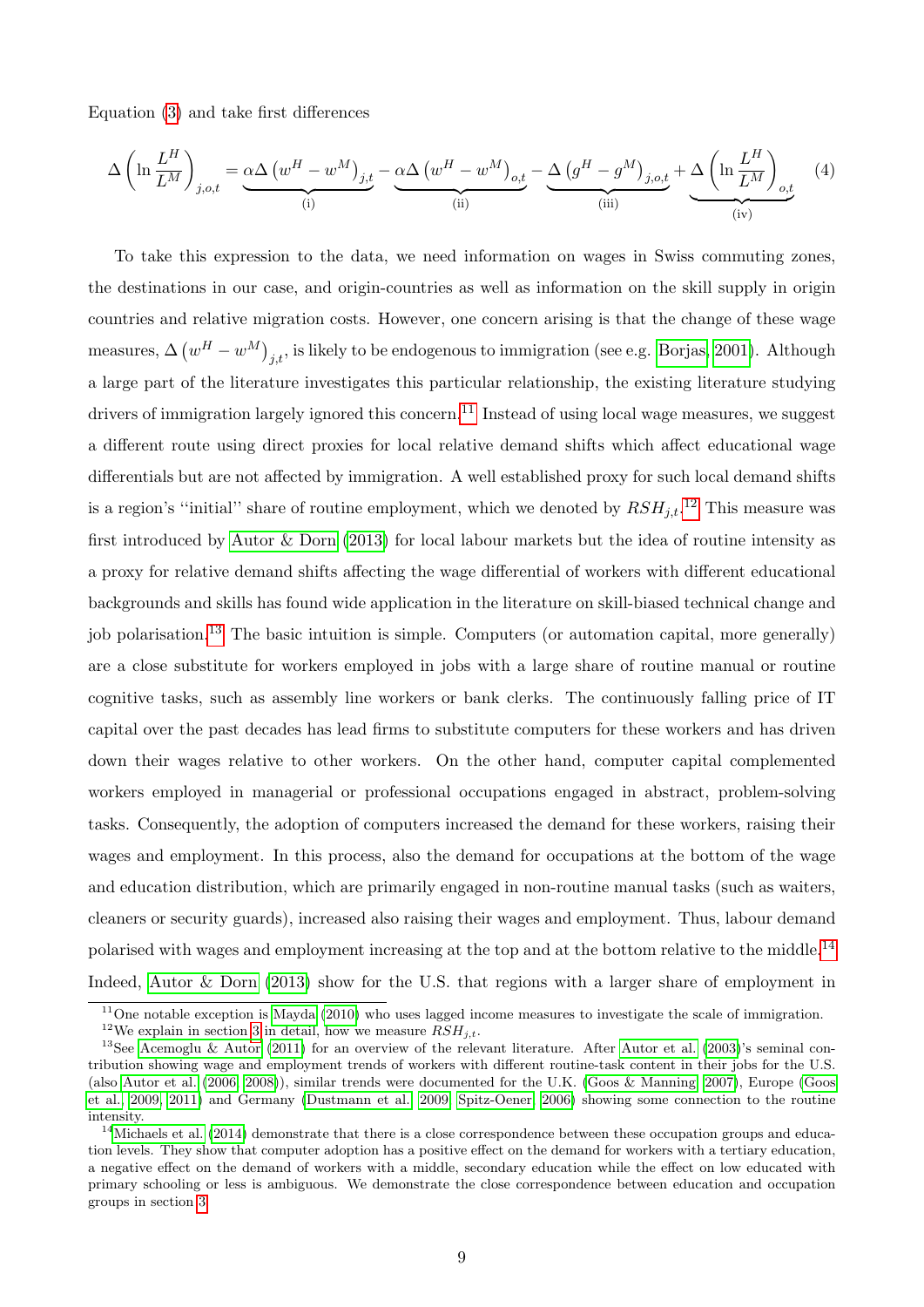routine occupations at the beginning of their sample, experience stronger polarisation subsequently.<sup>[15](#page-0-0)</sup> Consequently, we expect that regions with a larger initial share of routine employment experience larger positive demand shifts for highly educated workers relative to middle educated workers inducing their wage difference to increase. In contrast, we expect these regions to experience larger negative demand shifts for middle educated workers relative to low educated workers inducing their relative wage difference to decrease. Thus, we can write down the empirical versions of the sorting equation [\(4\)](#page-8-0) for highly skilled and poorly skilled workers relative to middle skilled workers where we substitute changes to wage differences in destinations with a region's routine share:

<span id="page-9-0"></span>
$$
\Delta \left( \ln \frac{L^H}{L^M} \right)_{j,o,t} = \beta_1 R S H_{j,t} + \beta_2 \Delta \left( w^H - w^M \right)_{o,t} + \beta_3 \Delta \left( \ln \frac{L^H}{L^M} \right)_{o,t} + \alpha_t + \alpha_o + \alpha_c + \epsilon_{j,o,t} \tag{5}
$$

<span id="page-9-1"></span>
$$
\Delta \left( \ln \frac{L^M}{L^L} \right)_{j,o,t} = \beta_1 R S H_{j,t} + \beta_2 \Delta \left( w^M - w^L \right)_{o,t} + \beta_3 \Delta \left( \ln \frac{L^M}{L^L} \right)_{o,t} + \alpha_t + \alpha_o + \alpha_c + \epsilon_{j,o,t} \tag{6}
$$

where  $\Delta$  takes differences over decades, t,  $\Delta x_t = x_{t+1} - x_t$ . We include the following fixed effects to account for relative migration costs; Canton fixed-effects,  $\alpha_c$ , control for fixed institutional backgrounds, language regions, taxes and fixed amenities on a higher regional level than  $j$ . Time fixed-effects,  $\alpha_t$ , control for the fact that all regions and origin countries might face different circumstances in different decades. Finally, origin country fixed-effects,  $\alpha_o$ , control for constant differences between origin-countries such as the distance to Switzerland. If the routine share of a location captures a relative demand shift for high and low educated workers relative to middle educated workers we expect that  $\beta_1$  is positive in Equation [\(5\)](#page-9-0) and negative in Equation [\(6\)](#page-9-1). In contrast, we expect that improving labour market conditions for highly (middle) educated workers in origin countries induce their migrating numbers to decrease relatively to middle (low) educated workers ( $\beta_2 < 0$ ). Finally, we expect the supply of each education group in origin countries to be positively correlated ( $\beta_3 > 0$ ).

A considerable drawback of estimating Equation [\(5\)](#page-9-0) and [\(6\)](#page-9-1) is that the magnitude of coefficients is hard to interpret. To make things more transparent, we estimate specifications similar to those of [Autor & Dorn](#page-39-1) [\(2013\)](#page-39-1):

<span id="page-9-2"></span>
$$
\Delta EDUSH_{j,o,t}^{E} = \beta_1^{E} RSH_{j,t} + \beta_2^{E} \Delta X_{o,t}^{E} + \beta_3^{E} \Delta EDUSH_{o,t}^{E}
$$
  
 
$$
+ \alpha_t + \alpha_o + \alpha_c + \epsilon_{j,o,t}
$$
 (7)

where  $\Delta EDUSH_{j,o,t}^{E}$  is the decennial change in the share of education group E,  $EDUSH_{j,o,t}^{E}$  =

<sup>&</sup>lt;sup>15</sup>In their framework, [Autor & Dorn](#page-39-1) [\(2013\)](#page-39-1) assume that capital is fixed across regions, while labour is mobile. Empirically, this assumption translates into an IV strategy exploiting only the routine specialisation of local labour markets based on their industry specialisation prior to computerisation, i.e. 1970 in our case. See the discussion in section [4.](#page-20-0)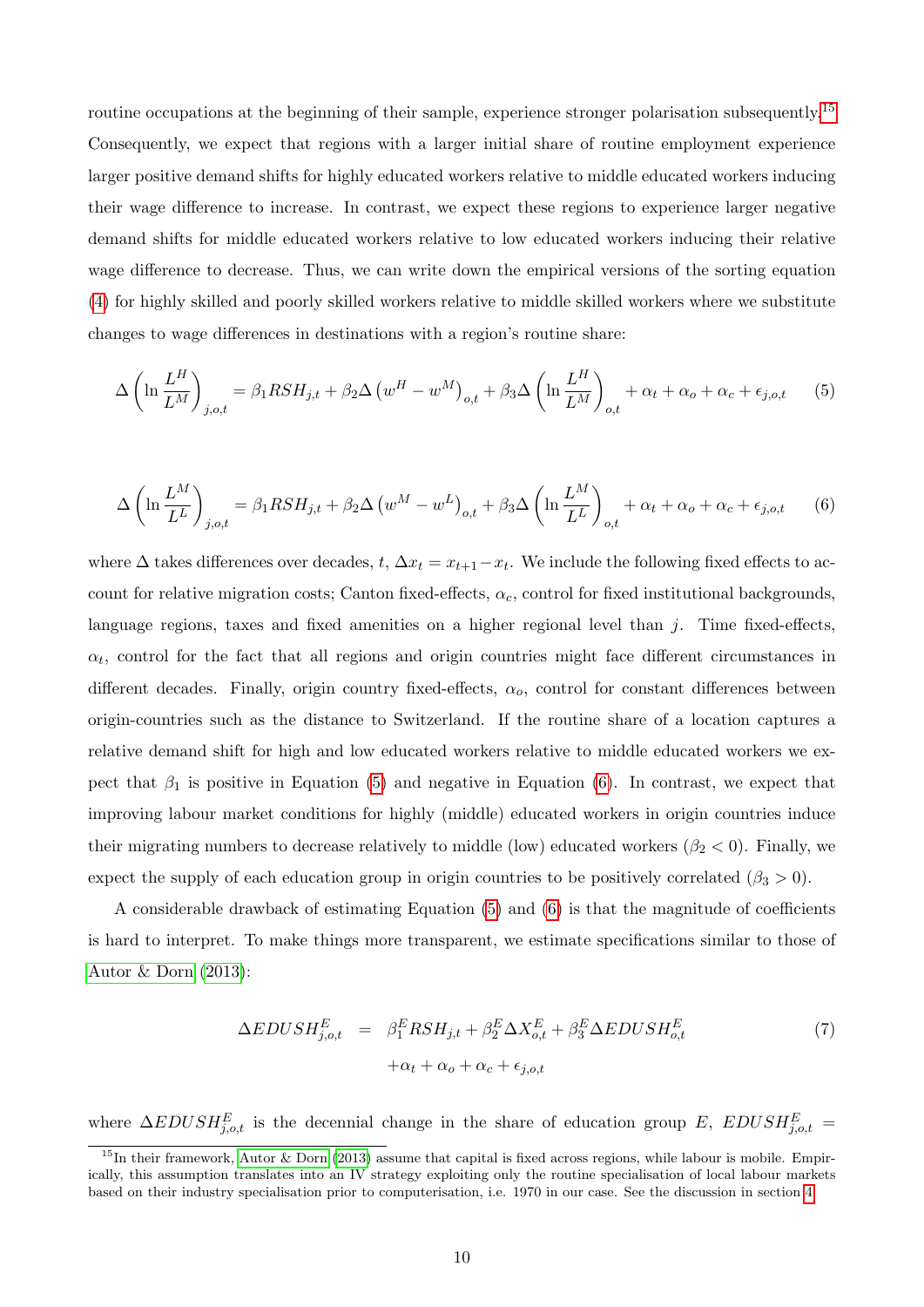$\left( \begin{array}{cc} & L^E \end{array} \right)$  $\frac{L^E}{L^L+L^M+L^H}$ , on the total of immigrants from origin-country  $o$  in destination  $j$  between decades  $t$ and t+1. We consider low, middle and highly educated workers, i.e.  $E \in \{L, M, H\}$ .  $\Delta X_{o,t}^E$  represents the change in the relative labour market conditions of education group  $E$  in the origin countries and  $\Delta EDUSH_{o,t}^{E}$  is the change in the education share in origin countries. This specification has the advantage that the coefficients represent now the percentage point change of the education share of immigrants from origin country  $o$  in destination  $j$  of a one unit change of each regressor. While  $\beta_3^E$ should be positive for all education groups, we expect that  $\beta_1^H$ ,  $\beta_1^L > 0$  and  $\beta_1^M < 0$  according to the reasoning above. However, [Michaels et al.](#page-40-5) [\(2014\)](#page-40-5) note that the effect on the poorly educated group may be ambiguous.

We finish this section with a note on our proxy for relative demand shifts in the destinations  $j$ . Certainly, employing the initial routine share of employment as suggested by Autor  $&$  Dorn [\(2013\)](#page-39-1) is not the only way to proxy for local relative demand shifts. Alternative ways include exploiting local trade shocks as in [Autor et al.](#page-39-13) [\(2013a,](#page-39-13)[b\)](#page-39-5), or more generally, exploiting a region's initial industrial structure in combination with exogenous national employment shifts as suggested by [Bartik](#page-39-14)  $(1991)$ .<sup>[16](#page-0-0)</sup> We stick to the routine share as this illustrates one particular channel affecting the skill composition of immigrants and investigate alternative channels in the robustness part of section [4.](#page-20-0)

# <span id="page-10-0"></span>3 Data, measurement and stylized facts

In this section, we first provide summary information on how we combine data from the Swiss census and from origin countries, with further details deferred to the online Data Appendix. Secondly, we outline how we measure relative demand shifts at the level of local labour markets. Thirdly, we present a set of stylised facts on the polarisation of the Swiss labour market which underscores the relevance of using the routine intensity of local labour markets as proxies for relative demand shifts for skills.

#### <span id="page-10-1"></span>3.1 Data sources and definitions

#### Immigrants, education groups & destinations

We use data from the Swiss Census, which constitutes a complete inventory count of the population for the years 1970, 1980, 1990, 2000. For the years 2010 to 2012, we use the annually conducted structural survey which replaced the Census. This survey contains a representative, 3% sample of the total population.[17](#page-0-0) As we break down this data into commuting zone, origin country and education

<sup>&</sup>lt;sup>16</sup>Recent applications of what is commonly known as Bartik instruments include [Notowidigdo](#page-41-6) [\(2011\)](#page-41-6) or education specific as [Peri et al.](#page-41-7) [\(2014\)](#page-41-7) and [Moretti](#page-40-16) [\(2004\)](#page-40-16).

<sup>&</sup>lt;sup>17</sup>This new "census" takes place annually with the 31 December as the day of reference (see [Swiss Federal Statistical](#page-41-8) [Office, 2011](#page-41-8) for more). Due to this major change and some other redefinitions of variables (see the online data appendix for details), one has to compare aggregate statistics over time with some caution. Moreover, for some of the variables there were many missing observations which could not be included in the analysis. We compared many of the results with other datasets such as the Swiss Earnings Structure Survey (SESS) or the Swiss Labour Force Survey (SAKE) and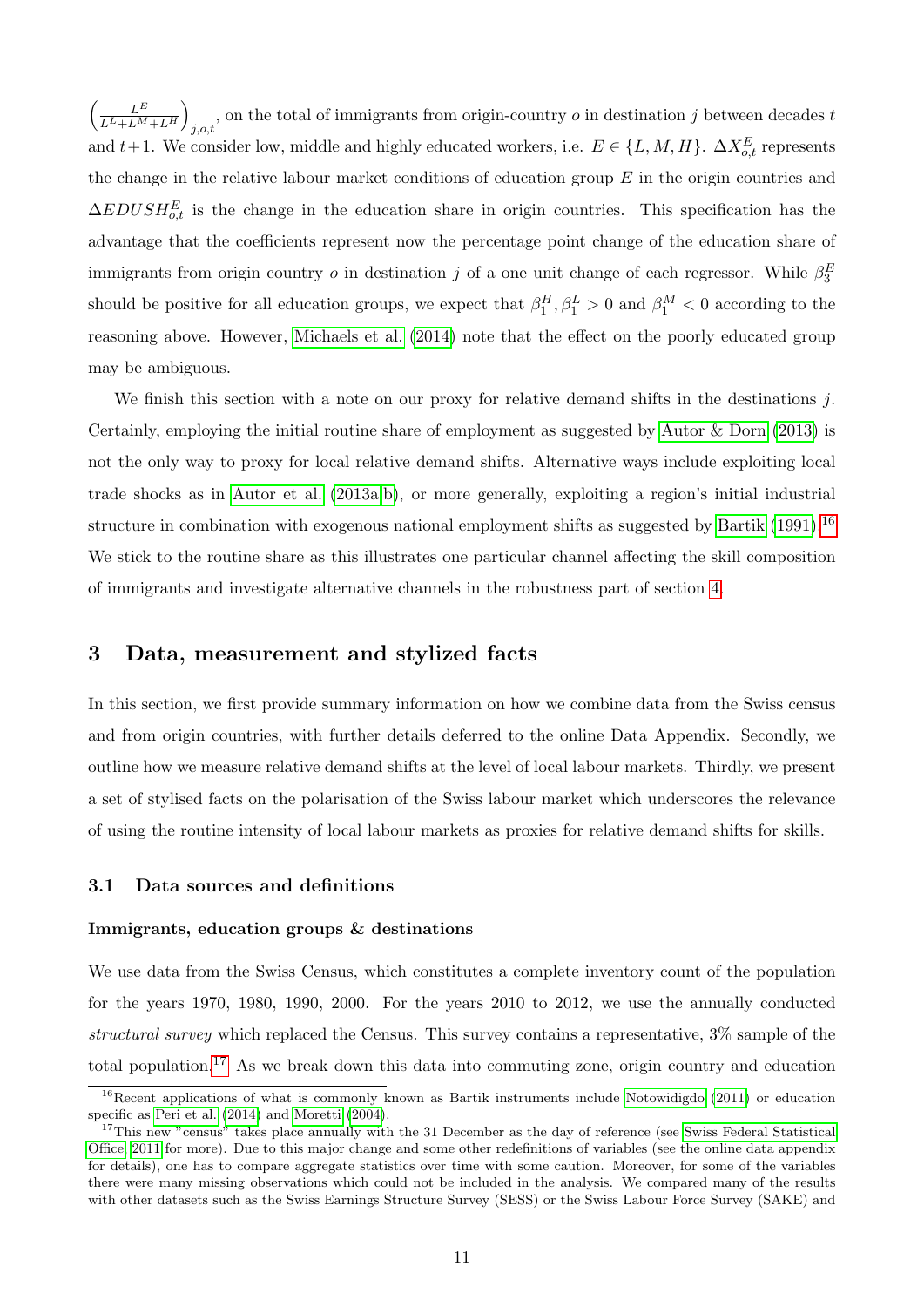group cells, we pooled the structural surveys from 2010 to 2012 to gain more accuracy. Our sample consists of individuals of age 16 to 64 who report nonzero working hours. Labour supply is measured in full time equivalents based on weekly hours worked. Workers in the *structural surveys* were weighted using the official sampling weights.

We classify individuals into *natives* and *recent immigrants* according to their country of birth. Recent immigrants are non-Swiss born, having arrived in Switzerland not more then 5 years before the Census wave.[18](#page-0-0) Among recent immigrants, we distinguish workers from 30 different origin countries based on their country of residence 5 years ago.[19](#page-0-0) As the Swiss Census does not distinguish different places of origin for immigrants from Ex-Yugoslavia and the former Czechoslovakia prior to the 2010, we aggregate immigrants from all available countries of former Yugoslavia and aggregate immigrants from the Czech Republic and Slovakia in the Census 2010 to 2012 waves.

Workers were classified into three education groups using the International Standard Classification of Education (ISCED) following [Peri](#page-41-1) [\(2005\)](#page-41-1). Highly educated workers hold a tertiary degree (ISCED 5 and 6), whereas middle educated workers hold a degree from a secondary school (ISCED 3 and 4). Poorly educated workers are those with compulsory education only or less (ISCED 0, 1 and 2).

For our destinations, we make use of a time-consistent definition of local labour markets provided by the Swiss Statistical Office which has been widely used in the applied literature.<sup>[20](#page-0-0)</sup> The Swiss Statistical Office segments Swiss municipalities into 106 commuting zones (CZs) which are characterised by strong commuting-ties within CZs and weaker commuting ties across CZs. CZs represent internally homogenous labour markets with an orientation towards a centre and represent the closest approximation of functionally independent local labour markets employed in the theoretical model of [Autor & Dorn](#page-39-1) [\(2013\)](#page-39-1). An additional advantage of this definition is that these CZs may be aggregated into 16 larger labour markets to check robustness of our analysis.

Using these definitions, we collapse our dataset into year, CZ, country group and education group cells for recent immigrants. One not negligible issue is the presence of zero or missing bilateral migration stocks. As [Grogger & Hanson](#page-40-0)  $(2011)$  point out, based on the law of large numbers, theory would predict all bilateral stocks to be positive, though some might be very small. Yet, zero migration stocks might occur in finite populations, if bilateral migration probabilities are very small. We deal with this by setting all empty cells to zero in the years 1970 to 2000, since for those years, we have a full inventory of the residency population in Switzerland. If however for any CZ observations were

therefore are confident that our dataset yields representative results.

<sup>&</sup>lt;sup>18</sup>In Censuses 2010 to 2012, the information on the year of arrival is missing in some entries. In this case, we classified foreign-born residents as recent immigrants if they had a short-term residency permit (B, L) and as earlier immigrant if they had a long-term permit (C).

<sup>&</sup>lt;sup>19</sup>Using the last residency country reflects more closely the immigration decision in the sense of [Grogger & Hanson](#page-40-0) [\(2011\)](#page-40-0) compared just using the country of birth as origin. However, the correlation between the two classification of origin is very high in our data.

 $^{20}$ See [Schuler et al.](#page-41-9) [\(2005\)](#page-41-9) for a detailed description and [Favre et al.](#page-40-3) [\(2013\)](#page-40-3) for a recent analysis using commuting zones as local labour markets.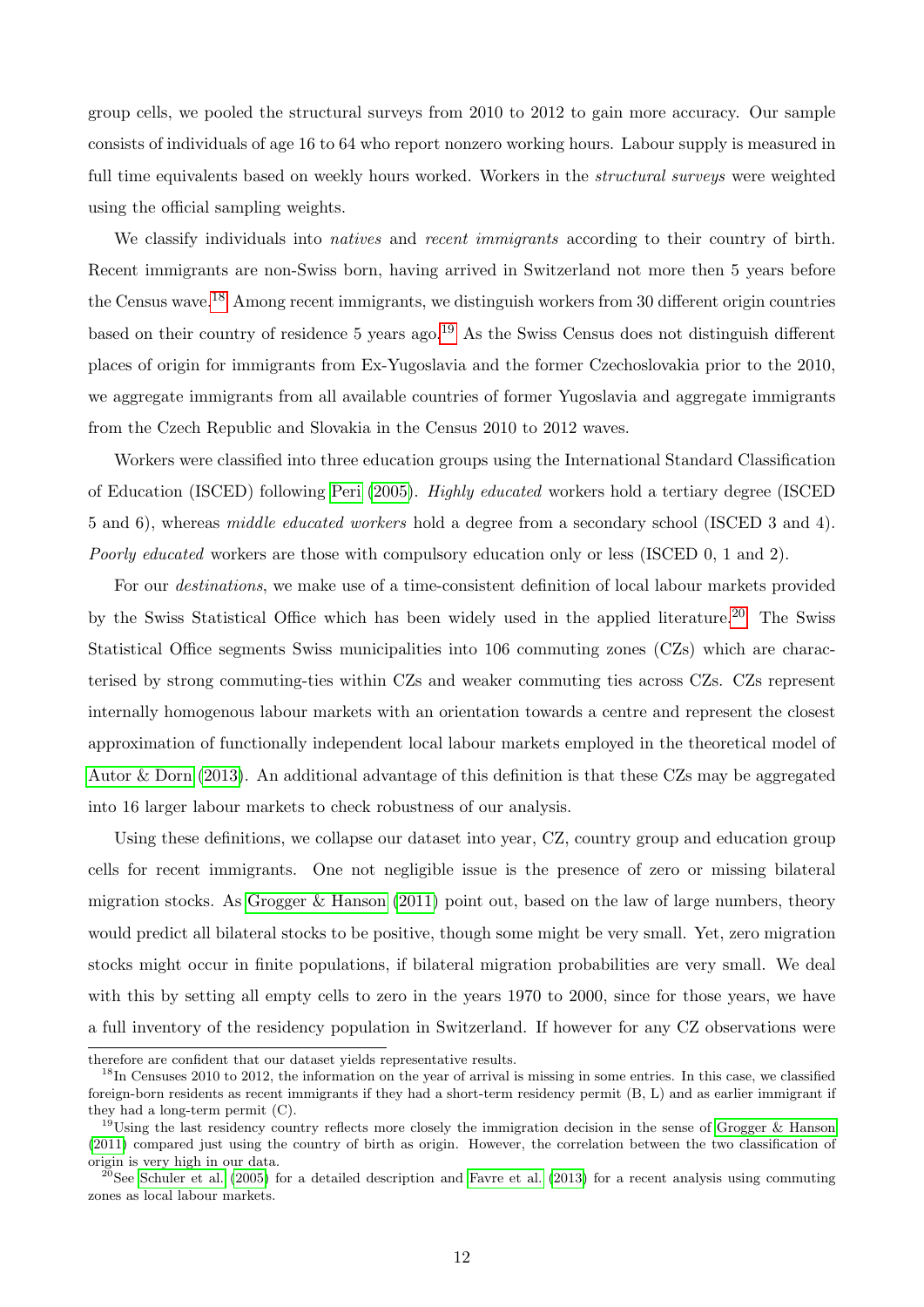missing for all educations groups, the calculation of education shares is mathematically not defined and, hence, such a CZ was treated as a missing observation. Since we cannot rely on a full inventory count for  $t \geq 2010$ , we treated all empty cells as missing. In section [4.4,](#page-37-0) we demonstrate that our results are robust to alternative treatments of empty migration cells.

#### Origin country information

We complement the Swiss Census data with data of origin countries from various sources to control for origin country push drivers in our baseline sorting regression equation. We calculate the shares of education groups in origin countries using data from [Barro & Lee](#page-39-15)  $(2013)$ . Barro & Lee  $(2013)$ report the percentage of the population with some type of educational attainment (completed and uncompleted) for the population aged 15 or older. We define 'no schooling attainment' and 'primary schooling attainment as *poorly educated*, 'secondary schooling attainment' as *middle educated* and 'tertiary schooling attainment' schooling attainment as highly educated.<sup>[21](#page-0-0)</sup>

We use data from the Luxembourg Income Study (LIS) 'Key Figures' (Version 3) for *income based* Gini coefficients and to construct education specific wage measures by origin country as follows. Since a number of comparison issues arise when working with educational attainment information directly using the LIS, we follow Grogger  $\&$  Hanson [\(2011\)](#page-40-0) and use the quantiles of a country's earnings distribution to gauge wages of different education groups. The LIS provides information on the ratio of the the 90th percentile to the 10th percentile and of the 90th percentile to the median for various countries earnings distributions in different years.<sup>[22](#page-0-0)</sup> We approximate median income by origin country with GDP per capita from [Heston et al.](#page-40-17) [\(2011\)](#page-40-17) and use the ratios from the LIS to gauge incomes for the 90th and 10th percentile. We use the median wage as our wage measure for middle educated workers, and the 90th and 10th percentile as a wage measure for highly and low educated, respectively.<sup>[23](#page-0-0)</sup>

Table [A1](#page-42-0) presents summary statistics of all variables used and table [A2](#page-43-0) presents the list of origin countries ranked by the number of immigrants in Swiss local labour markets.

### <span id="page-12-0"></span>3.2 Measuring routine intensities

A crucial ingredient in our analysis is a measure of routine task intensity as a proxy for relative demand shifts. We measure the routine task specialisation of a CZ using their occupational composition of employment. To this end, we merge job task requirements from the Dictionary of Occupational Titles

 $21$ We use the population weighted means from Albania, Serbia, Croatia and Slovenia to calculate the education measure for 'Ex-Yugoslavia' and of the Czech Republic and Slovakia for measure of 'Czechoslovakia'.

<sup>&</sup>lt;sup>22</sup>We linearly interpolate the ratios in missing years between available waves and extrapolate trends up to 10 years to minimise the loss of observations.

 $^{23}$ In the LIS only data from Slovenia is available for the group of Ex-Yugoslavian countries. As the absolute wage differences by education group might be important as [Grogger & Hanson, 2011](#page-40-0) point out, we calculated the weighted means of GDP per capita of Albania, Serbia, Croatia and Slovenia for Ex-Yugoslavian countries as the median income measure and used then the percentile ratios of Slovenia to gauge the wages by education groups in all Ex-Yugoslavian countries.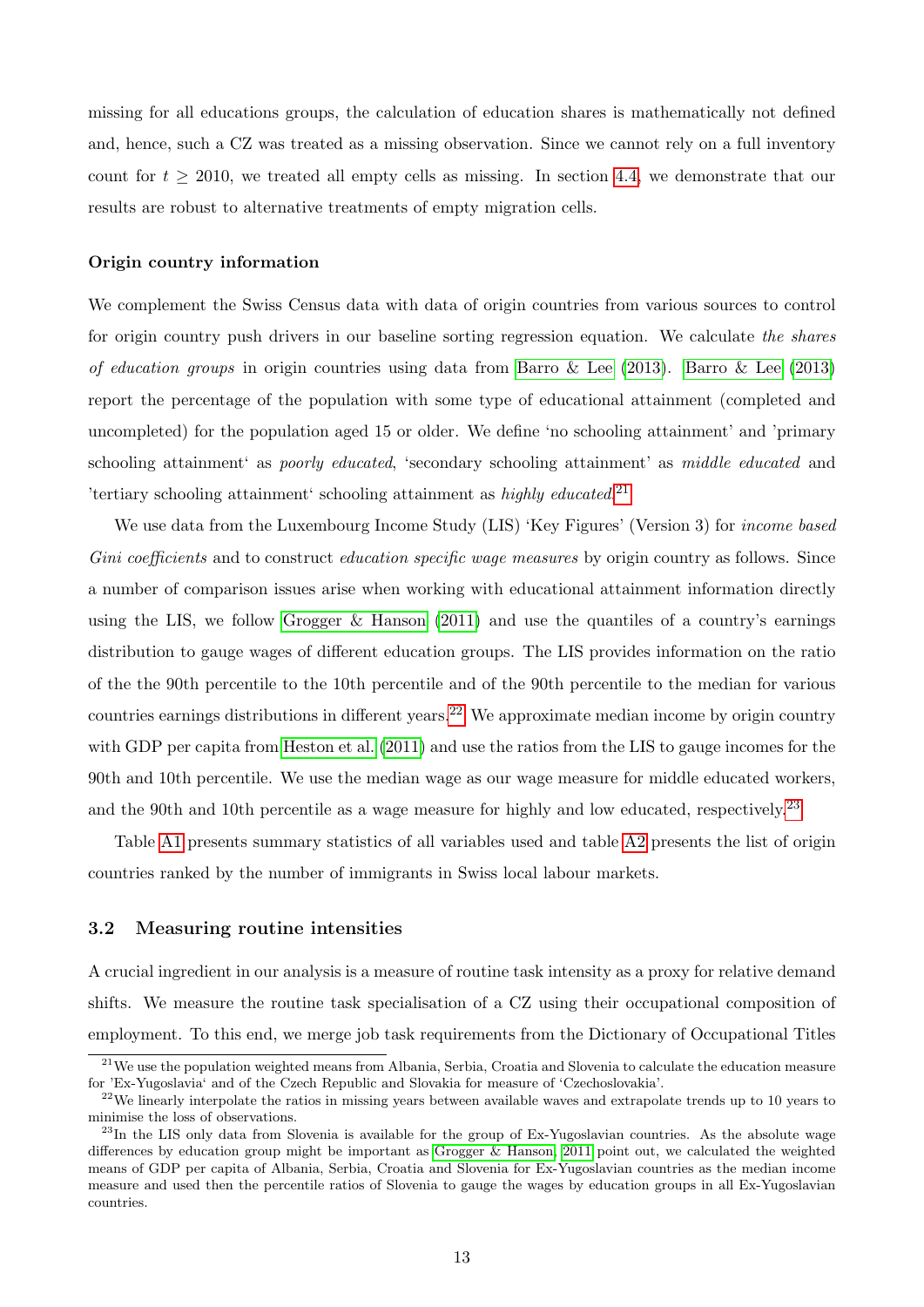(DOT 1977) to ISCO-88 occupations available in the Swiss Census in order to measure the routine, abstract and manual task content of each occupation.<sup>[24](#page-0-0)</sup> We thereby assume that the skill requirement of occupations in Switzerland is similar to their U.S. counterparts.[25](#page-0-0) The DOT provides an assessment of the skill requirements of each U.S. Census occupation assigned by experts on a zero to ten scale. Thus, each occupation comprises multiple task requirements at different levels of intensity.[26](#page-0-0) Following [Autor & Dorn](#page-39-1) [\(2013\)](#page-39-1) we combine the three task measures to create a summary measure of routineintensity  $RTI$  by occupation:

$$
RTI_k = \ln\left(T_{k,1980}^R\right) - \ln\left(T_{k,1980}^M\right) - \ln\left(T_{k,1980}^A\right) \tag{8}
$$

<span id="page-13-0"></span>where  $T_{k,1980}^R$ ,  $T_{k,1980}^M$  and  $T_{k,1980}^A$  are the routine, manual and abstract task inputs in each occupation  $k$  in 1970.<sup>[27](#page-0-0)</sup> This measure is increasing in the importance of routine tasks in each occupation and declining in the importance of manual and abstract tasks.

Table [1](#page-14-1) reports the share of education groups, the task scores from the DOT (standardized to have mean zero and standard deviation one) and the routine intensity as defined by Equation [\(8\)](#page-13-0) for each 1-digit ISCO group in the year 1980.<sup>[28](#page-0-0)</sup> Occupation groups are ranked in an descending order by their mean wage in 1991.[29](#page-0-0) This table shows that the three highest paid occupations (Managers, Professionals and Technicians) all have a relatively high abstract task requirement whereas their manual and routine scores are comparatively low. Workers in these occupations are to a large extend highly educated compared to other occupations. Occupations in the middle of the wage distribution (Clerks, Craftsmen and Operators) show relatively low abstract but high routine task requirements. These occupations typically employ workers with a middle level of education.<sup>[30](#page-0-0)</sup> Service occupations

 $30$ Note that plant and machine operators have a relatively high share of low educated workers combined with a relatively high manual task input. The manual task requirement of this occupations group, however, is mainly of a routine-manual

 $^{24}$ [Autor & Dorn](#page-39-1) [\(2013\)](#page-39-1) provide a measure for routine, abstract and manual task content for US 2000 census occupations (occ2000) from the Dictionary of Occupational Titles 1977. These three task aggregates were collapsed from originally five task measures first used in [Autor et al.](#page-39-10) [\(2003\)](#page-39-10). We use a crosswalk from the US National Crosswalk Service Center (NCSC) to match these variables to the International Standard Classification of Occupations (ISCO-88) available in the Swiss Census. See online data appendix for more details.

<sup>&</sup>lt;sup>25</sup>Knowing that both countries lie at the world technology frontier (e.g. [Caselli & Coleman, 2006\)](#page-39-16) we believe this assumption to be reasonably satisfied for most occupations. In a similar way, [Goos et al.](#page-40-7) [\(2009\)](#page-40-7) use task requirement information from the Occupational Information Network (O\*NET), the successor of the DOT, to build a measure of routine intensity for ISCO-88 occupations in different European countries. We use task measures from the DOT as the information on the task content of occupations should be predetermined and we use 1980 as the first year of our baseline analysis. We checked the robustness of results using instead the task measures from the O\*NET data base.

 $^{26}$ [Autor & Dorn](#page-39-1) [\(2013\)](#page-39-1) show, for instance, that cognitive abstract skills are most important in professional and managerial occupations, whereas manual skills are most important in in-person service occupations such as cleaning and health care. Routine task input is most dominant either in clerical occupations (for routine-cognitive tasks) or in machine operator or assembly occupations (for routine-manual tasks).

 $27$ Each task is measured on a one to ten scale, with ten meaning that the task is most heavily used in this occupation. <sup>28</sup>We experimented with slightly different classification systems. [Acemoglu & Autor](#page-39-2) [\(2011\)](#page-39-2) and [Autor](#page-39-17) [\(2010\)](#page-39-17) for instance suggest allocating part of ISCO88 group 9 (elementary occupations) to ISCO88 group 8 (operators) while allocating the remaining occupations to ISCO88 group 5 (service occupations) according the the task content of these ISCO88 subgroups. For the sake of clarity, we decided to follow [Goos et al.](#page-40-7) [\(2009\)](#page-40-7) and report all results for ISCO88 main groups. Taking the classification of [Acemoglu & Autor](#page-39-2) [\(2011\)](#page-39-2) does not significantly alter the results. See the discussion

in online data appendix.  $^{29}$ No wage data prior to that date for these occupations. For wages, we used the Swiss Labour Force Survey (SAKE).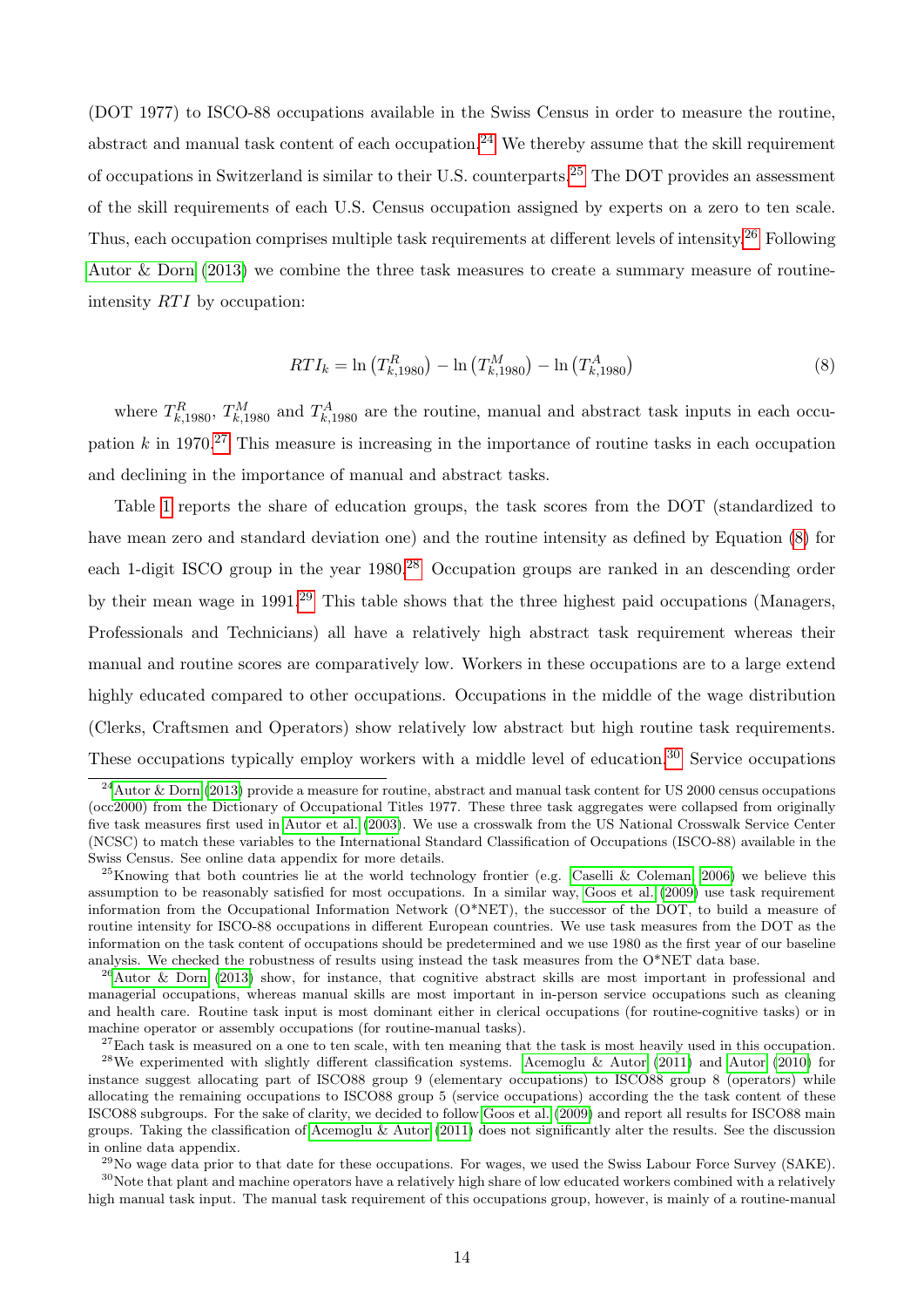and elementary occupations at the bottom of the wage distribution have low average education levels and low levels of routine task inputs in combination of rather high scores of the manual task. Table [A3](#page-43-1) shows the standardised task requirement score, averaged over all workers for each education group. Unsurprisingly, this table confirms that workers with a middle education level work in occupations with the highest routine task content, whereas low educated workers work in manual jobs and high educated workers in occupations with a high abstract task content. Essentially, this finding confirms what [Michaels et al.](#page-40-5) [\(2014\)](#page-40-5) have found for several other OECD countries.

Table 1: Task Content and Education Group Shares of ISCO Main Occupations

<span id="page-14-1"></span>

|                             | Education Group Shares |        |      | Task Content |         |         |         |
|-----------------------------|------------------------|--------|------|--------------|---------|---------|---------|
| ISCO Main Groups            | high                   | middle | low  | abstract     | routine | manual  | RTI     |
| Managers                    | 0.28                   | 0.52   | 0.20 | 1.93         | $-1.12$ | $-0.61$ | $-0.89$ |
| Professionals               | 0.76                   | 0.20   | 0.04 | 1.77         | $-0.60$ | $-0.13$ | $-0.70$ |
| Technicians                 | 0.17                   | 0.68   | 0.15 | 0.34         | $-0.11$ | $-0.47$ | 0.18    |
| Clerks                      | 0.06                   | 0.65   | 0.29 | $-0.39$      | 0.86    | $-0.88$ | 1.18    |
| Craft and Related Trades    | 0.04                   | 0.54   | 0.42 | $-0.40$      | 0.87    | 0.47    | 0.00    |
| Plant and Machine Operators | 0.01                   | 0.35   | 0.64 | $-0.69$      | $-0.40$ | 1.05    | $-0.34$ |
| Service and Sales           | 0.04                   | 0.49   | 0.47 | $-0.54$      | $-1.07$ | $-0.15$ | $-0.23$ |
| Elementary Occupations      | 0.05                   | 0.31   | 0.64 | $-1.06$      | $-0.43$ | 0.56    | 0.17    |

Notes: Occupation groups are ranked by their main log wage in using data from the Swiss Labour Force Survey (1991-1993 pooled). Agricultural workers are omitted. Task measures taken from DOT as described in Section [3.](#page-10-0) Routine intensity  $(RTI)$  calculated as in Equation [8.](#page-13-0) Task measures and RTI scores are first standardised then and averaged over all workers in an occupation group using employment weights from the 1980 Swiss Census.

To measure routine intensity at the level of local labour markets, we proceed in the following way. First, we identify the set of occupations in the top employment-weighted third of routine task-intensity in 1970.[31](#page-0-0) These occupations are subsequently referred to as routine-intensive occupations. Next, we calculate for each commuting zone  $j$  the employment share of these routine-intensive occupations,  $RSH_{j,t}$  as:

<span id="page-14-2"></span>
$$
RSH_{j,t} = \left(\sum_{k=1}^{K} L_{jkt} * 1[RTI_k > RTI^{P66}]\right) \left(\sum_{k=1}^{K} L_{jkt}\right)^{-1}
$$
(9)

where  $L_{jkt}$  is the employment in occupation k in commuting zone j and decade t. 1. is an indicator function taking a value of one if occupation  $k$  is in the top employment-weighted third of routine task-intensity in 1970.

### <span id="page-14-0"></span>3.3 Job and wage polarization in Switzerland

In our empirical analysis, we use the employment specialisation in routine occupations of a local labour market as a proxy for shifts to the relative demand for workers with different educational backgrounds. A large literature has documented the association between initial specialisation in routine employment an the subsequent adoption of computer capital polarising the wage and employment distribution for

type which is also subject to automatisation.

<sup>&</sup>lt;sup>31</sup>We performed robustness checks using alternative cut-off levels for defining routine-intensity. None of our results crucially hinged on this choice.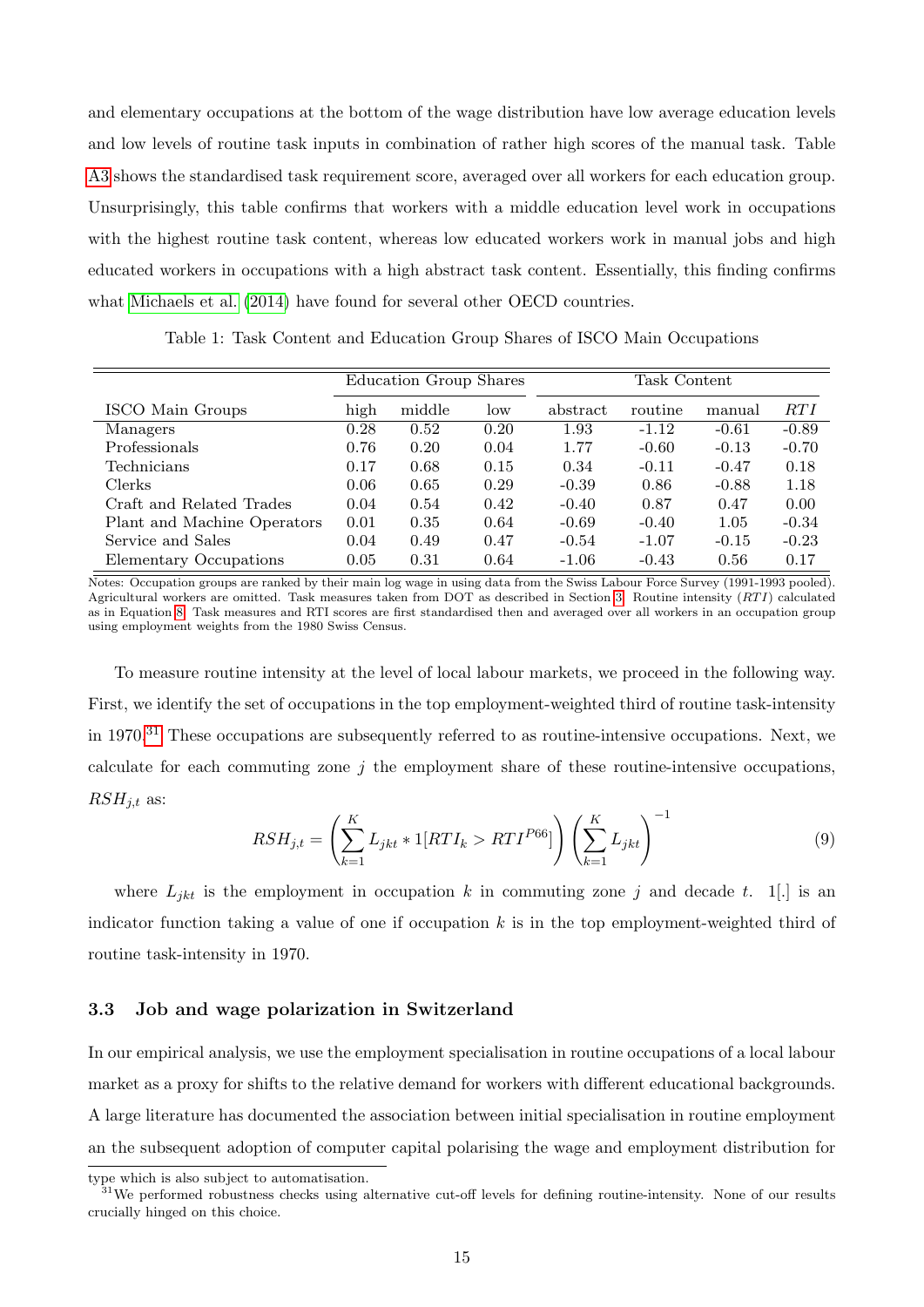most developed countries [\(Autor & Dorn, 2013;](#page-39-1) [Michaels et al., 2014;](#page-40-5) [Goos et al., 2009\)](#page-40-7). [Dustmann](#page-40-15) [et al.](#page-40-15) [\(2009\)](#page-40-15) point out, however, that there are potentially important cross-country differences, e.g. due to institutions, in how these technology shocks affect the occupational employment and wage distribution in detail. For Switzerland, these trends have not been documented satisfactorily over a long time period and using detailed information on occupations and tasks in accordance with the most recent academic literature.<sup>[32](#page-0-0)</sup> In this subsection we document, first, that job and wage polarisation are also pervasive features of long-run trends in the Swiss labour market affecting both natives and recent immigrants on the national level. Second, we show that job polarisation also affect the skill composition in local labour markets depending on their initial specialisation in routine occupations.

#### Job and wage polarisation on the national level

Figure [2](#page-16-0) shows the changes of our 1-digit ISCO groups, where we excluded occupations related to agriculture, separately for natives and recent immigrants (Table [A4](#page-44-0) provides details and Figure [B1](#page-48-0) shows the results for the total labour force). Occupations in each pane of Figure [2](#page-16-0) are ranked by the median wage from the pooled Swiss Labour Force Surveys (SLFS) 1991 through 1993.[33](#page-0-0) As can be seen, natives as well as recent immigrants are subject to polarisation. In fact, for recent immigrants the patterns seem to be even more pronounced than for natives. For example, the employment share of managers (ISCO 1) almost doubled on average for recent immigrants in every decade, growing from 2,7% in 1980 to almost 15% in 2010 whereas for native workers it grew from about 6% to to 11%. On the other hand, the share of craftsmen (ISCO 7) fell from over 41% in 1980 to less than 16% in 2010 among recent immigrants. For natives, it changed from 23% to about 14%. Finally, the fraction of poorly paid workers in service and elementary occupations (ISCO 5 and 9) stayed at somewhat more than 20% among recent immigrants, and around 15% for natives throughout our time horizon (one reason why the pattern for recent immigrants is stronger may be that the group resembles closer a flow of workers, rather than a stock as in the case of natives).

 $32$ Oesch & Menés [\(2011\)](#page-41-10) compare job polarisation in Switzerland, the UK, Spain and Germany. For Switzerland, the rely on a relatively small sample from the Swiss Labour Force Survey and a relatively short time span between 1991 and 2008, i.e. when computerisation was already well underway. Splitting the employment distribution into earnings quintiles, they find employment growth only at the top of the earnings distribution. [Favre et al.](#page-40-18) [\(2012\)](#page-40-18) and Müller [et al.](#page-41-11) [\(2013\)](#page-41-11) an increase in wage-inequality at the top of the wage distribution relative to the middle but do not rely on occupations for their analysis as we do here. Consequently, they do find very different results for wage changes at the bottom.

<sup>&</sup>lt;sup>33</sup>Appropriate wages for ISCO categories are not available prior to 1991, the first year of the SLFS. We pool the SLFS of three years in order to get reasonably large numbers of observations for each two-digit ISCO category.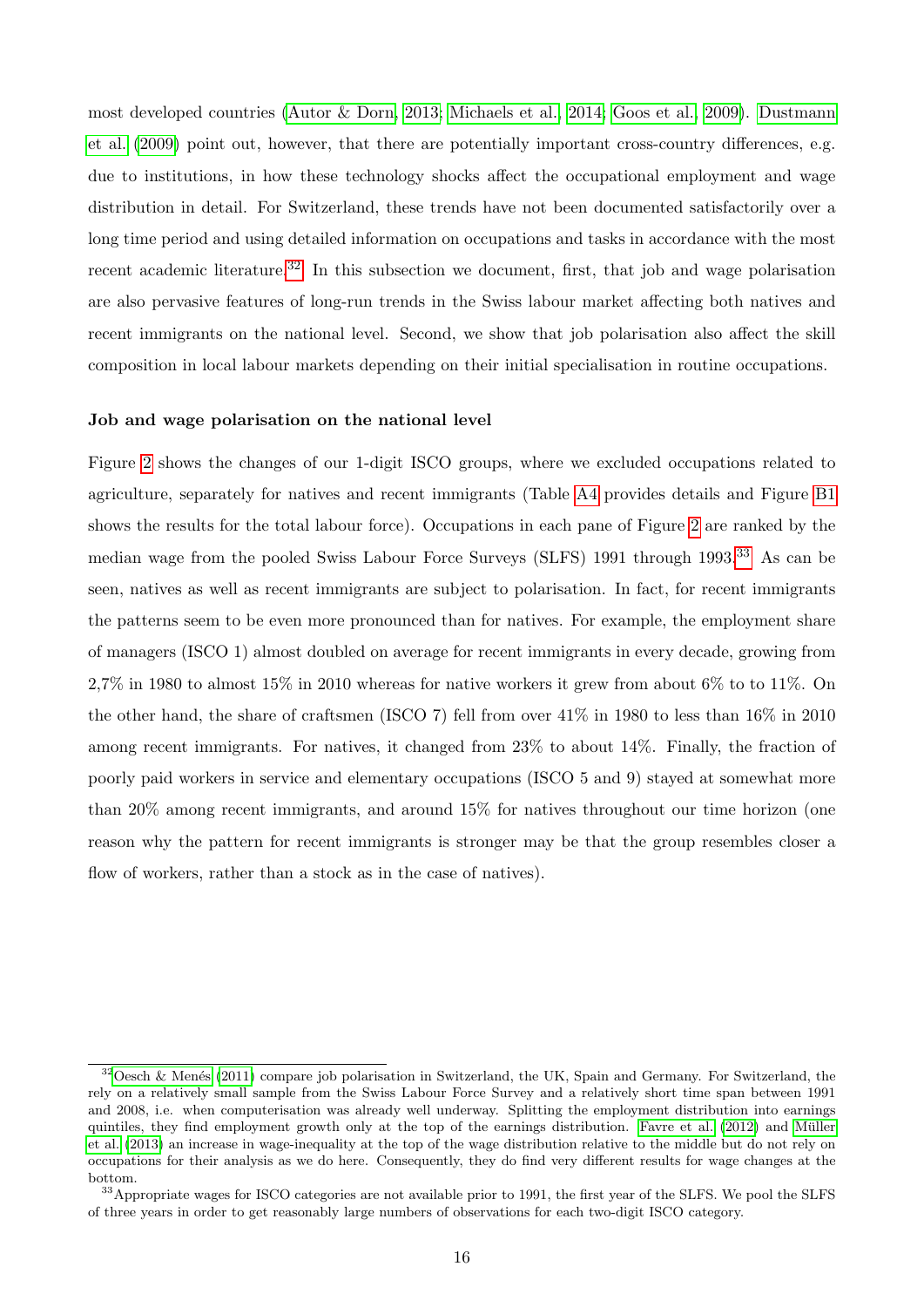<span id="page-16-0"></span>Figure 2: Average Decennial Change in Employment Shares of Occupation Groups by Nationality, 1980 - 2010



ISCO Occupation Groups, ranked by Median Wage of 1991

Notes: Occupation groups are ranked by their Median Wage from the Swiss Labour Force Survey (1991-1993 pooled). Employment data from the Swiss census 1980 - 2010.

According to the routinization argument, we would expect a similar picture for occupational wages: Relatively strong growth for abstract and service occupations and more modest growth for routine occupations. Figure [3](#page-17-0) plots the change in the mean log hourly wages by occupation groups. As we have to rely on the small sample size of the SLFS, we aggregated ISCO main occupations according to their task content in four groups, non-routine occupations (service), routine manual occupations (craft workers & operators), routine cognitive occupations (clerks) and non-routine abstract occupations (managers, professionals and technicians). We ranked those groups again by their mean log wage in 1991.[34](#page-0-0) Evidently, wage growth is most pronounced at the bottom, with gains of about 0.07 log points in real terms for manual service workers, and at the top; Wages of abstract workers increased by about .05 log points. In contrast, wage gains of craftsmen and operators (employed in routine manual jobs) and clerks (representing routine cognitive workers) were considerably more modest (0.005 and 0.015 log points in real terms, respectively).

To sum up, paralleling trends in most other OECD countries, we find that in Switzerland, routine occupations show decreasing employment shares with losses most pronounced in routine manual occupations (operators and craft) but also in routine cognitive jobs (clerks). On the other hand, abstract

 $34$ Cf. the notes of the figure. As the SLFS samples are relatively small, we aggregated ISCO 5 and 9 into service occupations, ISCO 7 and 8 into craft/operators, ISCO 4 as clerks and ISCO 1 to 3 into managers/professionals/technicians.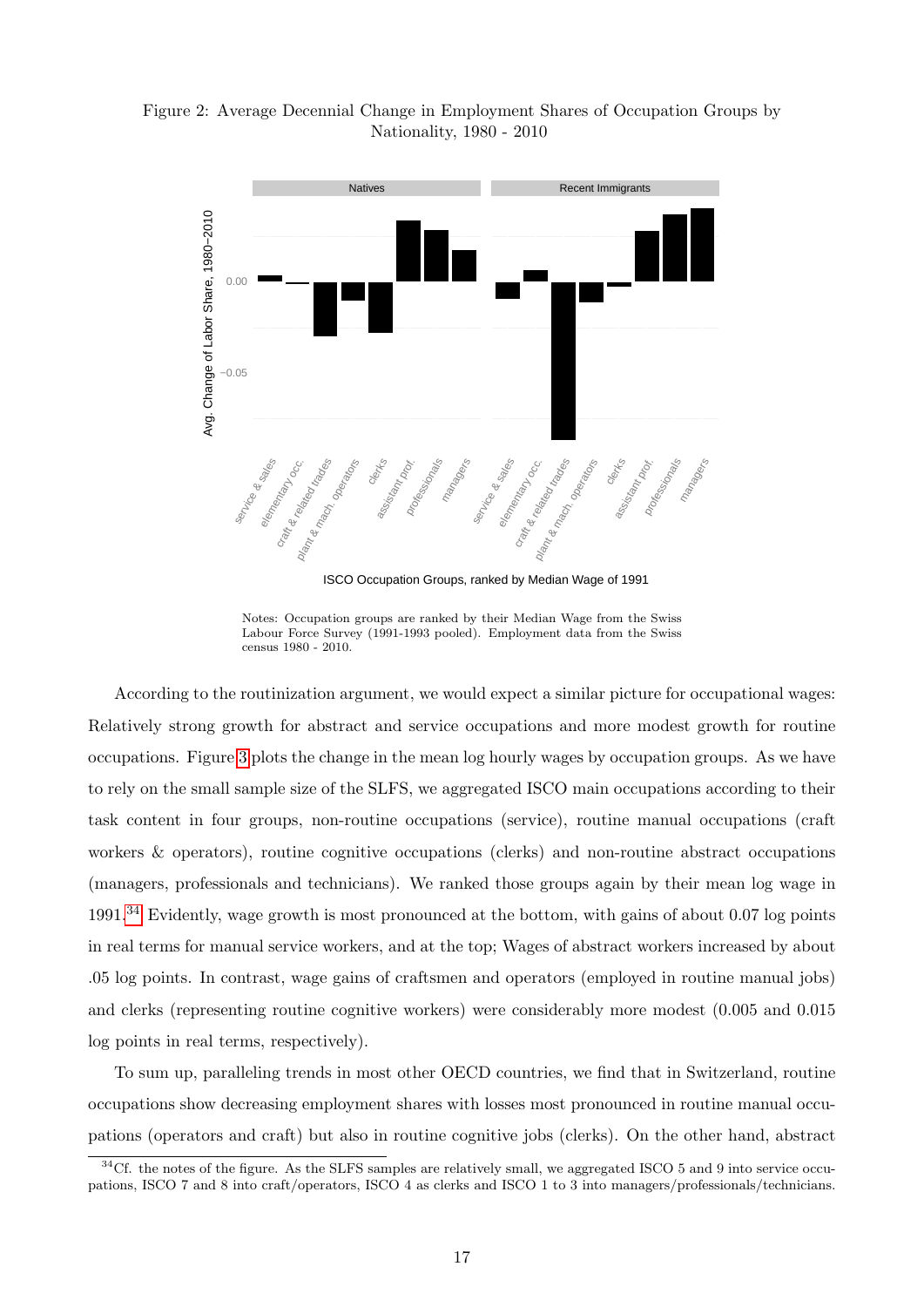

<span id="page-17-0"></span>Figure 3: Change in Mean Log Hourly (Real) Wages of Occupation Groups, 1991 - 2011

Notes: Change in mean log hourly wages by broad occupation groups between 1991 and 2011. Service occupations is the aggregate of ISCO 5 and ISCO 9 occupations, Craft/Operators is the aggregate of ISCO 7 and ISCO 8 occupations, Clerks is ISCO group 4 and Manager/Prof/Techn is the aggregate of ISCO 1 to 3 occupations. The years 1991 through 1993 and 2009 through 2011 are pooled to gain precision. Swiss Labour Force Survey data.

occupations at the top of the wage distribution (managers, professionals and technicians) as well as employment in low-paid (service and elementary) occupations show increasing employment shares. In addition to this, we find that job polarization seems to be amplified among the foreign-born labour force.

### Relative demand shifts in local labour markets

Having found clear trends of job and wage polarisation on the national aggregate, we inspect whether the Swiss data bear out the hypothesis of [Autor & Dorn](#page-39-1) [\(2013\)](#page-39-1) on the local level. This hypothesis posits that a CZ with a stronger initial routine intensity experiences greater adoption of automation capital. Accordingly, these regions should have experienced a greater relative demand shift and, thus, greater increases in the share of highly educated workers. Using geographical variation in our data, Figure [4](#page-19-0) provides graphical evidence on this prediction. Panel A relates the routine share of a commuting zone (CZ) in 1980 (as defined in Equation [9\)](#page-14-2) to the change of the share of highly educated workers from 1980 to 2010. The variation in the local routine intensity,  $RSH_{j,1980}$ , is substantial: For instance, only roughly 15% of the workforce was employed in routine-intensive jobs in Schwarzwasser, whereas this share was almost  $50\%$  in La Chaux-de-Fonds. Intuitively, routine-intensity is highly correlated with either routine-manual work in industrial areas or routine-cognitive work in regions with a large domination of the service sector in the 1980s. Urbanised regions such as the serviceintensive Zurich and Geneva (financial sector) or industrial Basel (chemical industry) as well as rather rural CZs such as Glarner Hinterland and Glarner Unterland (textile industry) or the peripheral La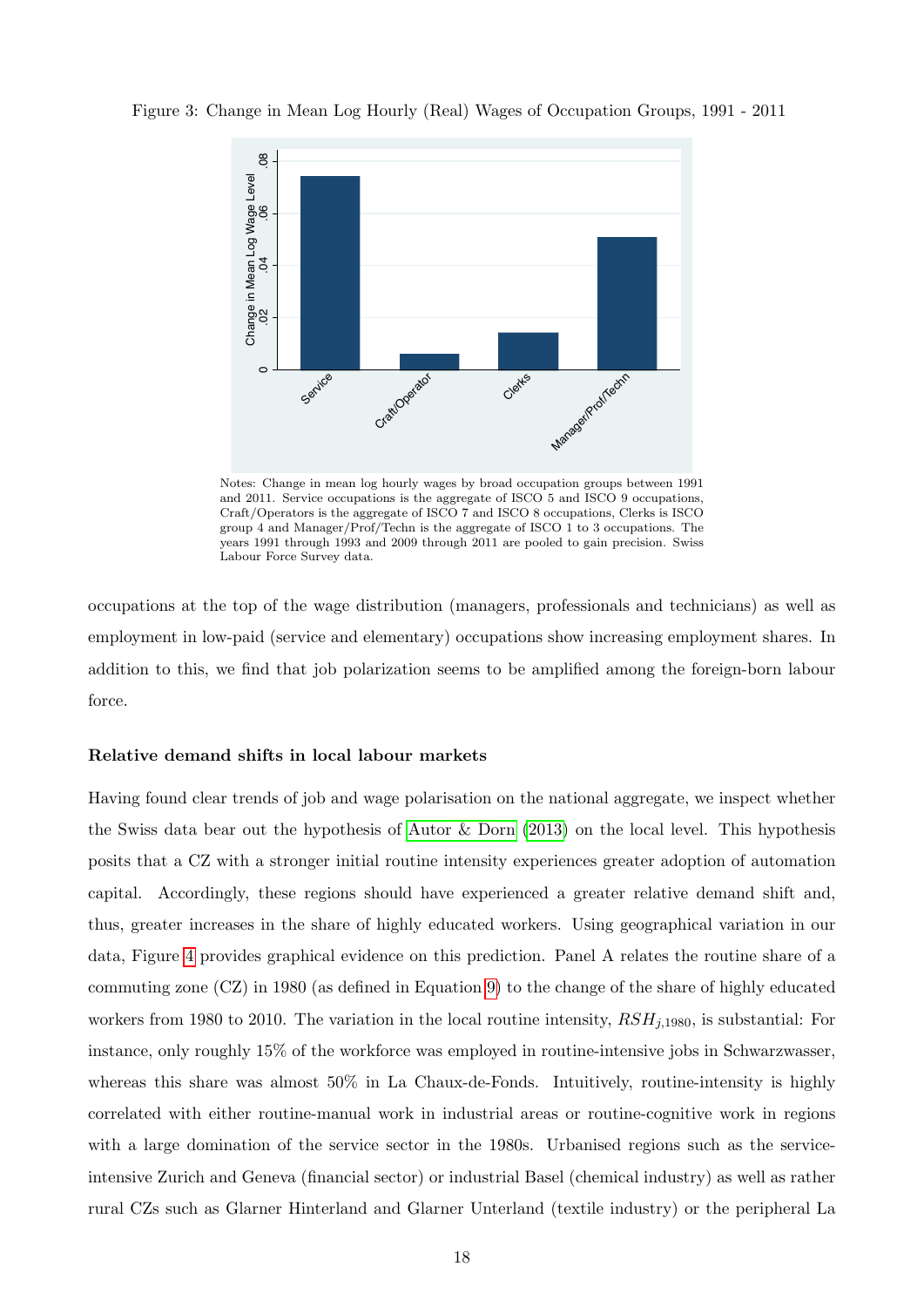Chaux-de-Fonds and Jura (watchmaker industry) lie at the right extreme of the spectrum. On the other extreme, we find rural areas which were more influenced by tourism industries. The figure shows a clear positive relation between a CZ's initial routine intensity and the subsequent relative growth of high skill labour; CZ with a one percentage point higher routine share in 1980 are expected to experience a 0.466 percentage point higher increase in the share of highly educated workers. For instance, the simple OLS prediction (without controls) would predict that Zurich, with an initial routine intensity of 42%, would experience a 12 percentage points higher increase in highly skilled labour  $(0.43 \times 0.3 \times 100)$  compared to Schwarzwasser, whose routine share was only 12% in 1980.<sup>[35](#page-0-0)</sup>

In contrast, initial routine intensity is negatively related to the subsequent change in the share of middle educated workers as Panel B of Figure [4](#page-19-0) shows. Finally, Panel C shows a positive relationship between the  $RSH_{i,1980}$  and the change of the share of poorly educated workers. As mean growth of the share of poorly skilled workers is negative and positive in the case of middle skilled workers, this might seem puzzling at first sight. However, this reflects the international trend of skill upgrading: If the supply of skills becomes generally more biased towards highly skilled workers, this growth may offset relative demand shifts originating from technical change (see also [Michaels et al., 2014\)](#page-40-5). Nevertheless, Panel B and C suggest that regions with larger routine specialisation experience stronger (weaker) demand for poorly (middle) educated workers than regions with a small routine input in 1980.

In what follows, we document that the polarising skill demand offers a key explanation for the skill composition of new immigrants.

<sup>&</sup>lt;sup>35</sup>The OLS regression lines depicted in Figures [4](#page-19-0) are all unweighted. If we weight the observations by their total labour force in 1980, the results become even stronger.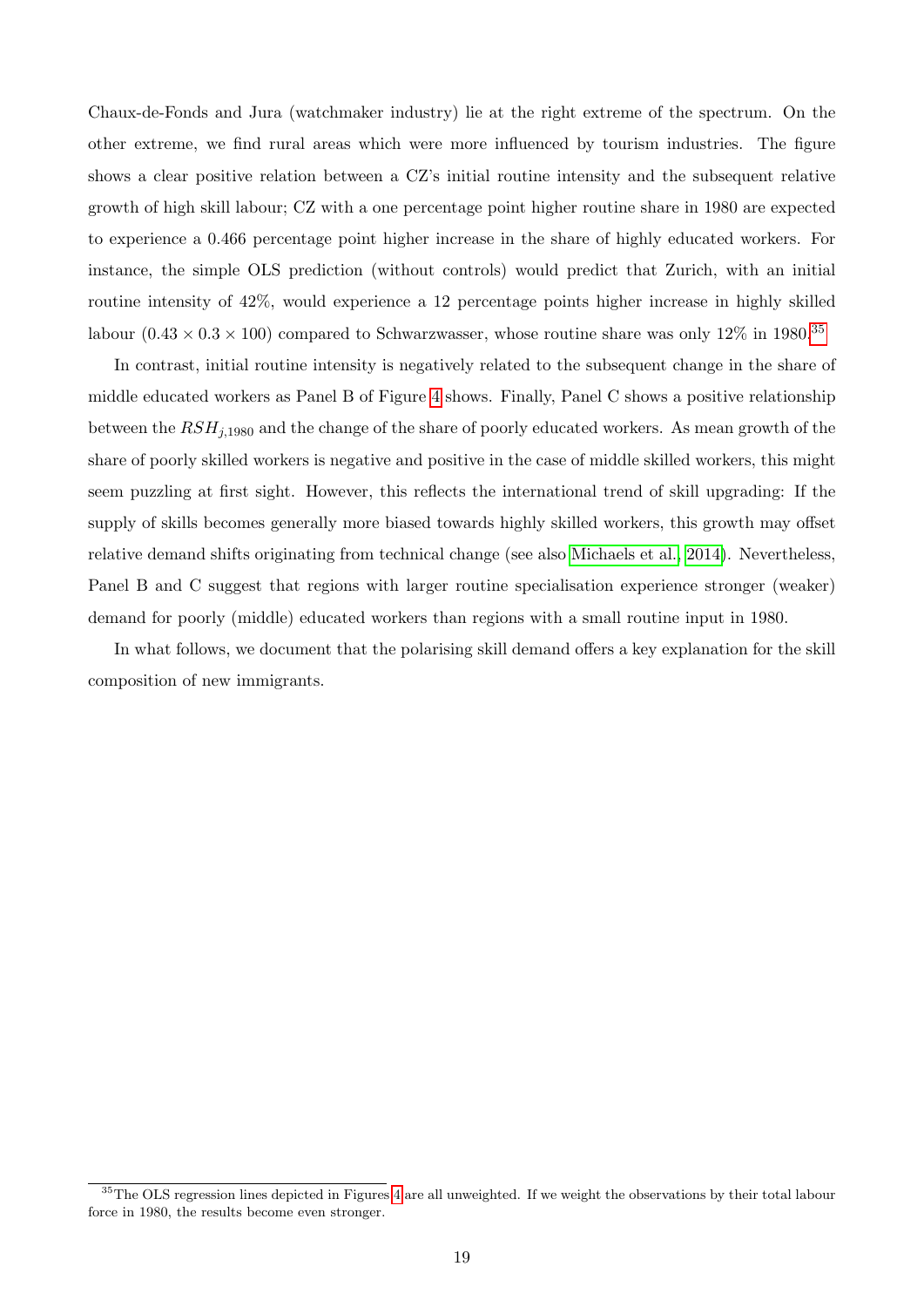# <span id="page-19-0"></span>Figure 4: Change in the Share of Highly, Middle and Low Educated Workers in Commuting Zones, 1980 - 2010



Panel A: Change in the share of highly educated workers  $\Delta EDUSH_{j,1980-2010}^{H} = 0.005 + 0.385 \times RSH_{j,1980} + \epsilon_{j,\tau}$   $R^2 = 0.296$   $n = 106$ 







Panel C: Change in the share of low educated workers

 $\Delta EDUSH_{j,1970-2010}^{L} = -0.335 + 0.472 \times RSH_{j,1980} + \epsilon_{j,\tau}$   $R^2 = 0.237$   $n = 106$ 



Notes: Scatterplot of the change in the share of highly, middle or low educated native workers (Panel A, B, C respectively) between 1980 and 2010 on the share of routine occupations for each of the 106 commuting zones in 1980. Unweighted OLS prediction with confidence intervals. Swiss Census 1980 and 2010.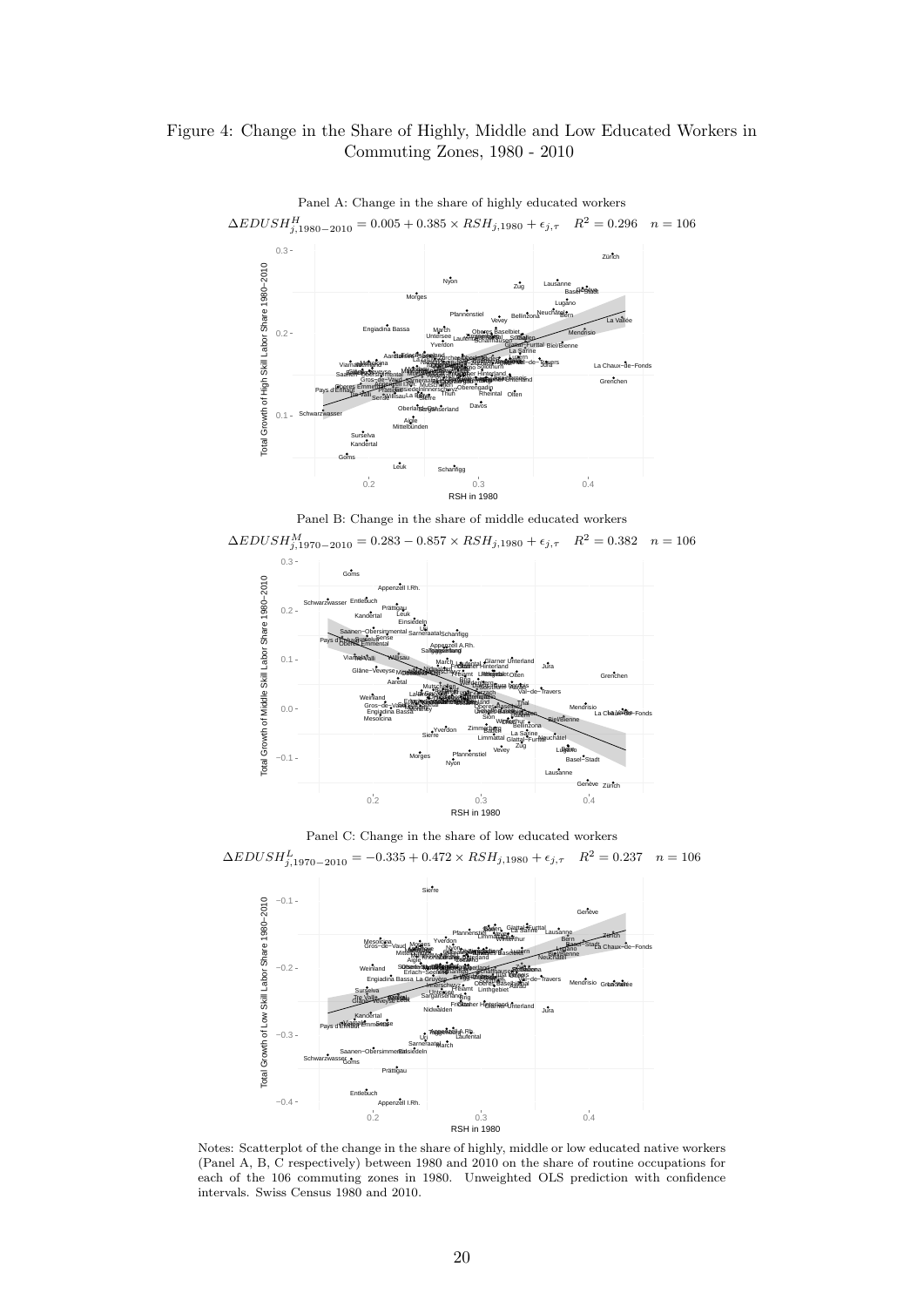# <span id="page-20-0"></span>4 Results

### 4.1 Determinants of the skill composition of newly arriving immigrants

#### OLS estimates

While the last section provided some preliminary, graphical evidence about the effect of routinization on skill demand, this section takes our empirical counterpart of the sorting equation, Equation [\(7\)](#page-9-2), directly to the data. Table [2](#page-23-0) reports the results of our baseline specifications. The dependent variable in Panel A is the decennial change in the share of highly skilled recent immigrant workers. Panel B shows the results for the middle skilled and Panel C for the poorly skilled share among recent immigrants workers. We confirm this conjecture in Table [A6](#page-45-0) in the Appendix which shows the regression results for equations [\(5\)](#page-9-0) and [\(6\)](#page-9-1) - the explicit empirical counterparts of [Grogger & Hanson](#page-40-0) [\(2011\)](#page-40-0)'s sorting equations. In all regressions, cells are weighted using the total number of recent immigrants from origin country o in destination j at the beginning of the decade as weight.<sup>[36](#page-0-0)</sup> The first three columns consist of OLS regressions whereas the remaining columns represent 2SLS regressions to address potential endogeneity concerns (see below).

Column (1) of Table [2](#page-23-0) includes only our proxy for relative demand shifts, RSH and fixed effects for cantons, decades and origin countries. Abstracting from push and pull factors other than constant effects over time, country and destinations, the coefficient indicates that a region with a one percentage point higher routine input in 1980 would subsequently experience an about 0.19 percentage point stronger growth of its high-skill employment share in every decade among recent immigrants. On the other hand, we find a negative relationship among middle educated and a positive, though not significant, coefficient in case of poorly educated immigrants. Considering the large variability of the RSH in 1980 (Figure [4\)](#page-19-0), this would result in substantial differences in the skill composition of CZs after a few decades.

In column (2), we add controls for the changes in the relative skill supply and remuneration in origin countries. Note that this substantially reduced the number of observations, as we do not have both of these measures for all origin countries and decades. For changes in skill supply measured as changes to education stocks in origin countries reported by Barro  $\&$  Lee [\(2013\)](#page-39-15), we find that a change of the highly skilled labour share abroad translates almost one to one into a higher educated immigrating labour force as posited by the model of Grogger  $\&$  Hanson [\(2011\)](#page-40-0) [see Equation [\(4\)](#page-8-0)]. The same holds true for middle skill employees whereas the estimations point to a slightly lower reaction in the case of low-skill migrants. The latter might indicate a smaller labour market mobility in case of low-skill compared to high-skill workers, a fact which is well-documented in the literature (see, for example, [Bartel, 1989](#page-39-4) or [Malamud & Wozniak, 2012\)](#page-40-19). The effects for relative demand shifts in origin

<sup>&</sup>lt;sup>36</sup>These weight reflect the importance of each cell for the aggregate picture and also account for the likely inaccuracy of very small cells. We explore different weighting schemes in section [4.4.](#page-36-0)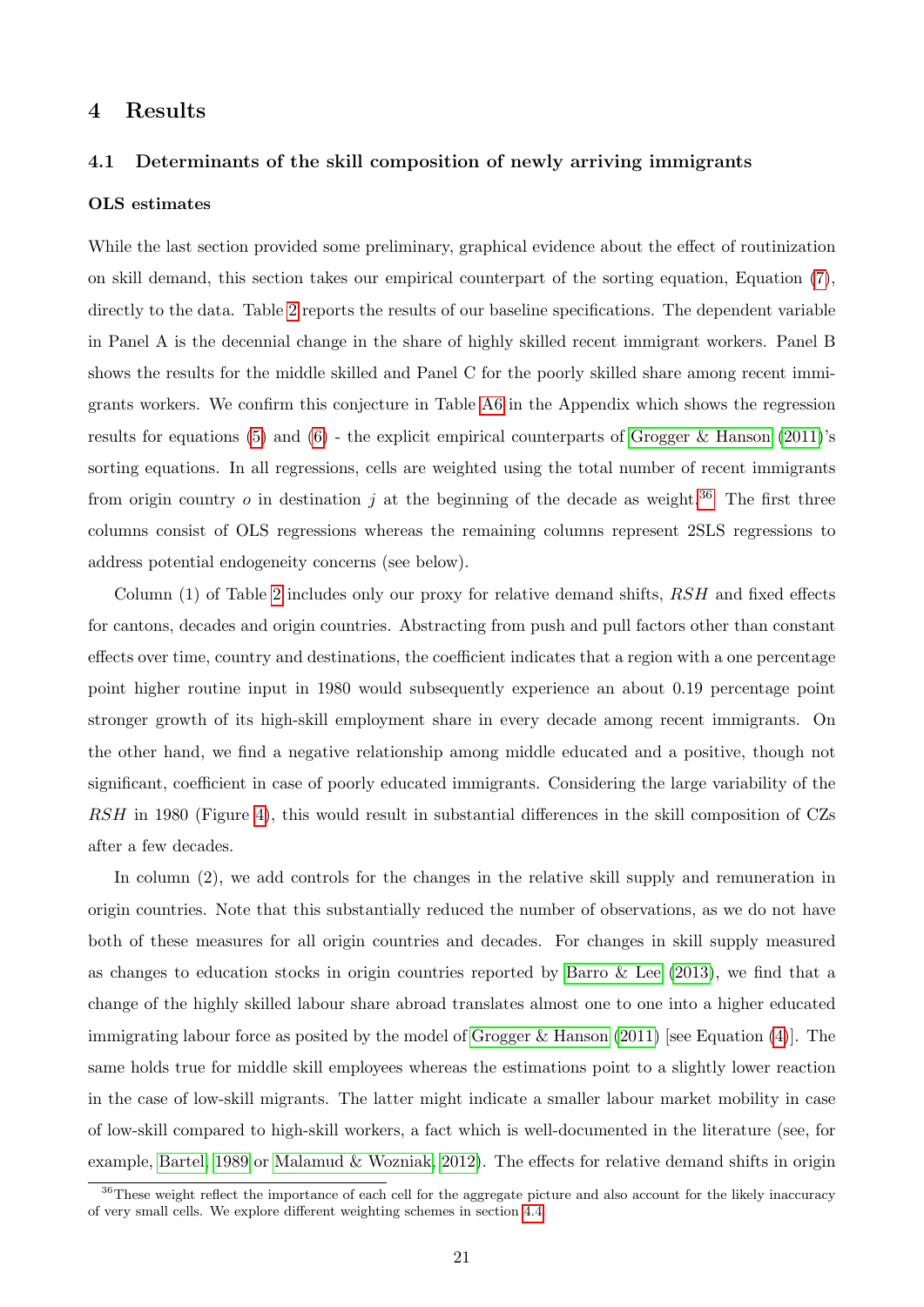countries, measured in changes to wage differences of education groups as suggested by [Grogger &](#page-40-0) [Hanson](#page-40-0) [\(2011\)](#page-40-0), are all estimated to be close to zero and sometimes have the wrong sign. Although they have the right sign for highly educated immigrant workers, we would have expected a positive sign for low educated workers, a positive sign for  $\Delta (w^H - w^M)_{o,\tau}$  and a negative sign for  $\Delta (w^M - w^L)_{o,\tau}$ in the case of middle educate workers. These findings seem to suggest that that relative demand shifts in origin countries are less important once we account for demand shifts in destinations and shifts to education supply. The minor importance of push drivers, especially income levels in origin countries, has also been acknowledged by [Mayda](#page-40-4) [\(2010\)](#page-40-4) for the general magnitude of migration flows.

Column (3) includes the change of per capita GDP in origin countries relative to the change of Swiss per capita GDP, in order to control for other omitted push and pull variables which influence the labour markets, in particular the business cycle. Higher GDP growth abroad tends to decrease the share of poorly skilled migrants whereas it has a smaller or insignificant effect on middle and highly skilled migrants.

#### 2SLS estimates

One potential concern for the identification of our demand effect in destinations are cyclical factors affecting a commuting zone's industrial composition and hence its routine intensity in the short-run and at the same time influencing the skill composition of immigrants. If this were the case, using the routine intensity at the beginning of the decade would lead to a biased estimate of the demand effect. This point has also been highlighted by [Autor & Dorn](#page-39-1) [\(2013\)](#page-39-1) from whom we borrow the identification strategy of relative demand shifts. To make an example in our context, note that a couple of very routine intensive commuting zones, like Grenchen, La-Chaux-de-Fonds, La Vallee or Jura (see Figures [4\)](#page-19-0), were all dominated by the Swiss watch making industry. Task inputs in this industry were highly routine intensive in the 1980s. During the 1970s and 1980s, Swiss watchmakers saw their global market share plummeting due to international competition. This may have released a large share of such a region's workforce out of routine jobs into jobs with a more abstract or service task content. To the degree this cyclical spike to final demand for watches also affected the subsequent skill demand in these regions, it confounds our identification strategy.

To purge our main regressor from this kind of variation, we follow [Autor & Dorn](#page-39-1) [\(2013\)](#page-39-1) and use an imputed measure for the routine share,  $\widetilde{RSH}_i$ , as an instrument. More specifically, by predicting the local routine intensity using the countrywide routine share of industries and the local industry composition, we obtain an exogenous measure of local changes to labour demand:

$$
\widetilde{RSH}_j = \sum_i L_{i,j,1970}^{Natives} \times RSH_{i,-j,1970}^{Natives}
$$
\n(10)

<span id="page-21-0"></span> $L_{i,j,1970}^{Natives}$  represents native employement in industry i as a share on total native employment in CZ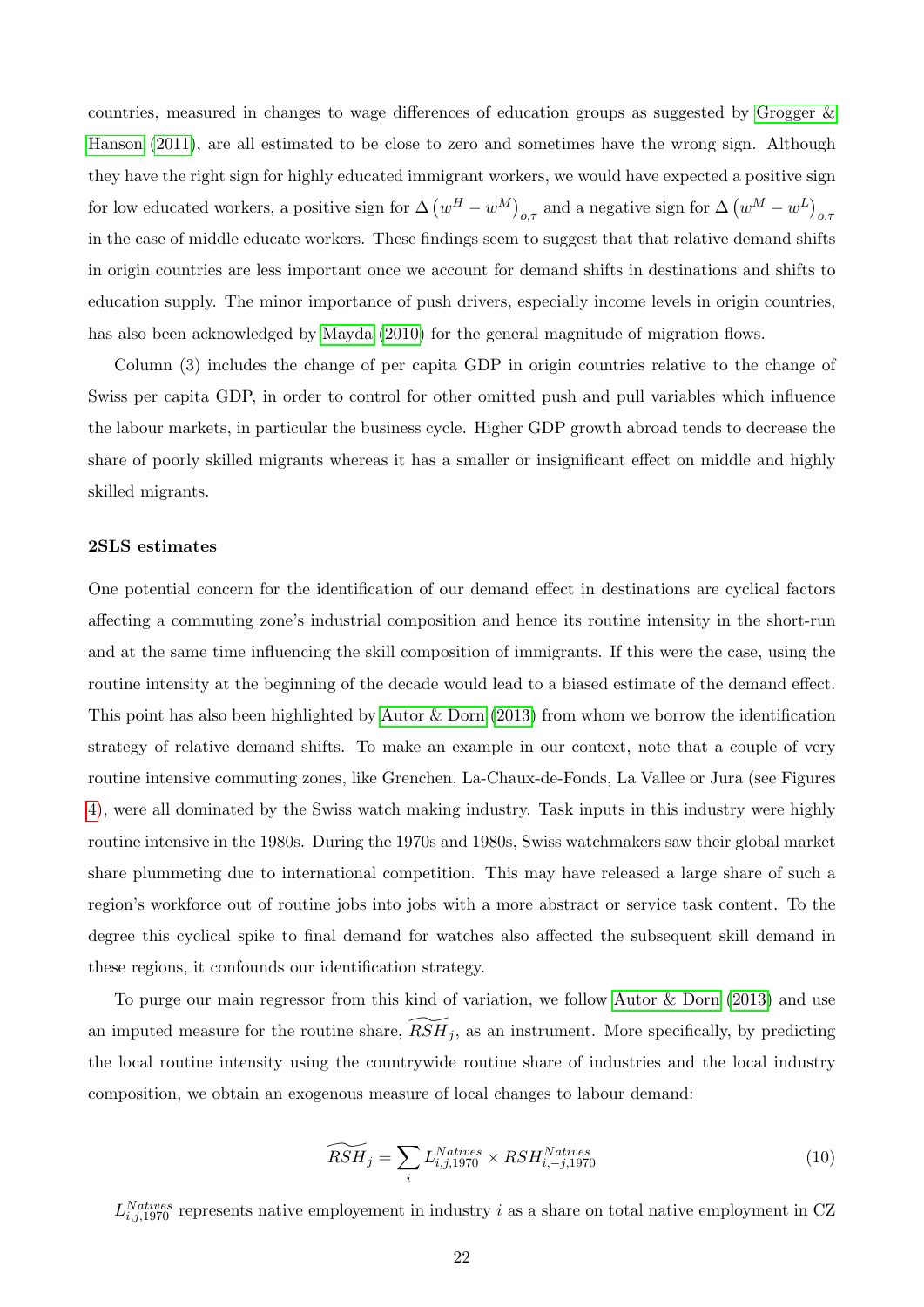j in 1970.  $RSH_{i,-j,1970}^{Natives}$  represents the routine share of native workers in industry i in all CZs except j at the start of our time span,  $1970.^{37}$  $1970.^{37}$  $1970.^{37}$  Since we use the 1970 census to calculate our IV and start the sample for the regressions in 1980, our instrument should be uncorrelated to cyclical spikes in, for example, final demand. By using only native employment for the calculation of the IV, we gain additional confidence that the variation of our instrument is exogenous in case of the regressions for recent immigrants.[38](#page-0-0)

Appendix Table [A5](#page-45-1) reports the first stage estimates for this instrumental variable strategy using only fixed effects as controls. Unsurprisingly, these first stage results are very similar across education groups, which is why we present the estimates for the highly educated in the second stage only. Column (1) corresponds to the pooled regression with the stacked routine intensity at the beginning of each decade from 1980 to 2010. Columns (2) to (4) show first stage estimates, separately by decade. The declining magnitude of the coefficients illustrates how the predictive power of initial routine intensity in 1970 declines over time which has also been noted by [Autor & Dorn](#page-39-1) [\(2013\)](#page-39-1).

The last five columns in Table [2](#page-23-0) show the resulting instrumental variable estimates. Column (4) corresponds to the OLS specification in column (1) and, again, confirms our expectation that routinization has a positive impact on the demand for highly educated immigrants. Compared to that, on the other hand, we find again an adverse effect for the demand for middle and poorly skilled migrants. Column (5) again shows the results for our full baseline specification, given by equation [\(7\)](#page-9-2) and column (6) adds relative GDP per capita growth to proxy for other changes on the origin country labour market. All coefficients for our demand shifter, RSH, and the education supply measure prove stable and highly significant.

As the change in the wage differences induced from income percentile ranks in origin countries might be measured with some error, we replace it with the Gini index, similar to other studies [\(Mayda, 2010;](#page-40-4) [Clark et al., 2007\)](#page-40-12). Again, changes to the relative inequality in origin countries seem to be of minor importance for the change of the skill composition of immigrants once relative demand in destinations and education supply is accounted for.

Finally, to control for still other omitted push variables, or for potential deficiencies of our foreign wage measures, column (7) adds origin-country fixed effects interacted with time dummies. Reassuringly, our estimates for the RSH coefficient prove to be robust even to this very demanding specification. Furthermore, the F-Statistic in case of all 2SLS estimates are well above the conventional threshold of 10 which makes us confident that our IV strategy works generally well [\(Stock et al., 2002\)](#page-41-12).

 $37$ More precisely, we take native workers employed by industry i in routine-intensive occupations as a share on total native employment in industry i.

<sup>&</sup>lt;sup>38</sup>We use only the native employment to calculate the routine intensity in 1970 to address the potential problem that immigrant could be clustered in routine occupations. This could result in the problem that high routine employment share in a region actually reflects high past immigrant employment which could drive future immigrant inflows through ethnic networks [\(Card, 2001\)](#page-39-3). We ran regressions with the routine intensity inducing and not inducing past immigrants without any impact on the results.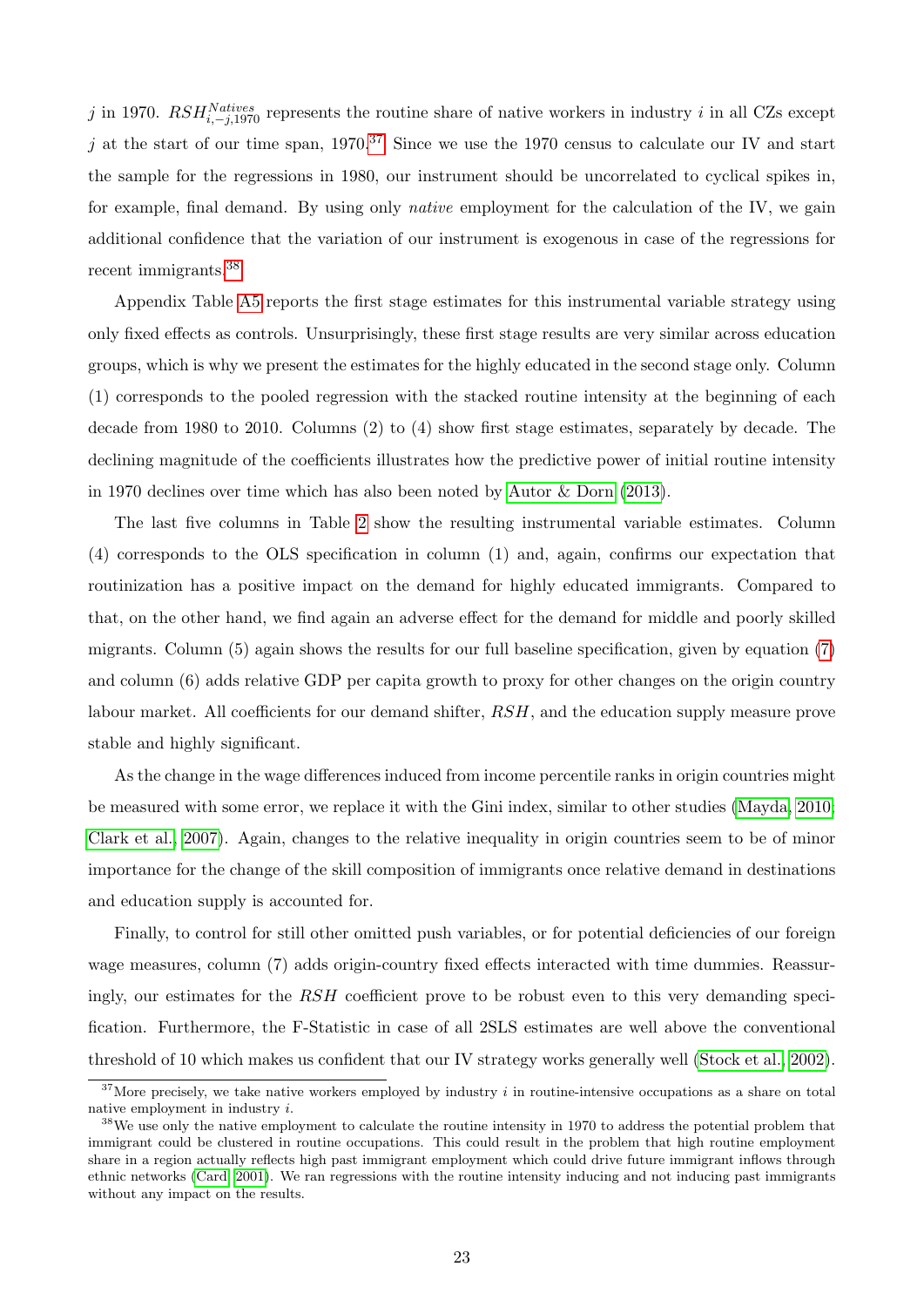|                                                      | $\overline{\mathrm{OLS}}$ |                                                            |                                        | 2SLS              |                                         |                                         |                                                |                |
|------------------------------------------------------|---------------------------|------------------------------------------------------------|----------------------------------------|-------------------|-----------------------------------------|-----------------------------------------|------------------------------------------------|----------------|
|                                                      | (1)                       | (2)                                                        | (3)                                    | (4)               | (5)                                     | (6)                                     | (7)                                            | (8)            |
|                                                      |                           | A. Dependent Variable: Change of High Skill Labour Share   |                                        |                   |                                         |                                         |                                                |                |
| $RSH_{i,t}$                                          | 0.188                     | 0.212                                                      | 0.193                                  | 0.341             | 0.390                                   | 0.369                                   | 0.370                                          | 0.311          |
| $\triangle EDUSH_{0.7}^H$                            | $[0.054]$ ***             | $[0.078]$ ***<br>1.039<br>$[0.343]$ ***                    | $[0.077]$ **<br>0.813<br>$[0.155]$ *** | $[0.110]$ ***     | $[0.099]$ ***<br>1.024<br>$[0.335]$ *** | $[0.100]$ ***<br>0.799<br>$[0.142]$ *** | $[0.100]$ ***<br>0.845<br>$[0.180]$ ***        | $[0.092]$ ***  |
| $\Delta \left( w^H - w^M \right)_{o,\tau}$           |                           | $-8.49e-07$                                                | $-3.73e-06$                            |                   | $-6.91e-07$                             | $-3.56e-06$                             |                                                |                |
| $\Delta GDPPC_{o.\tau}$                              |                           | [0.000]                                                    | $[0.000]**$<br>0.0153<br>$[0.003]$ *** |                   | [0.000]                                 | $[0.000]**$<br>0.0152<br>$[0.003]$ ***  | 0.0136<br>$[0.003]$ ***                        |                |
| $\Delta GINI_{o,\tau}$                               |                           |                                                            |                                        |                   |                                         |                                         | $-0.145$<br>[0.090]                            |                |
| R-squared<br>F-Stats                                 | 0.003                     | 0.043                                                      | 0.104                                  | 0.001<br>49.69    | 0.040<br>48.26                          | 0.101<br>48.09                          | 0.100<br>47.97                                 | 0.248<br>48.80 |
|                                                      |                           | B. Dependent Variable: Change of Middle Skill Labour Share |                                        |                   |                                         |                                         |                                                |                |
| $RSH_{i.t.}$                                         | $-0.262$                  | $-0.244$                                                   | $-0.247$                               | $-0.294$          | $-0.291$                                | $-0.293$                                | $-0.296$                                       | $-0.280$       |
| $\Delta EDUSH_{o,\tau}^{M}$                          | $[0.102]$ ***             | $[0.106]$ **<br>1.003<br>$[0.260]$ ***                     | $[0.108]$ **<br>1.014<br>$[0.263]$ *** | $[0.116]$ **      | $[0.110]$ ***<br>1.001<br>$[0.261]$ *** | $[0.109]$ ***<br>1.011<br>$[0.264]$ *** | $[0.109]$ ***<br>0.913<br>$[0.243]$ ***        | $[0.104]$ ***  |
| $\Delta \left( w^H - w^M \right)_{o,\tau}$           |                           | $-3.86e-06$                                                | $-3.74e-06$                            |                   | $-3.88e-06$                             | $-3.76e-06$                             |                                                |                |
|                                                      |                           | [0.000]                                                    | [0.000]                                |                   | [0.000]                                 | [0.000]                                 |                                                |                |
| $\Delta \left( w^M - w^L \right)_{o,\tau}$           |                           | $2.24e-05$<br>$[0.000]$ ***                                | 2.06e-05<br>$[0.000]**$                |                   | $2.23e-05$<br>$[0.000]$ ***             | $2.05e-05$<br>$[0.000]**$               |                                                |                |
| $\triangle GDPPC_{0.\tau}$                           |                           |                                                            | 0.00179<br>[0.002]                     |                   |                                         | 0.00182<br>[0.002]                      | 0.00449<br>$[0.002]$ ***                       |                |
| $\Delta GINI_{o.\tau}$                               |                           |                                                            |                                        |                   |                                         |                                         | 0.108<br>[0.069]                               |                |
| R-squared<br>F-Stats                                 | 0.007                     | 0.081                                                      | 0.082                                  | 0.007<br>49.69    | 0.081<br>48.09                          | 0.082<br>47.87                          | 0.074<br>47.81                                 | 0.167<br>48.80 |
|                                                      |                           | C. Dependent Variable: Change of Low Skill Labour Share    |                                        |                   |                                         |                                         |                                                |                |
| $RSH_{i,t}$                                          | 0.0738                    | 0.0232                                                     | 0.0600                                 | $-0.0477$         | $-0.103$                                | $-0.0723$                               | $-0.0733$                                      | $-0.0319$      |
| $\Delta EDUSH_{o,\tau}^L$                            | [0.108]                   | [0.116]<br>0.623<br>$[0.216]$ ***                          | [0.116]<br>0.669<br>$[0.127]$ ***      | [0.099]           | [0.104]<br>0.624<br>$[0.215]$ ***       | [0.097]<br>0.670<br>$[0.121]$ ***       | [0.095]<br>0.667<br>$[0.114]$ ***              | [0.092]        |
| $\Delta \left( w^M - w^L \right)_{o,\tau}$           |                           | $-1.34e-05$                                                | 1.91e-06                               |                   | $-1.37e-0.5$                            | 1.55e-06                                |                                                |                |
| $\triangle GDPPC_{0.\tau}$<br>$\Delta GINI_{o.\tau}$ |                           | [0.000]                                                    | [0.000]<br>$-0.0186$<br>$[0.002]$ ***  |                   | [0.000]                                 | [0.000]<br>$-0.0185$<br>$[0.002]$ ***   | $-0.0182$<br>$[0.001]***$<br>0.0117<br>[0.063] |                |
| R-squared<br>F-Stats                                 | 0.001                     | 0.068                                                      | 0.165                                  | $-0.001$<br>49.69 | 0.067<br>48.08                          | 0.163<br>47.82                          | 0.163<br>47.79                                 | 0.206<br>48.80 |
| Observations<br>Decade × Orig. Country FE            | 4,144<br>No               | 2,987<br>No                                                | 2,987<br>No                            | 4,144<br>No       | 2,987<br>No                             | 2,987<br>No                             | 2,987<br>No                                    | 4,144<br>Yes   |

<span id="page-23-0"></span>Table 2: Determinants of the Change in Education Group Shares of Recent Immigrants, 1980 - 2010, OLS and 2SLS Estimates

Notes: \*\*\*, \*\*, \*, denote statistical significance at the 1%, 5% and 10% level, respectively. Robust standard errors (clustered by Canton and origin country) are given in parentheses. All models include fixed effects for Cantons, origin countries and decades. Regressions are weighted using the total number of recent immigrants from origin country  $o$  in destination j at the beginning of the decade as weight.  $RSH_{j,t}$  is instrumented with  $\widetilde{RSH}_{j,1970}$ .  $\Delta EDUSH_{o,\tau}^E$  is the decennial change in the share of education group  $E \in \{H, M, L\}$  in origin country o and decade  $\tau$ .  $\Delta (w^M - w^L)_{o,\tau}$  and  $\Delta (w^M - w^L)_{o,\tau}$  are the decennial change in the wage differential between highly and middle and middle and low educated workers in origin country o and decade  $\tau$ , respectively.  $\Delta GDPPC_{o,\tau}$  and  $\Delta GINI_{o,\tau}$  represent the decennial change in GDP per capita and the Gini index in origin country  $o$  and decade  $\tau$ . See section [3.1](#page-10-1) for a more detailed description of variables.

To summarise, our results prove to be very robust and confirm the hypotheses posited by selection model of [Grogger & Hanson](#page-40-0) [\(2011\)](#page-40-0) in combination with routinisation. While education supply almost affects the skill composition of recent immigrants one to one, we find that relative demand shifts in destinations are particularly important. There is a highly significant relation between the routine intensity of a CZ and the subsequent growth of the share of high skill immigrants. The opposite holds true for the share of middle skill labour. In the case of the low skill labour share on the other hand, the results for our main regressor turn out to be insignificant and close to zero. These results for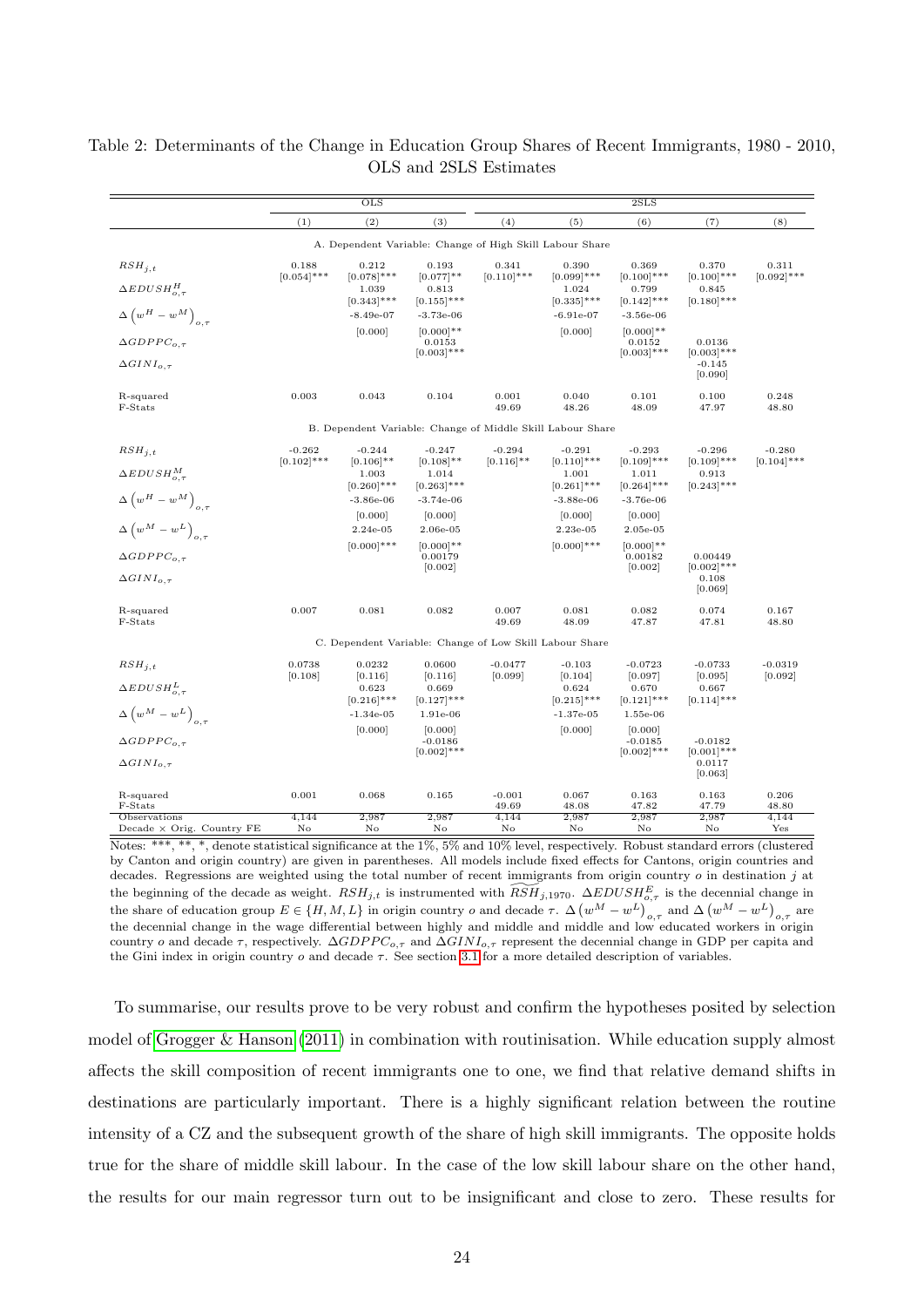highly, middle and poorly skilled workers broadly correspond to the results that [Michaels et al.](#page-40-5) [\(2014\)](#page-40-5) have found in case of the wage bill shares across OECD countries.<sup>[39](#page-0-0)</sup>

As a check of the particular specification of our baseline regression model, we report results for equations [\(5\)](#page-9-0) and [\(6\)](#page-9-1) - the explicit empirical counterparts of [Grogger & Hanson](#page-40-0) [\(2011\)](#page-40-0)'s sorting equations in table [A6](#page-45-0) in the Appendix. These results are very similar to the finings presented here.

#### 4.2 Robustness to omitted pull factors in destinations

Routinization may not be the only factor driving the skill composition of immigrants. In this section, we analyse the influence of ethnic networks and offshoring, as another potential driver of the relative demand for workers with different skills.

The location choices of current immigrants may be strongly influenced by the location decisions of their compatriots which have immigrated earlier (see, for example, [Card, 2001](#page-39-3) or [Bartel, 1989\)](#page-39-4). Hence, if for some reason, earlier immigrants settled in routine-intensive commuting zones at the beginning of our time horizon and this affected current inflows of their compatriots, the coefficient of our routine measure would be biased. We follow [Cadena & Kovak](#page-39-18) [\(2013\)](#page-39-18) and include the population share of immigrants from origin country  $o$  in destination  $j$  in 1970 in our regressions in order to measure the influence of ethnic networks. As can be seen in column (1) of Table [3,](#page-26-0) controlling for such network effects has no effect on the estimates of the relative demand shifts and education supply. Interestingly, ethnic networks seem to play an important role in case of poorly educated workers, whereas for highly skilled individuals they have only minor effects. This finding is in-line with the results of [Bartel](#page-39-4) ([1989\)](#page-39-4) who finds for the U.S. that more educated immigrants are less likely to be found in cities with a high proportion of a similar ethnic group.

In the recent literature on wage inequality, task offshoring or the impact of trade exposure is considered as one of the most important competing explanations for long-run changes to the relative demand for skills [\(Michaels et al., 2014\)](#page-40-5). In particular, it could be the case that firms are actually not replacing workers by capital, but simply move routine-intensive task into countries with lower wages for routine labour. Several authors, see e.g. [Autor & Dorn](#page-39-1) [\(2013\)](#page-39-1) or [Goos & Manning](#page-40-14) [\(2007\)](#page-40-14) and the references therein, suspect that routine-intensive tasks are more offshorable than others (however, [Blinder & Krueger, 2013](#page-39-19) surprisingly find this not to be the case). As a result, regions with a more routine-intensive production would experience more offshoring and, therefore, their share of middle educated workers decreases faster. Although [Autor et al.](#page-39-5) [\(2013b\)](#page-39-5) showed that trade exposure and technology shocks are essentially uncorrelated on the geographical level In the U.S., we control for offshoring here to gain more certainty that technology adoption really drives our results. In so doing, we matched several offshorability measures to our dataset (see online data appendix for details).

<sup>&</sup>lt;sup>39</sup>However, note that our data is of comparatively low quality in case of ISCO occupation group 9 and thus, we consider the results for highly and middle educated workers to be somewhat more reliable.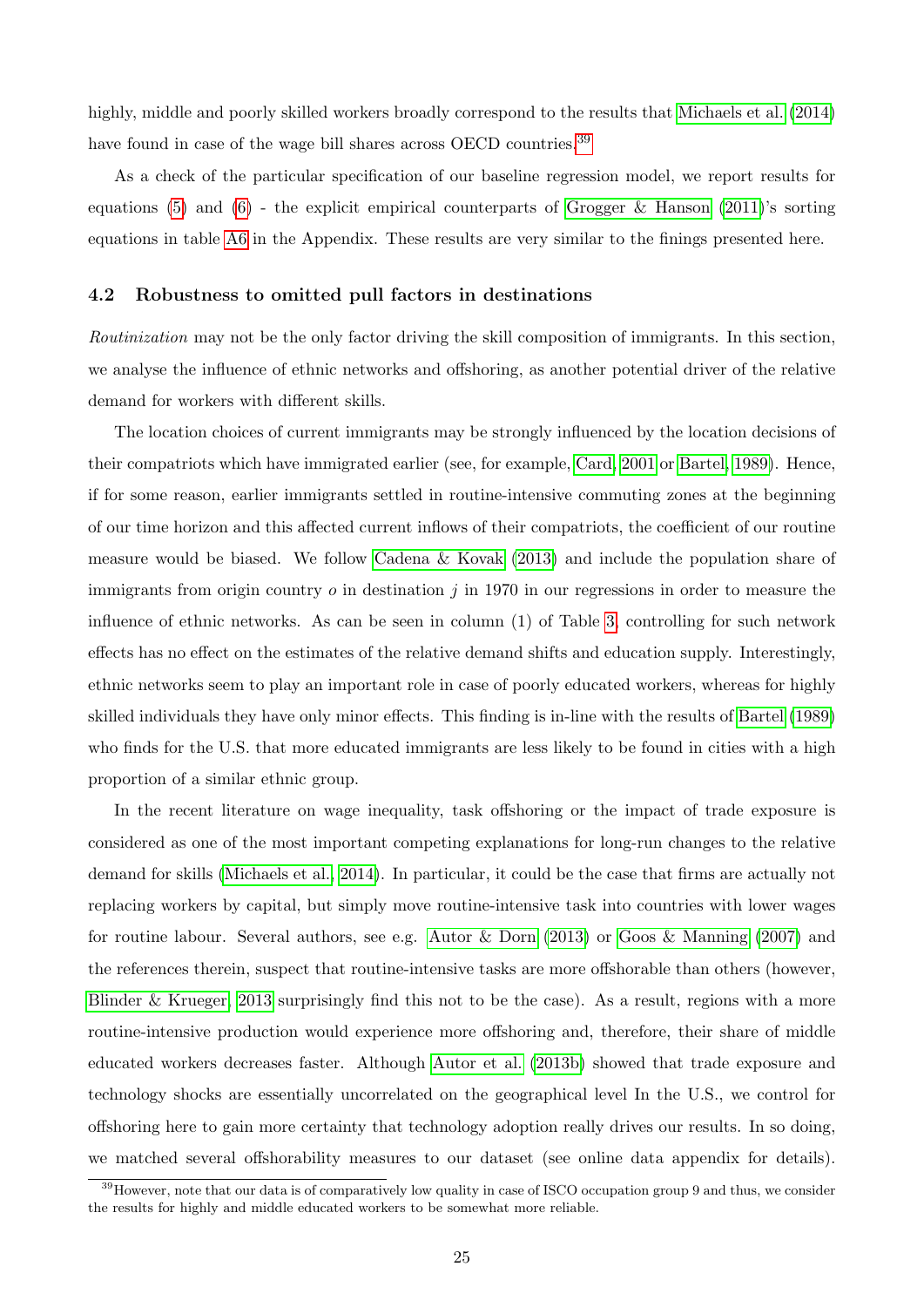Column 2 in Table [3](#page-26-0) shows the results for the offshorability of ISCO-occupations calculated by [Goos](#page-40-9) [et al.](#page-40-9) [\(2011\)](#page-40-9). Column 3 adds a measure for the offshorability of skills provided by [Blinder & Krueger](#page-39-19) [\(2013\)](#page-39-19) and column 4 adds an offshorability measure initially calculated for U.S. occupations by [Autor](#page-39-1) [& Dorn](#page-39-1) [\(2013\)](#page-39-1). As may be expected, the skill offshorability measure as well as the Autor-Dorn measure indicate that middle skill labourers are more prone to offshoring than high-skill workers. More importantly, however, the coefficients for our main regressor,  $RSH$ , prove to be stable, and offshorability clearly plays a minor role. This confirms the results of [Michaels et al.](#page-40-5) [\(2014\)](#page-40-5), [Autor &](#page-39-1) [Dorn](#page-39-1) [\(2013\)](#page-39-1) and [Goos et al.](#page-40-9) [\(2011\)](#page-40-9) who all find that routinization - not offshorability - is the key driver of labour market polarization.

Finally, we introduce origin-country fixed effects interacted with CZ-dummies to control for still other omitted factors on the level of destinations and origin countries (note that we already controlled for time-origin country fixed effects in column 8 of Table [2\)](#page-23-0). Reassuringly, our results also prove robust against this very demanding specification.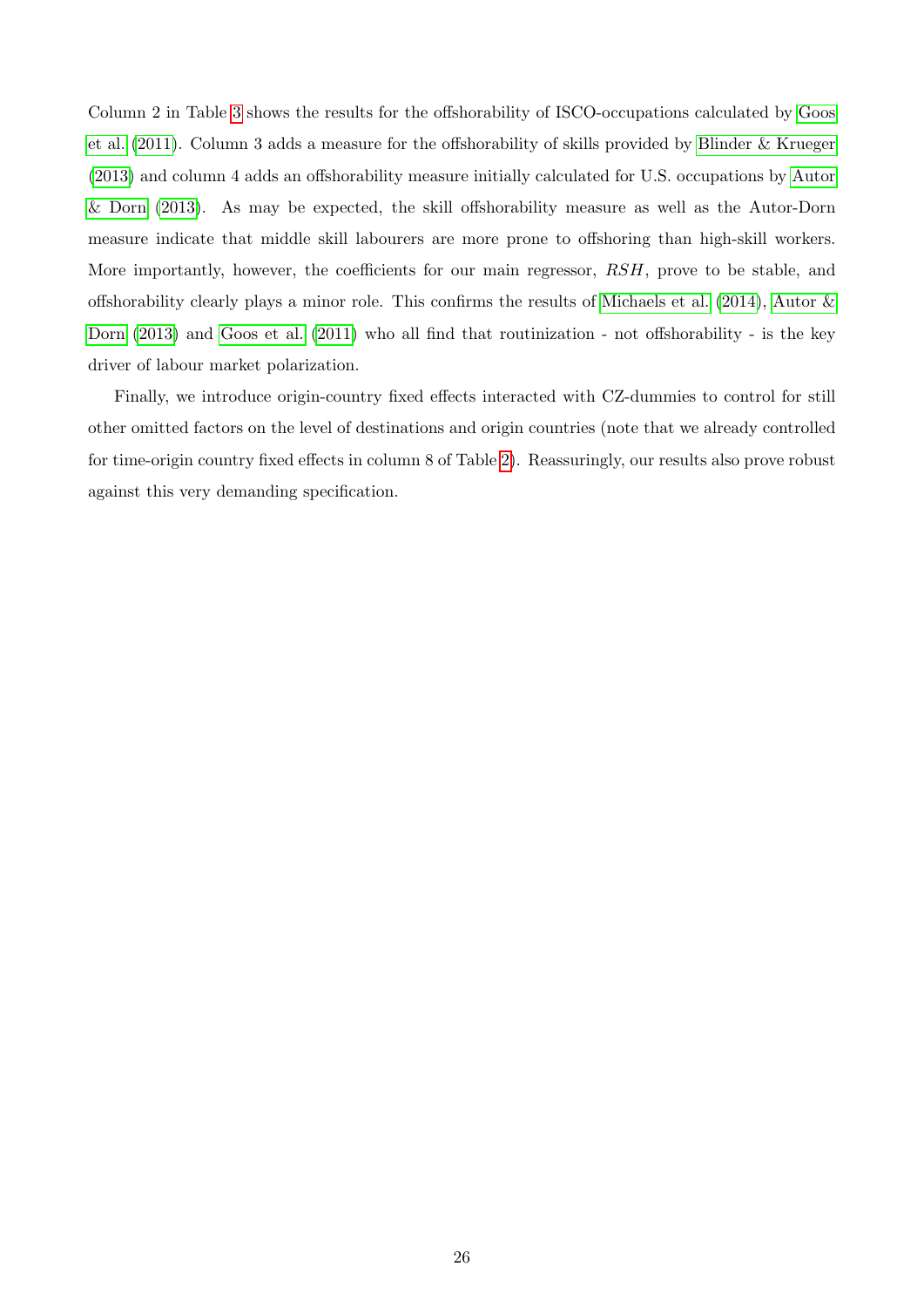$(1)$   $(2)$   $(3)$   $(4)$   $(5)$ A. Dependent Variable: Change of High Skill Labour Share  $RSH_{j,t}$  0.335 0.429 0.316 0.151 0.300  $[0.105]***$   $[0.134]***$   $[0.138]**$   $[0.068]**$   $[0.109]***$  $\Delta EDUSH_{o.\tau}^H$  $\frac{H}{\rho,\tau}$  1.008 1.025 1.014 1.000 1.038  $[0.302]^{***}$   $[0.309]^{***}$   $[0.298]^{***}$   $[0.302]^{***}$   $[0.303]^{***}$  $IMSH<sub>j,o,1970</sub>$ [0.182]  $OFFSH^{GMS}_{i,\tau}$  $-0.0336$ [0.022]  $OFFSH^{BK}_{i\tau}$  $0.00314$ [0.007]  $OFFSH^{AD}_{1\tau}$  $_{j,\tau}^{AD}$  0.0172  $[0.008]$ \*\* R-squared 0.040 0.043 0.041 0.052 0.153<br>
F-Stats 49.57 53.62 46.26 83.77 40.67 F-Stats 49.57 53.62 46.26 83.77 40.67 B. Dependent Variable: Change of Middle Skill Labour Share  $RSH_{j,t}$  -0.268 -0.341 -0.217 -0.228 -0.259  $[0.112]^{**}$   $[0.137]^{**}$   $[0.110]^{**}$   $[0.122]^{*}$   $[0.111]^{**}$  $\triangle EDUSH_{o,\tau}^{M}$  0.829 0.847 0.857 0.832 0.850<br>  $[0.226]^{***}$   $[0.235]^{***}$   $[0.237]^{***}$   $[0.224]^{***}$   $[0.230]^{***}$  $[0.227]***$  $IMSH<sub>j,o,1970</sub>$  -0.454  $[0.136]$ \*\*\*  $OFFSH^{GMS}_{i,\tau}$ 0.0204 [0.019]  $OFFSH^{BK}_{i\tau}$  ${}_{j,\tau}^{B K}$  -0.0100  $[0.005]$ \*  $OFFSH^{AD}_{i,\tau}$  $_{j,\tau}^{AD}$  -0.00528 [0.008] R-squared 0.053 0.052 0.055 0.051 0.163 F-Stats 49.60 53.68 46.12 83.84 40.71 C. Dependent Variable: Change of Low Skill Labour Share  $RSH_{j,t}$  -0.0678 -0.0878 -0.101 0.0777 -0.0423  $[0.097]$   $[0.093]$   $[0.083]$   $[0.075]$   $[0.107]$  $\triangle EDUSH_{a\tau}^L$  $\frac{L}{\rho_{0,\tau}}$  0.781 0.795 0.785 0.804  $[0.232]$ \*\*\*  $[0.234]$ \*\*\*  $[0.235]$ \*\*\*  $[0.235]$ \*\*\*  $[0.237]$ \*\*\*  $IMSH_{i.o.1970}$  0.404  $[0.162]$ \*\*  $OFFSH^{GMS}_{1\tau}$  $j,τ$  0.0129 [0.013]  $OFFSH_{i,\tau}^{BK}$  $j,τ$  0.00710 [0.005]  $OFFSH^{AD}_{i,\tau}$  $_{j,\tau}^{AD}$  -0.0120  $[0.005]$ \*\* R-squared 0.038 0.037 0.038 0.043 0.138 F-Stats 49.54 53.70 46.01 83.82 40.63 Observations 4,144 4,144 4,144 4,144 4,144 Canton × Orig. Country FE No No No No Yes

<span id="page-26-0"></span>Table 3: Robustness of Determinants of the Change in Education Group Shares of Recent Immigrants to Omitted Pull Drivers: Existing Ethnic Networks and Offshoring, 1980 - 2010, OLS and 2SLS Estimates

 $\overline{\text{Notes: }***, **, *},$  denote statistical significance at the 1\%, 5\% and 10\% level, respectively. Robust standard errors (clustered by Canton and origin country) are given in parentheses. All models include fixed effects for Cantons, origin countries and decades. Regressions are weighted using the total number of recent immigrants from origin country  $o$  in destination  $j$  at the beginning of the decade as weight.  $RSH_{j,t}$  is instrumented with  $\widetilde{RSH}_{j,1970}$ .  $\Delta EDUSH_{o,\tau}^{E}$  is the decennial change in the share of education group  $E \in \{H, M, L\}$  in origin country o and decade  $\tau$ . IMSH<sub>i,o,1970</sub> is the population share of immigrants from origin country *o* in destination *j* in 1970.  $OFFSH_{j,\tau}^{GMS}$ ,  $OFFSH_{j,\tau}^{BK}$  and  $OFFSH_{j,\tau}^{AD}$  represent measures of offshorability using the definitions of [Goos et al.](#page-40-9) [\(2011\)](#page-40-9)[,Blinder & Krueger](#page-39-19) [\(2013\)](#page-39-19), [Autor & Dorn](#page-39-1) [\(2013\)](#page-39-1), respectively.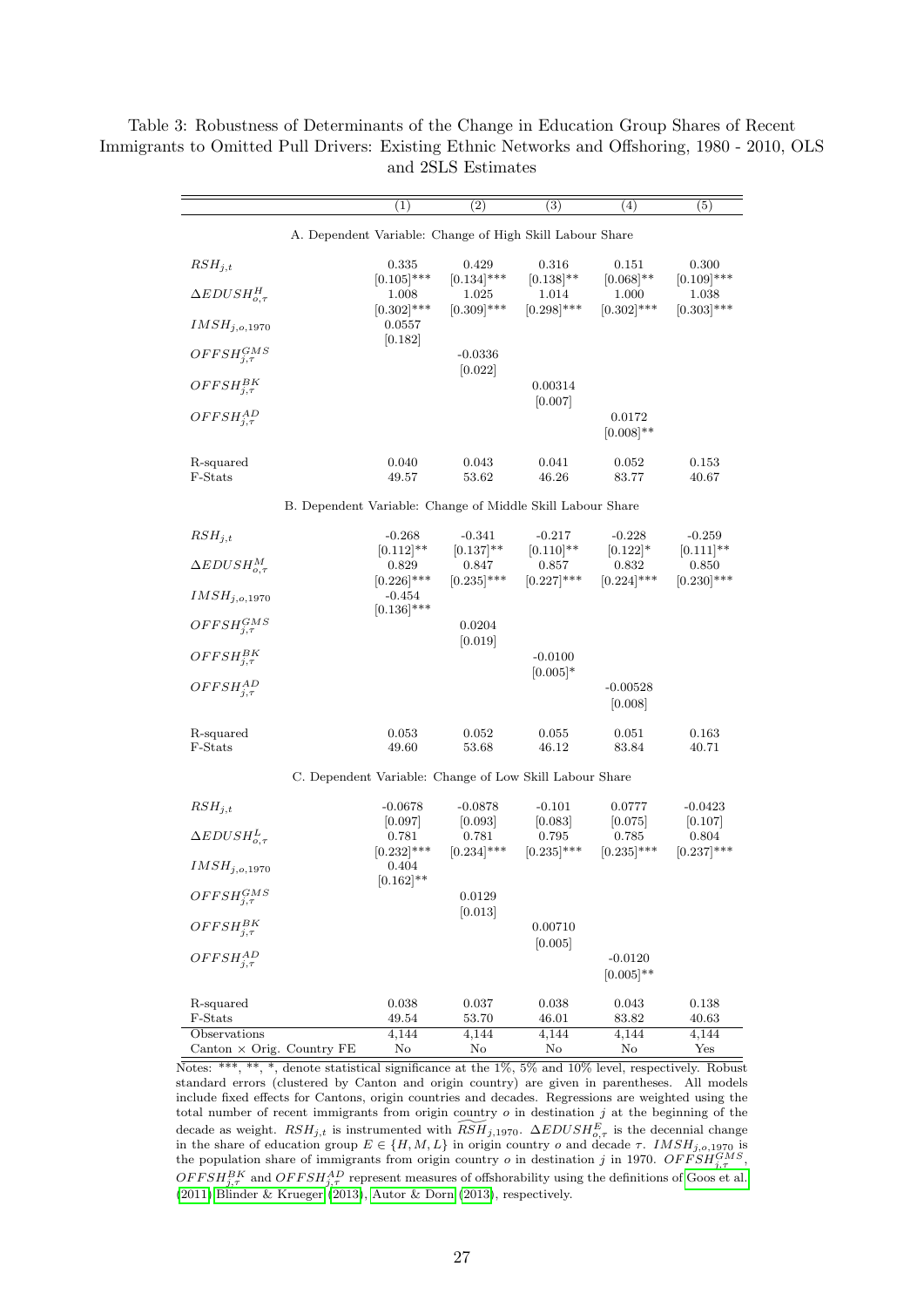# 4.3 The effect of the changes in immigration policy on the skill composition of immigrants

An important but difficult question to tackle is whether and to which degree immigration policy can influence the skill composition of migrants that a country attracts. From this perspective, Switzerland's integration into the European labour market serves as an interesting policy experiment in which immigration restrictions for newly arriving immigrant from EU countries were abolished while immigration restrictions for other countries were kept in place. In this subsection, we show how we can incorporate policy changes into our framework to analyse the effect of liberalisation on the skill composition of immigrants. We first give some additional background information on the changes to immigration policy in Switzerland since the 1980s.

#### Swiss Immigration Policy between 1980 to 2010

Swiss immigration policy throughout the 1980s was dominated by the desire to find a more balanced approach to govern immigration after several decades of low skill immigration. After the boom years in the aftermath of WWII, immigration was initially facilitated yet global quotas put in place in the 1970s proofed to be largely ineffective as major channels of immigration were de-facto exempted [\(Sheldon,](#page-41-13) [2007\)](#page-41-13). In the early 1990s policy makers decided to discriminate between immigrants from EU/EFTA countries and third party countries. The goal of this distinction was to facilitate immigration from EU/EFTA countries while immigration from other countries was subject to a stronger focus on highly educated workers with larger obstacles for the low skilled (see [Bundesrat, 1991](#page-39-20) and [Bundesrat, 2002\)](#page-39-21). De-facto, however, global quotas for immigrants from all origins were maintained. With the enactment of the Agreement of Free Movement of Persons with the EU in 2002, the distinction between immigrants from EU and Non-EU countries became even more pronounced. While quotas for Non-EU citizens were kept in place, the integration of the Swiss and European labour market followed a specific schedule. From June 1 2002 to Mai 31 2004, labour market restrictions and quotas remained in place for workers from all origin countries. Between June 1 2004 and Mai 31 2007, the restriction to hire natives with priority and controls of wage and working conditions for immigrant workers from EU17 member states and EFTA countries was abolished.<sup>[40](#page-0-0)</sup> After June 1 2007, workers from EU17/EFTA countries had in principle unrestricted access to the Swiss labour market while quotas and labour market restrictions were kept in place for the Eastern European countries (EU8) until April 30 2011 [\(SECO, 2014\)](#page-41-14).<sup>[41](#page-0-0)</sup>

In the public policy debate in Switzerland, it is often stipulated that the integration into the European labour market caused a major upgrading in the skill composition of immigrants [\(Economiesuisse,](#page-40-20) [2011\)](#page-40-20). Yet, the causal link between the change in policy and the change in the skill composition has

<sup>40</sup>EU17 includes Belgium, Germany, France, Italy, Luxembourg, the Netherlands, Denmark, Ireland, United Kingdom, Greece, Portugal, Spain, Finland, Austria, Sweden, Cyprus and Malta. EFTA include Iceland, Norway and Liechtenstein. <sup>41</sup>EU8 includes Estonia, Latvia, Lithuania, Poland, Slovakia, Slovenia, Hungary and the Czech Republic.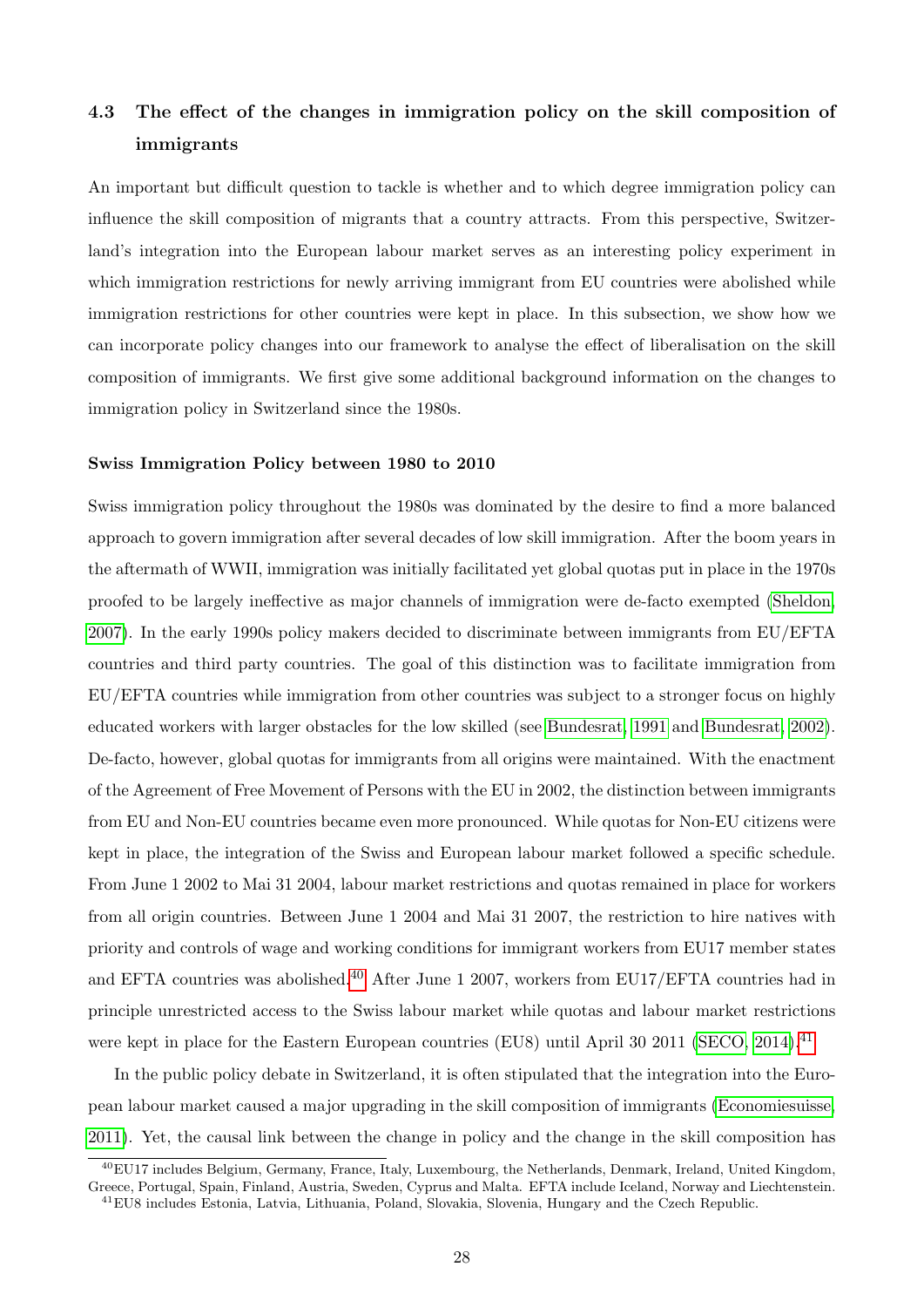not been analysed rigorously so far. Interestingly, as Panel A of Figure [5](#page-28-0) shows, the share of highly educated workers increased sharply both for EU and Non-EU immigrants in the 1990s but levelled off for immigrants from the EU in the last decade. On the other hand, the share of low educated workers decreased throughout for both groups while, again, this fall levelled off in case of EU immigrants during the last decade. An inspection of group specific growth rates presented in Figure [B2](#page-49-0) reveals that the increase in the share of highly educated workers in the 1990s is driven by the fact that this was the only education group experiencing non-negative growth for both EU and Non-EU countries whereas the other two education groups experienced a reduction in their number of workers. Between 2000 and 2010, however, only the number of highly and middle educated workers from Non-EU countries increased while the number of low educated workers decreased. For EU countries on the other hand, the number of workers increased in all education groups between 2000 and 2010, most interestingly also for low educated workers.

<span id="page-28-0"></span>Figure 5: Education Group Share for Recent Immigrants from EU and Non-EU Countries, 1980 - 2010



Notes: High educated workers have a tertiary degree, middle educated workers a secondary degree and low educated workers compulsory schooling or less. Share of tertiary educated workers among each nationality group. Swiss Census 1980 - 2010.

#### Measuring the effect of changes to immigration policy

The existing evidence on the response of the skill composition of immigrants to changes in immigrants restrictions is rather scarce. With respect to the magnitude of immigration flows more generally, there is some agreement that changes in immigration restrictions affect immigration flows rather immediately and strongly [\(Ortega & Peri, 2013;](#page-41-3) [Mayda, 2010\)](#page-40-4) and may also influence the region immigrants originate from if restrictions are discriminatory [\(Clark et al., 2007\)](#page-40-12). Among the only two studies investigating the effects of the policy on the skill compositions directly, [Kato & Sparber](#page-40-10) [\(2013\)](#page-40-10) find that the general reduction in the number of available H-1B visas in 2003 in the U.S. disproportionally discouraged high-ability students from pursuing an education at U.S. universities.<sup>[42](#page-0-0)</sup> On the other hand, [Huber & Bock-Schappelwein](#page-40-11) [\(2014\)](#page-40-11) find that Austria's accession to the European Economic

 $^{42}$ [Kato & Sparber](#page-40-10) [\(2013\)](#page-40-10) exploit the fact that workers from five countries were de facto exempted from the reduction in the H-1B visa quota in a difference-in-difference analysis of student SAT scores.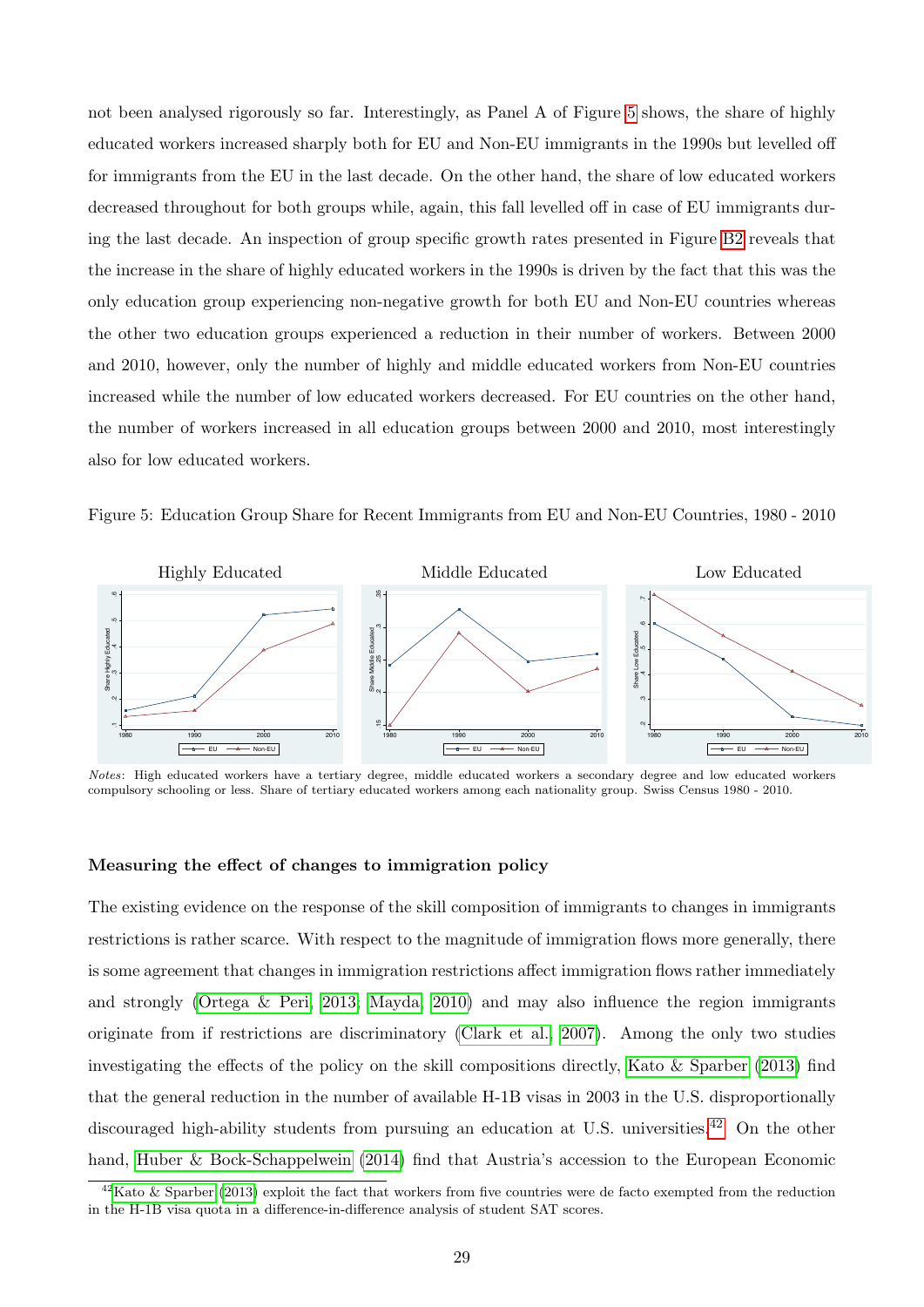Area (EEA) in 1994 and the related full liberalisation of immigration from European countries reduced the share of low educated permanent immigrants from the EEA compared to other countries.

To analyse the effect of new immigration laws empirically, we exploit the fact that the policy distinguished between immigrants from EU and immigrant from other origin countries and that the policy changed over time. As the liberalisation of the Swiss labour market for EU citizens after 2002 is the most far-reaching change in immigration policy, we start investigating whether the skill composition of immigrants from European origin countries changed differentially after 2002 compared to Non-European immigrants controlling for economic drivers of immigrant sorting. Specifically, we augment regression specification [\(7\)](#page-9-2) in the following way:

<span id="page-29-0"></span>
$$
\Delta EDUSH_{j,o,\tau}^{E} = \beta_1^{E} RSH_{j,t} + \beta_2^{E} \Delta X_{o,\tau}^{E} + \beta_3^{E} \Delta EDUSH_{o,\tau}^{E}
$$
  
+
$$
\beta_4^{E} EU_{o,t}^{2000} + \alpha_\tau + \alpha_o + \alpha_c + \epsilon_{j,o,\tau}
$$
 (11)

where  $EU_{o,t}^{2000}$  is one for all EU countries affected by the AFMP in the decade between 2000 and 2010 and zero otherwise.<sup>[43](#page-0-0)</sup>  $\beta_4^E$  then measures the degree to which education shares of immigrants from EU countries changed differentially between 2000 and 2010 compared to the change of EU and Non-EU immigrants prior to the AFMP conditional on covariates. Hence, the policy effect, as we measure it here, is the deviation of the change in the education shares of the affected group (the EU countries) from a common trend which immigrants from all countries share due to the differential policy treatment. The differential policy treatment is the combination of abolishing the quotas for EU citizens while sustaining quotas together with requirements to the skill for non-EU citizens. Crucially, the identification of  $\beta_4^E$  as the causal effect of the policy hinges on the assumption that there are no factors omitted from the regression which could have lead to differential trends in the change of the skill composition of immigrants from EU vs Non-EU countries after 2002. As we control for a large range of time-varying labour market characteristics in origin countries and fixed origin country characteristics we are confident to address these concerns already to a large extend.<sup>[44](#page-0-0)</sup> Yet, as the discussion of the change in immigration policy in Switzerland since the 1980s suggests, it is likely that changes to the skill composition of immigrants from the EU and other countries started to follow different trends already after 1990. To account for this possibility, we check the robustness of  $\beta_4^E$  by controlling for separate trends in a second step.[45](#page-0-0)

<sup>&</sup>lt;sup>43</sup>More formally,  $EU_{o,t}^{2000}$  is the product of two indicators, one for EU origin countries and one for the last decade, i.e.  $EU_{o,t}^{2000} = [1(o \in EU) \times 1(\tau = 2000s)]_{o,t}.$ 

<sup>&</sup>lt;sup>44</sup>Using region specific education group shares for each origin country in 1980 to control for mean reversion delivers similar results. Results available upon request.

<sup>&</sup>lt;sup>45</sup>Another important assumption for the interpretation of  $\beta_4^E$  as a causal effect is the exogeneity of  $EU_{o,t}^{2000}$ . This essentially means that liberalisation measures were not introduced for immigrants of those countries whose skill composition showed a favourable trend from the perspective of the policy maker. We think that this assumption can be justified on the grounds that free movement of persons with the EU was not a sought after goal of Swiss policy makers. To the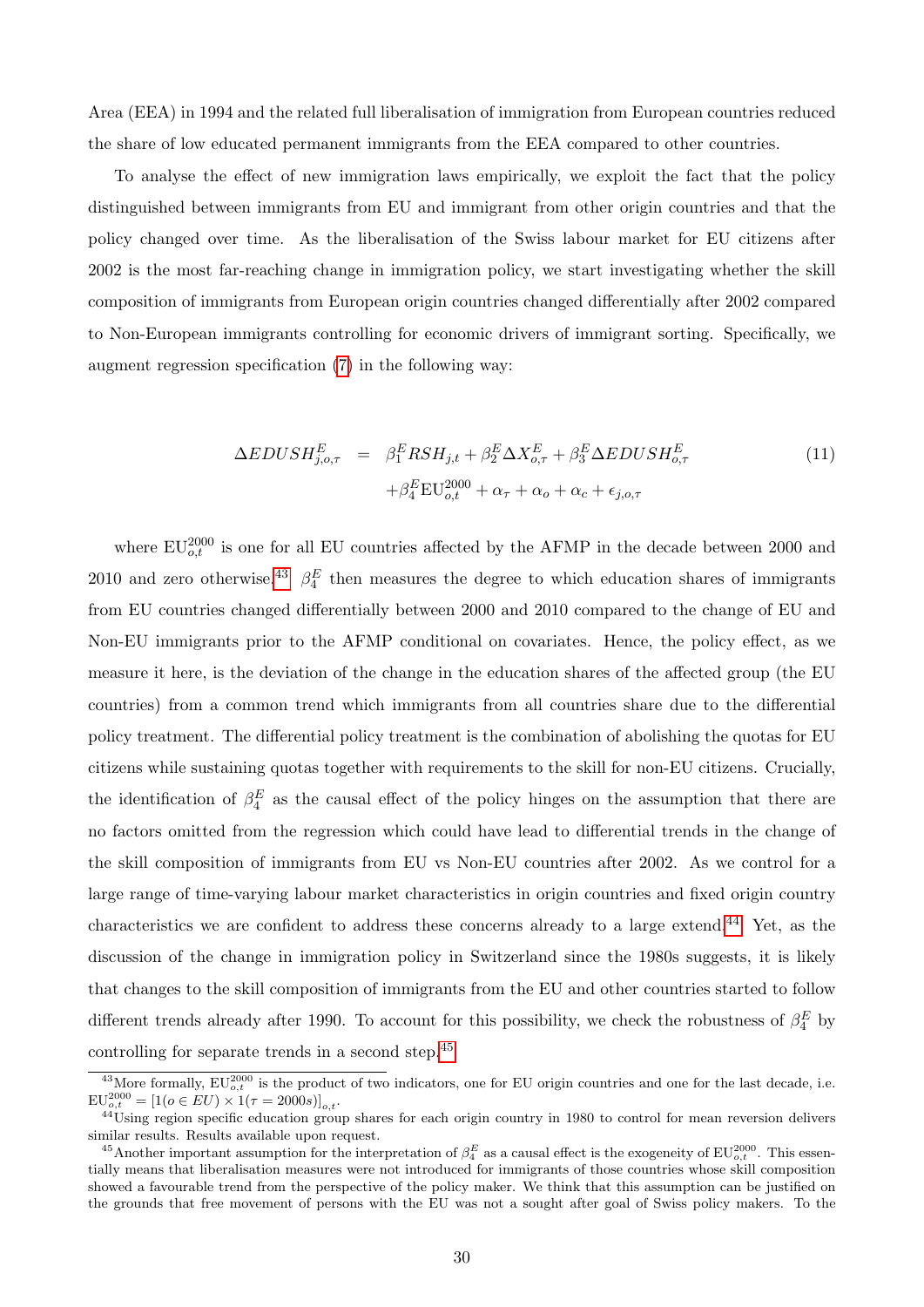In the framework of [Grogger & Hanson](#page-40-0) [\(2011\)](#page-40-0), changes to the immigration policy alter, ce-teris paribus, the relative costs of immigration in the sorting Equation [\(4\)](#page-8-0), i.e.  $(g^H - g^M)_{j,o,t}$  and  $(g^M - g^L)_{j,o,t}$ . Immigrant sorting is affected, if costs change differentially for education groups. For instance, if migration costs fall more for middle educated than for highly educated workers, i.e.,  $\Delta \left( g^H - g^M \right)_{j,o,t} > 0$ , the inflow of highly educated workers relative to middle educated workers will fall. It is natural to assume that the integration into the European labour market reduced migration costs for all education groups. Yet, the effect of the abolishing immigration quotas has most likely affected the net benefits of education groups differentially. As we lack direct information on immigration costs which vary across origin countries, education groups and over time, we can only approximate the effect of the changes in immigration policy indirectly by analysing the differential response of immigrants from affected and not affected countries conditional on a large set of covariates. Thus, what we capture with  $\beta_4^E$  is the differential change in net benefits of migration of education groups.

#### Discussion of main results

Table [4](#page-32-0) shows the results of estimating versions of specification [\(11\)](#page-29-0) for each education group. For comparison, column 1 repeats the baseline specification without origin country labour market controls. Column 2 reports the effect of introducing the policy dummy,  $EU_{o,t}^{2000}$ . As can be seen, in case of EU countries between 2000 and 2010, the increase in the share of highly educated immigrants was about 12 percentage points lower compared to the control group. The effect on middle educated immigrants is estimated around zero whereas the effect is positive and significant for low educated immigrant workers (15 percentage points higher). Next, we analyse whether this effect is sensitive to controlling for labour market characteristics in origin countries by switching in the change in educational wage differences (column 3) or the growth rate of real GDP per capita and the change in the Gini (column 4). Reassuringly, point estimates remain within the 95%-confidence bands of the effect estimated in column 2. When we including all origin country controls in column 5, the estimated effect of the policy is still significant and negative in the case of highly educated workers and strongly significant and positive in the case of low educated workers. Although the AFMP eventually liberalised Swiss labour market access for all European countries, it is likely that the differential abolition of quotas for immigrants from EU17 and EU10 countries led to a heterogenous response in these two cases. We account for this possibility by allowing for separate effects of the AFMP policy on the skill composition of immigrants from both groups,  $EU17_{o,t}^{2000}$  and  $EU10_{o,t}^{2000}$  respectively. Column 6 shows that the estimated effect for all European countries is actually a weighted average of a slightly larger and significant effect for old European member states and an effect which is estimated around zero for new member states of the EU. This makes sense since old member states (EU17) have been ''treated'' with completely

contrary, the AFMP was a request of the European Union for a larger deal of bilateral packages (involving mostly trade agreements) between the EU and Switzerland.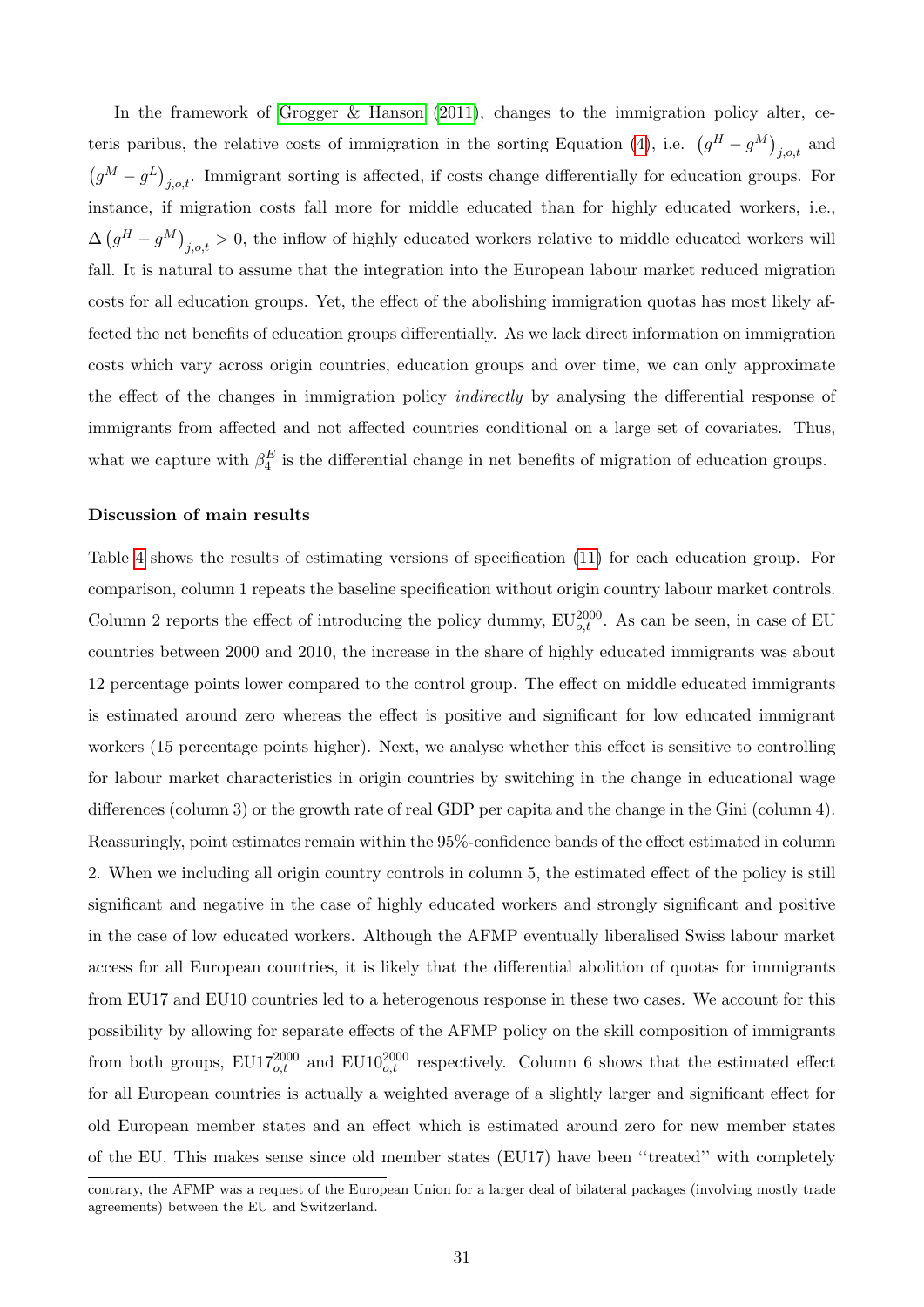unrestricted access already since 2007 whereas access for immigrants from new member states (EU10) was still subject to quotas until 2011. These findings suggest that the opening of the Swiss labour market had, if anything, an adverse effect on the skill composition of immigrants.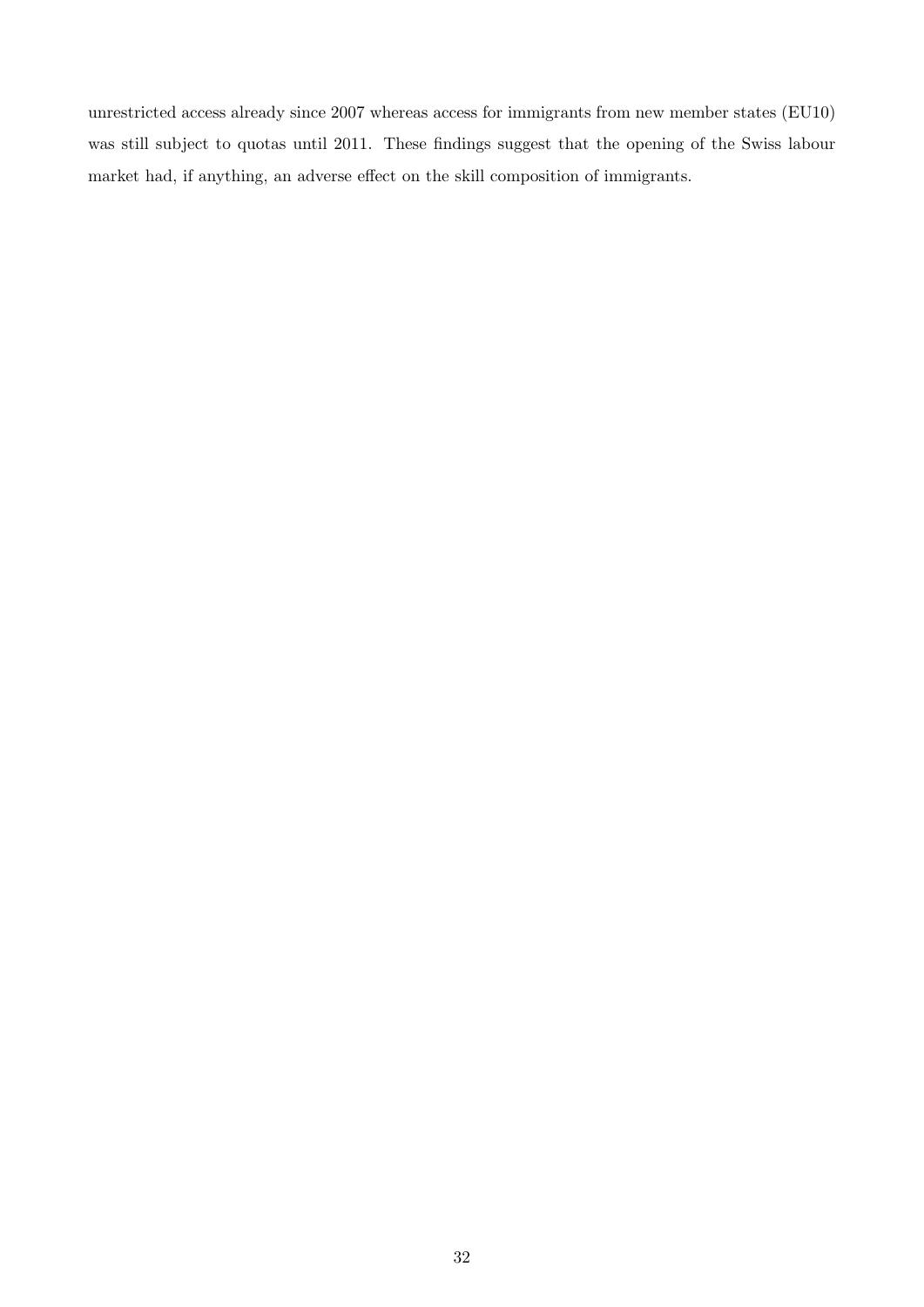|                                             | (1)                    | $\overline{(2)}$                       | $\overline{(3)}$                                           | $\left( 4\right)$       | $\overline{(5)}$                     | (6)                                  |
|---------------------------------------------|------------------------|----------------------------------------|------------------------------------------------------------|-------------------------|--------------------------------------|--------------------------------------|
|                                             |                        |                                        | A. Dependent Variable: Change of Highly Skill Labour Share |                         |                                      |                                      |
| $RSH_{j,t}$                                 | 0.337<br>$[0.106]$ *** | 0.323<br>$[0.100]$ ***                 | 0.369<br>$[0.0955]$ ***                                    | 0.366<br>$[0.0971]$ *** | 0.365<br>$[0.0971]$ ***              | 0.363<br>$[0.0955]$ ***              |
| $\Delta EDUSH_{o,\tau}^H$                   | 1.008<br>$[0.303]$ *** | 0.892<br>$[0.236]$ ***                 | 0.876<br>$[0.179]$ ***                                     | 0.871<br>$[0.190]$ ***  | 0.840<br>$[0.210]$ ***               | 0.809<br>$[0.223]$ ***               |
| $EU_{o,\tau}^{2000}$                        |                        | $-0.117$                               | $-0.175$                                                   | $-0.0874$               | $-0.0898$                            |                                      |
| $EU17_{o,\tau}^{2000}$                      |                        | $[0.0650]$ *                           | $[0.0639]$ ***                                             | $[0.0481]$ *            | $[0.0478]$ *                         | $-0.101$                             |
| $EU10_{o,\tau}^{2000}$                      |                        |                                        |                                                            |                         |                                      | $[0.0534]*$<br>$-0.0124$<br>[0.0506] |
| R-squared<br>F-Stats                        | 0.040<br>49.70         | 0.063<br>49.70                         | 0.095<br>48.22                                             | 0.106<br>47.95          | 0.109<br>48.01                       | 0.110<br>47.93                       |
|                                             |                        |                                        | B. Dependent Variable: Change of Middle Skill Labour Share |                         |                                      |                                      |
| $RSH_{j,t}$                                 | $-0.285$               | $-0.289$                               | $-0.291$                                                   | $-0.295$                | $-0.290$                             | $-0.289$                             |
| $\Delta EDUSH_{o.\tau}^M$                   | $[0.112]$ **<br>0.833  | $[0.109]$ ***<br>0.838                 | $[0.109]$ ***<br>1.001                                     | $[0.109]$ ***<br>0.922  | $[0.110]$ ***<br>1.006               | $[0.110]$ ***<br>0.962               |
| $EU_{o,\tau}^{2000}$                        | $[0.226]$ ***          | $[0.235]$ ***<br>$-0.0265$<br>[0.0382] | $[0.263]$ ***<br>$-0.00199$                                | $[0.228]$ ***<br>0.0220 | $[0.233]$ ***<br>0.00117<br>[0.0430] | $[0.242]$ ***                        |
| $EU17_{o,\tau}^{2000}$                      |                        |                                        | 0.0244                                                     | [0.0436]                |                                      | 0.0103                               |
| $EU10_{o,\tau}^{2000}$                      |                        |                                        |                                                            |                         |                                      | [0.0421]<br>$-0.0760$<br>[0.0922]    |
| R-squared<br>F-Stats                        | 0.050<br>49.75         | 0.051<br>49.77                         | 0.081<br>48.04                                             | 0.071<br>47.79          | 0.083<br>47.77                       | 0.084<br>47.72                       |
|                                             |                        |                                        | C. Dependent Variable: Change of Low Skill Labour Share    |                         |                                      |                                      |
| $RSH_{j,t}$                                 | $-0.0524$              | $-0.0331$                              | $-0.0796$                                                  | $-0.0711$               | $-0.0715$                            | $-0.0720$                            |
| $\Delta EDUSH_{o.\tau}^L$                   | [0.0980]<br>0.786      | [0.0900]<br>0.718                      | [0.0944]<br>0.611                                          | [0.0942]<br>0.702       | [0.0956]<br>0.703                    | [0.0952]<br>0.697                    |
| $EU_{o,\tau}^{2000}$                        | $[0.232]$ ***          | $[0.224]$ ***<br>0.146                 | $[0.143]$ ***<br>0.177                                     | $[0.155]$ ***<br>0.0700 | $[0.151]$ ***<br>0.0722              | $[0.154]$ ***                        |
| $EU17_{o,\tau}^{2000}$                      |                        | $[0.0679]$ **                          | $[0.0595]***$                                              | $[0.0283]$ **           | $[0.0299]$ **                        | 0.0699                               |
| $EU10_{o,\tau}^{2000}$                      |                        |                                        |                                                            |                         |                                      | $[0.0310]$ **<br>0.0926<br>[0.0630]  |
| R-squared                                   | 0.036                  | 0.076                                  | 0.132                                                      | 0.155                   | 0.155                                | 0.155                                |
| F-Stats<br>Change in educ. wage differences | 49.67<br>No            | 49.68<br>No                            | 48.01<br>Yes                                               | 47.77<br>No             | 47.66<br>Yes                         | 47.60<br>Yes                         |
| Change in GDP pc and Gini                   | No                     | No                                     | No                                                         | Yes                     | Yes                                  | Yes                                  |
| Observations                                | 4,144                  | 4,144                                  | 2,987                                                      | 2,987                   | 2,987                                | 2,987                                |

<span id="page-32-0"></span>Table 4: The Effect of Immigration Policy on the Change in Education Group Shares of Recent Immigrants, 1980 - 2010, 2SLS Estimates

Notes: \*\*\*, \*\*, \*, denote statistical significance at the 1%, 5% and 10% level, respectively. Robust standard errors (clustered by Canton and origin country) are given in parentheses. All models include fixed effects for Cantons, origin countries and decades. Regressions are weighted using the total number of recent immigrants from origin country o in destination j at the beginning of the decade as weight.  $RSH_{j,t}$  is instrumented with  $\widetilde{RSH}_{j,1970}$ .  $\Delta EDUSH_{\mathcal{O}_{\tau}}^E$  is the decennial change in the share of education group  $E \in \{H, M, L\}$  in origin country o and decade τ. EU<sup>2</sup><sub>0,7</sub> is one for EU countries between 2000 and 2010. EU17<sup>2000</sup> and EU10<sup>2000</sup> are one for EU17 and EU10 countries, respectively, between 2000 and 2010.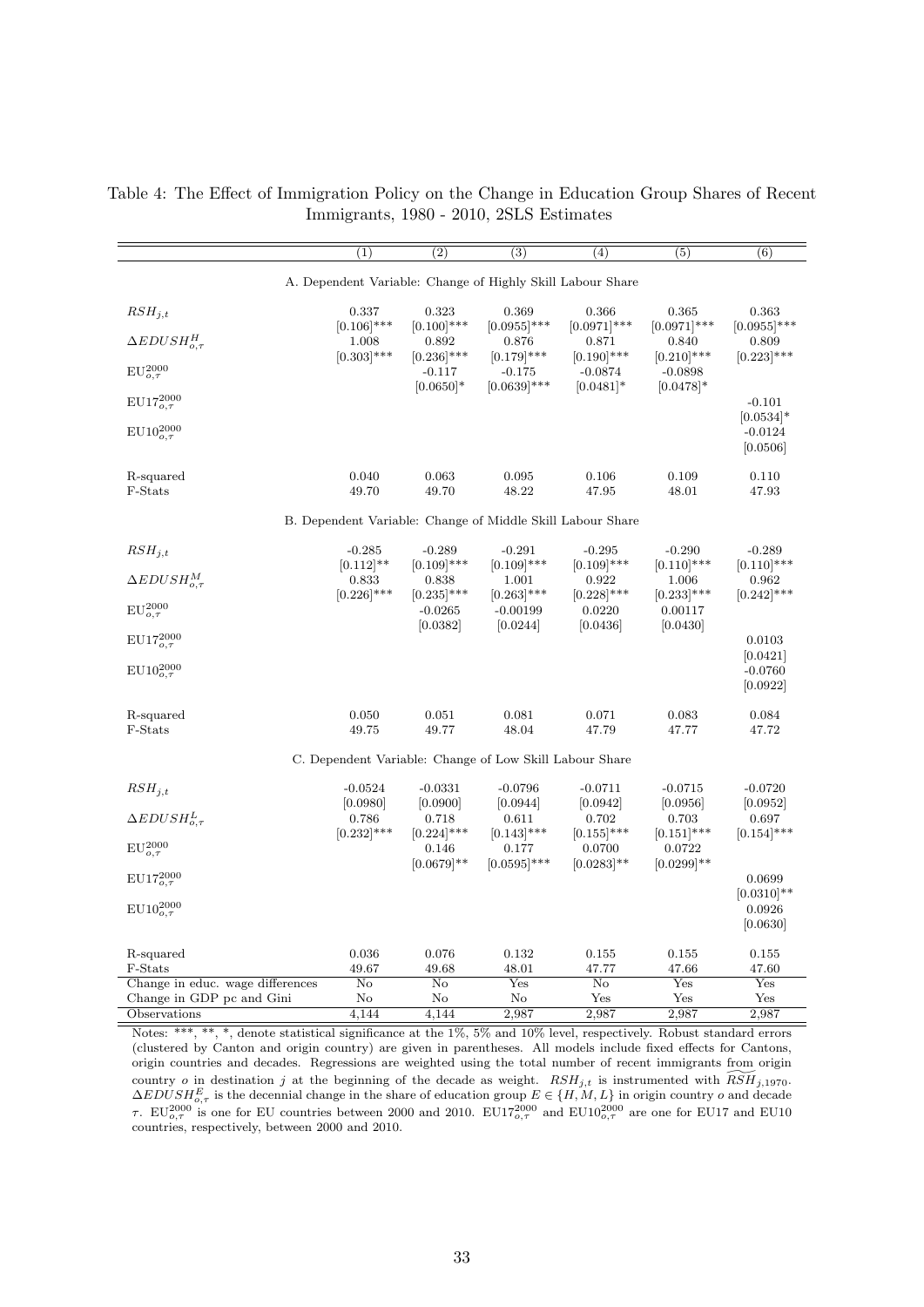In contrast, [Huber & Bock-Schappelwein](#page-40-11) [\(2014\)](#page-40-11) find that the liberalisation of immigration from European countries into Austria has led to a fall of low-skill immigration compared to other countries. How can their findings be reconciled with ours? From a theoretical point of view, the answer is that the effect of changes in immigration restrictions on the skill composition of immigrants depends on the education-type of the so-called 'marginal immigrant', i.e. the skill group for which immigration costs and benefits roughly equalise prior to the policy change.<sup>[46](#page-0-0)</sup> [Huber & Bock-Schappelwein](#page-40-11) [\(2014\)](#page-40-11) point out that Austria ''had the third lowest return to education for men and the 13th lowest for women among 26 developed countries." Consequently, immigration to Austria was selected from the lower tail of the skill distribution in the pre-liberalisation period (i.e., the relative benefits from migration was higher for low-skill than for high-skill migrants). The subsequent reduction of immigration costs increased the net-benefits of immigration for all education groups but changed them from negative to positive for more skilled workers in the middle of the ability distribution whose net-benefits were close to zero before. In the Swiss case, immigrants were already positively selected prior to the liberalisation. In addition, the immigration policy of the early 1990s had a general focus on restricting immigration for low skilled immigrants from Non-EU countries. Thus, most likely the marginal immigrant for whom net-benefits of migration to Switzerland was zero prior to the AFMP would have been located towards the lower end of the skill distribution whereas net benefits for highly educated foreign workers were clearly positive. Consequently, the fall of migration costs across the board for EU-origin countries had a larger effect on the sign of net-benefits of migration for low educated workers.

#### Robustness of policy effect

As already mentioned, interpreting the estimations above as a causal effect of the AFMP hinges on the assumption that the evolution of the immigrants' skill composition from EU and Non-EU countries was subject to similar trends in trends prior to the AFMP. The validity of this assumption may be questionable, especially since policy makers already started to discriminate between the two country groups in the 1990s. Therefore, in Table [5](#page-35-0) we control for pre-trends in our difference-in-difference analysis in various ways. Again for comparison, column 1 repeats the specification in column 5 of Table [4.](#page-32-0) Column 2 allows for differential linear time trends of EU and Non-EU countries which decreases (increases) the point estimate of the effect for highly (low) educated immigrants slightly while the point estimate for middle educated workers is still zero. In column 3, we allow for an additional differential change in the skill composition of EU immigrants in the 1990s  $(EU_{o,t}^{1990})$ , when policy makers introduced the discrimination regime between EU and Non-EU countries for the first time. Interestingly, the effect becomes only slightly smaller in absolute value for highly educated workers whereas the effect for low educated workers drops almost by half. Although both effects are not

<sup>46</sup>The assumption here is that net-benefits are monotone in skills like in [Borjas](#page-39-7) [\(1987\)](#page-39-7).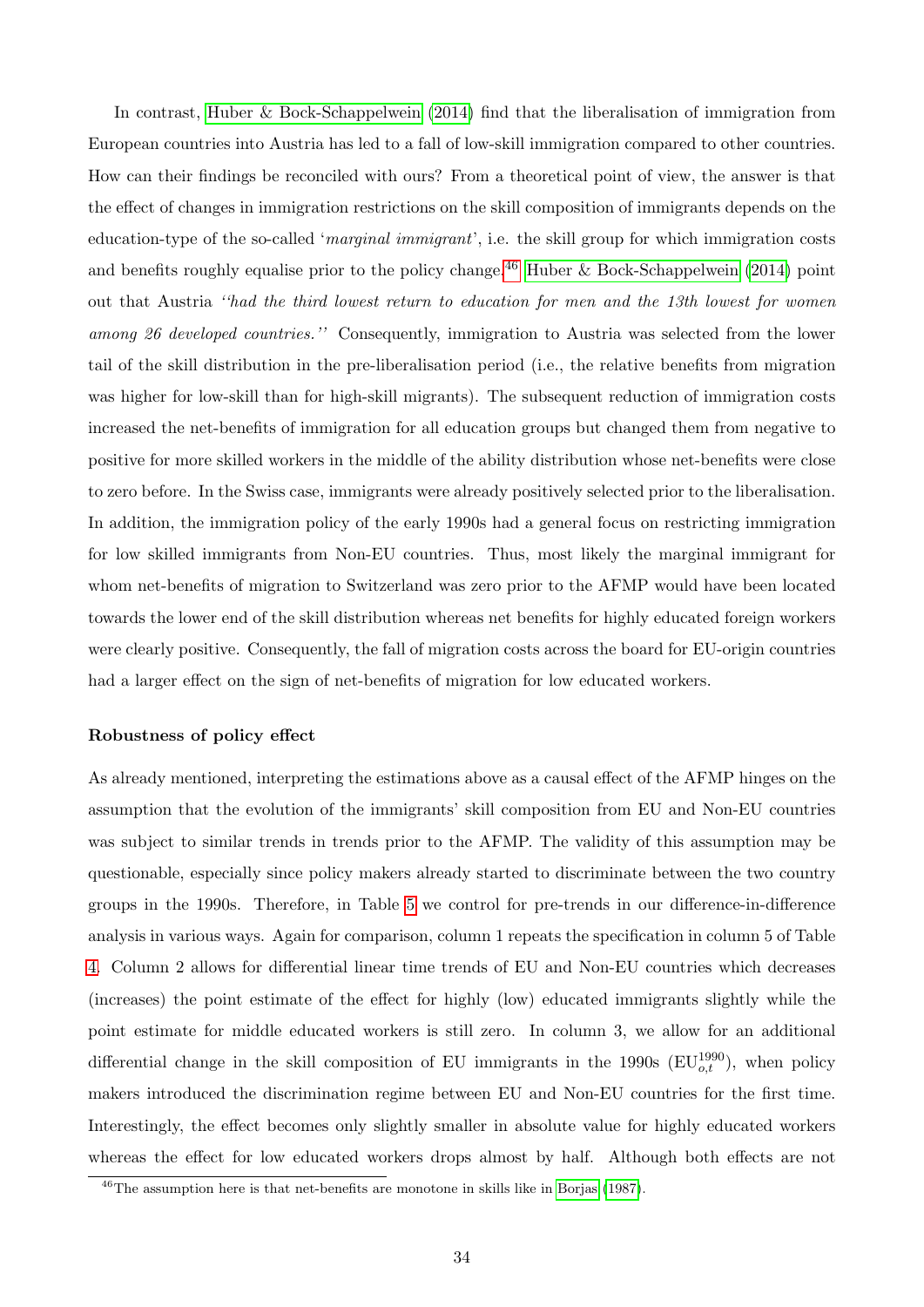significant for each education groups individually, the hypothesis that both effects are jointly zero can be rejected on the 10% level for highly and on the 5% level for low educated immigrants. In addition, we can reject the hypothesis that the differential change in the skill composition of EU immigrants was similar in both decades on the  $5\%$  level and at the  $1\%$  level, respectively. Unsurprisingly, analysing this pre-trends separately for EU17 and EU10 origin countries paints a similar picture with effects for EU17 countries generally being larger in absolute magnitude whereas the effect for EU10 countries are clustered around zero. From this analysis, we cannot completely reject that changes to immigration policy had no effect on the skill composition of immigrants. However, immigration policy was clearly of secondary importance compared to economic drivers like the demand in destinations and education supply in origin countries.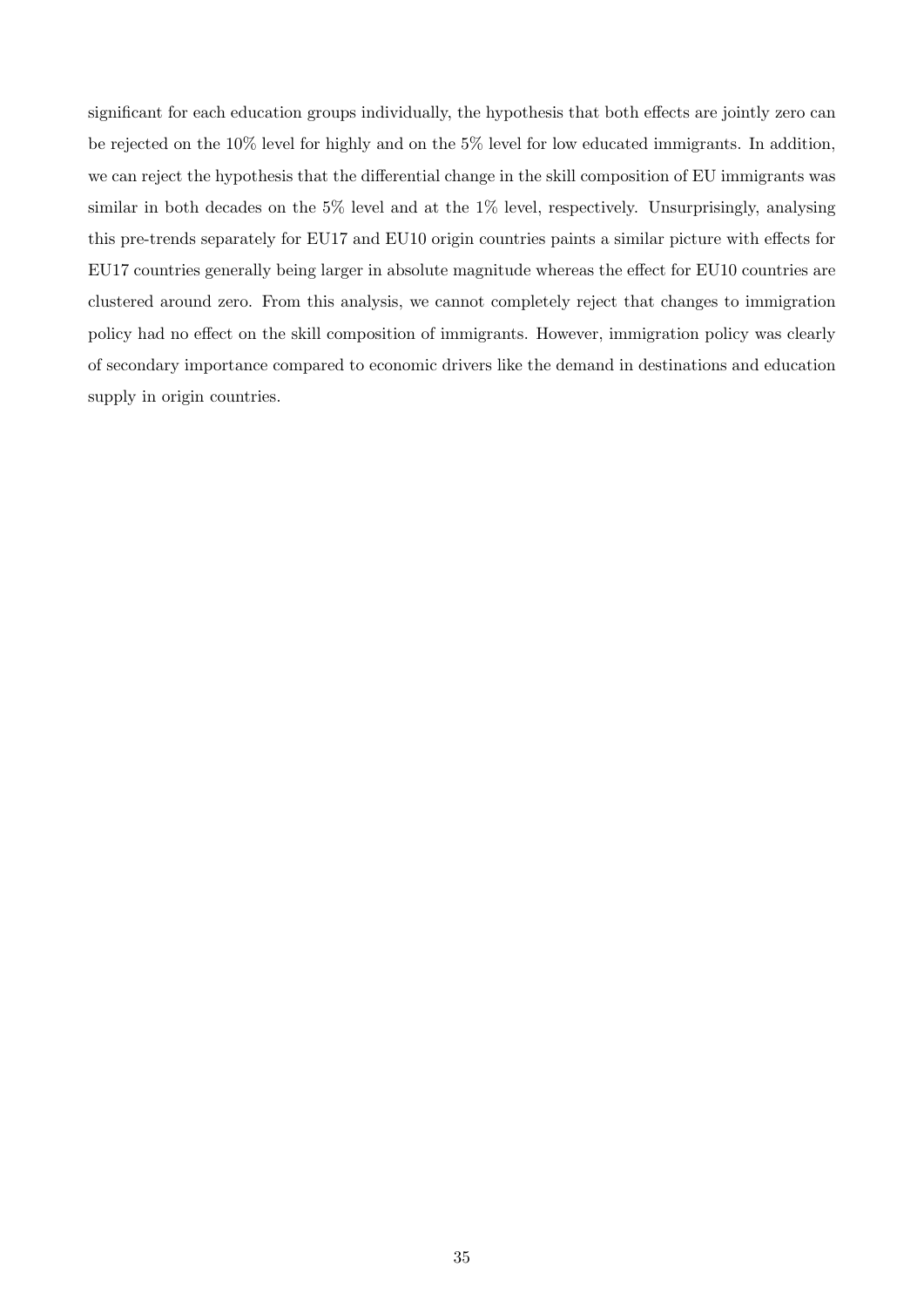<span id="page-35-0"></span>Table 5: The Effect of Immigration Policy on the Change in Education Group Shares of Recent Immigrants, 1980 - 2010, Controlling for Pre-Trends, 2SLS Estimates

|                                                                                                                                 | (1)                        | (2)                        | (3)                        |
|---------------------------------------------------------------------------------------------------------------------------------|----------------------------|----------------------------|----------------------------|
| A. Dependent Variable: Change of Highly Skill Labour Share                                                                      |                            |                            |                            |
| $RSH_{i,t}$                                                                                                                     | 0.365                      | 0.365                      | 0.365                      |
| $\Delta EDUSH_{o.t}^H$                                                                                                          | $[0.0971]$ ***<br>0.840    | $[0.0972]$ ***<br>0.834    | $[0.0972]$ ***<br>0.834    |
| $EU_{o,t}^{2000}$                                                                                                               | $[0.210]$ ***<br>$-0.0898$ | $[0.252]$ ***<br>$-0.0965$ | $[0.252]$ ***<br>$-0.0864$ |
|                                                                                                                                 | $[0.0478]$ *               | $ 0.0525 $ *               | 0.0642                     |
| $EU_{o,t}^{1990}$                                                                                                               |                            |                            | 0.00502<br> 0.0393         |
| R-squared                                                                                                                       | 0.109                      | 0.109                      | 0.109                      |
| F-Stats                                                                                                                         | 48.01                      | 47.95                      | 47.95                      |
| H0: $EU_{o,t}^{1990} = EU_{o,t}^{2000} = 0$<br>H0: $EU_{o,t}^{1990} = EU_{o,t}^{2000}$                                          |                            |                            | 0.0946<br>0.0358           |
| B. Dependent Variable: Change of Middle Skill Labour Share                                                                      |                            |                            |                            |
| $RSH_{i,t}$                                                                                                                     | $-0.290$                   | $-0.290$                   | $-0.290$                   |
|                                                                                                                                 | $[0.110]$ ***              | $[0.110]$ ***              | $[0.110]$ ***              |
| $\Delta EDUSH_{o,t}$                                                                                                            | 1.006                      | 1.035                      | 1.035                      |
|                                                                                                                                 | $[0.233]$ ***<br>0.00117   | $[0.251]$ ***              | $(0.251 ***$               |
| ${\rm EU}_{o,t}^{2000}$                                                                                                         | 0.0430                     | $-0.0327$<br>[0.0377]      | 0.0196<br> 0.0696          |
| $\text{EU}^{1990}_{o,t}$                                                                                                        |                            |                            | 0.0261                     |
|                                                                                                                                 |                            |                            | 0.0436                     |
| R-squared                                                                                                                       | 0.083                      | 0.084                      | 0.084                      |
| $_{\rm F-Stats}$                                                                                                                | 47.77                      | 47.73                      | 47.73                      |
| H0: $EU_{q,t_{00}}^{1990} = EU_{q,t_{00}}^{2000} = 0$<br>H0: $EU_{o,t}^{1000} = EU_{o,t}^{0,t}$                                 |                            |                            | 0.685<br>0.852             |
| C. Dependent Variable: Change of Low Skill Labour Share                                                                         |                            |                            |                            |
| $RSH_{i,t}$                                                                                                                     | $-0.0715$                  | $-0.0710$                  | $-0.0710$                  |
|                                                                                                                                 | 0.0956                     | 0.0951                     | 0.0951                     |
| $\Delta EDUSH_{o,t}$                                                                                                            | 0.703                      | 0.714                      | 0.714                      |
|                                                                                                                                 | $[0.151]$ ***              | $[0.157]$ ***              | $[0.157]$ ***              |
| $EU_{o,t}^{2000}$                                                                                                               | 0.0722                     | 0.101                      | 0.0560                     |
|                                                                                                                                 | $[0.0299]$ **              | $[0.0404]$ **              | 0.0351 <br>$-0.0227$       |
| ${\rm EU}_{o,t}^{1990}$                                                                                                         |                            |                            | [0.0233]                   |
| R-squared                                                                                                                       | 0.155                      | 0.155                      | 0.155                      |
| F-Stats                                                                                                                         | 47.66                      | 47.64                      | 47.64                      |
| $=$ EU <sub>2</sub> <sup>2000</sup> $=$ 0<br>H0: $\mathbf{EU}^{1990}_{o,t}$ H0: $\mathbf{EU}^{1990}_{o,t}$<br>$\frac{6}{12000}$ |                            |                            | 0.0254                     |
| : E<br>o.t                                                                                                                      |                            |                            | 0.00823                    |
| $\mathrm{Trend}^*\mathrm{EU}$                                                                                                   | No                         | $_{\rm Yes}$               | $\overline{\text{No}}$     |
| Observations<br>***, **, *, denote statistical significance at the $1\%$ , $5\%$ and $10\%$ level                               | 2,987                      | 2,987                      | $^{2,987}$                 |

Notes: \*\*\*, \*\*, \*, denote statistical significance at the 1%, 5% and 10% level, respectively. Robust standard errors (clustered by Canton and origin country) are given in parentheses. All models include fixed effects for Cantons, origin countries and decades. Regressions are weighted using the total number of recent immigrants from origin country  $o$  in destination  $j$  at the beginning of the decade as weight.  $RSH_{j,t}$  is instrumented with  $\widetilde{RSH}_{j,1970}$ .  $\Delta EDUSH_{0,\tau}$  is the decennial change in the share of education group  $E \in \{H, M, L\}$  in origin country *o* and decade  $\tau$ . EU<sup>2</sup><sub>0,7</sub><sup>0</sup> and EU<sup>19<sub>0</sub>,7</sub><sup>0</sup> are one for EU countries between 2000 and 2010 and 1990 and 2000, respectively.</sup>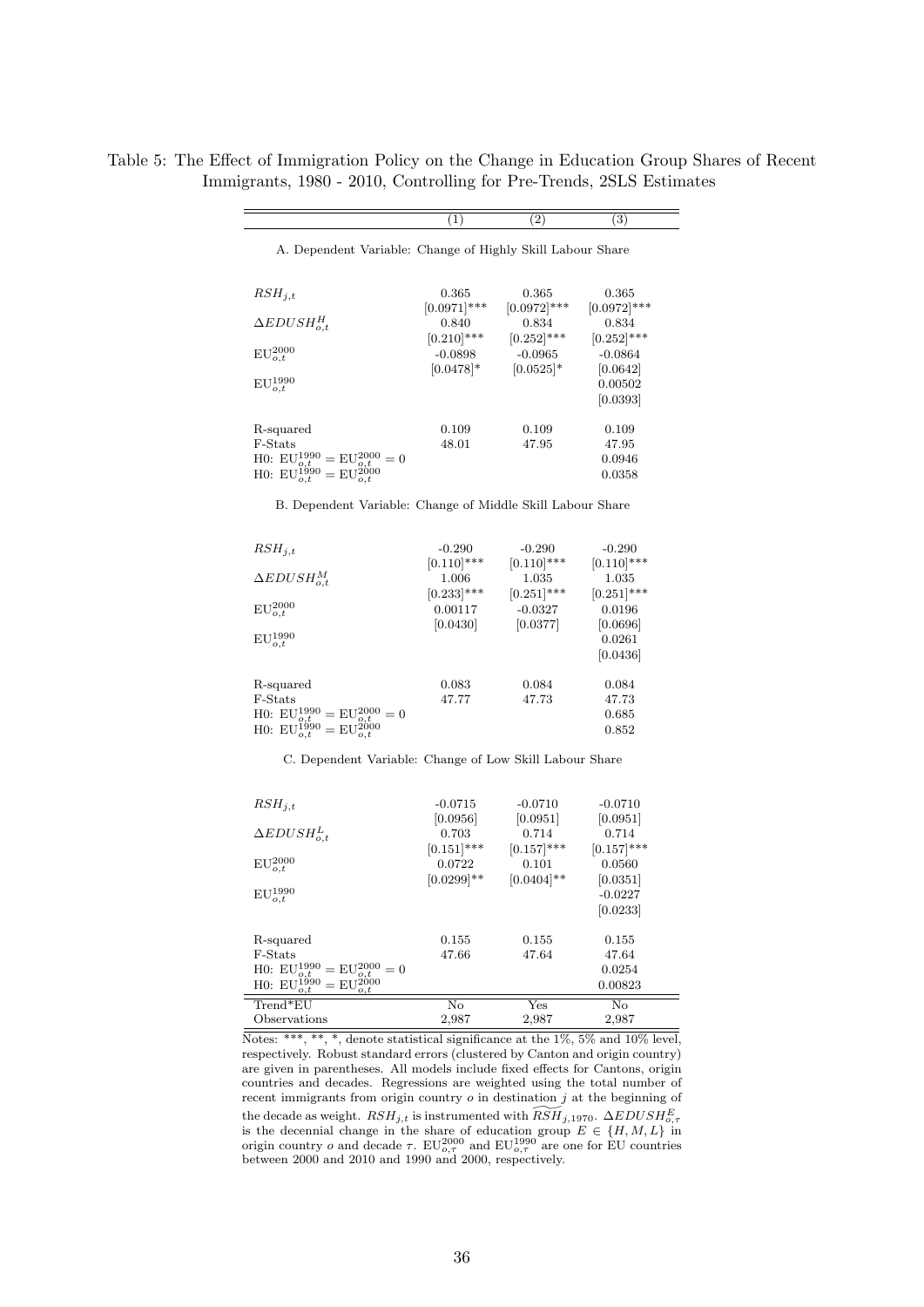### <span id="page-36-0"></span>4.4 Extensions

#### A. Benchmarking factors that drive the skill composition

Average changes in the skill composition To gauge the economic magnitude of our estimates, we compare the observed change in the skill composition of immigrants with its change predicted by relative labour demand in destinations, the skill supply in origin countries and the potential effects of immigration policy. We illustrate these effects for an average commuting zone using our estimates from Table [4](#page-32-0) (column 5).

Between 1980 and 2010, commuting zones in Switzerland experienced an average increase in the share of highly educated immigrants of 7.7 percentage points per decade (pp/d), and a decrease of 0.6 pp/d and 7.2 pp/d of middle and low educed recent immigrants, respectively.<sup>[47](#page-0-0)</sup> Clearly, part of these changes are just driven by the fact that the education supply changed in the countries where these newly arriving immigrants originate from. On average, the share of highly and middle educated workers in the origin countries increased by 3.1 and 8.9 pp/d, respectively, whereas the share of low skill workers decreased by 12 pp/d. Our coefficients of the supply measure imply that these changes would have translated almost 1:1 into the changes in the skill composition of newly arriving immigrants in Switzerland: The share of highly and middle educated would increase by  $2.57$  pp/d  $(0.83 \times 0.031)$ and 9 pp/d  $(1 \times 0.089)$ , respectively, and the share of low educated would decrease by 8.86 pp/d  $(0.73 \times -0.12)$ . Thus, the changes in supply clearly underestimate the observed change of highly educated workers, massively overestimate the change in the share of middle educated (with the wrong sign) and are about right concerning the share of low educated immigrants.

This highlights the importance of accounting for changes to the relative demand for workers with different educational backgrounds. The coefficients of  $RSH_{j,t}$  imply that an average commuting zone with a share of 0.33 in routine employment in 1980 would have experienced an increase in the share of highly educated recent immigrants of 12 pp/d  $(0.36 \times 0.33)$  and a decrease in the share of middle educated immigrants of  $-10$  pp/d ( $-0.29 \times 0.33$ ) whereas the impact on low educated workers cannot be distinguished from zero. Adding both the effects of supply and demand in destinations together, our estimations imply that the share of highly educated among recent immigrants increased by roughly 14.7 pp/d whereas the share of middle and low educated decreased by 0.7 and 8.8 pp/d.

Accounting for the effect of the policy, the increase in the share of highly educated workers was substantially lower for EU immigrants between 2000 and 2010 and amounted to only 5.7 pp (14.7  $-$ 8.98). On the other hand, the share of low educated workers from the EU decreased at a slower rate of 1.7 pp  $(-8.8 + 7.16)$ .

<sup>&</sup>lt;sup>47</sup>These averages are calculated using the population weight of country groups in destinations at the beginning of the decade.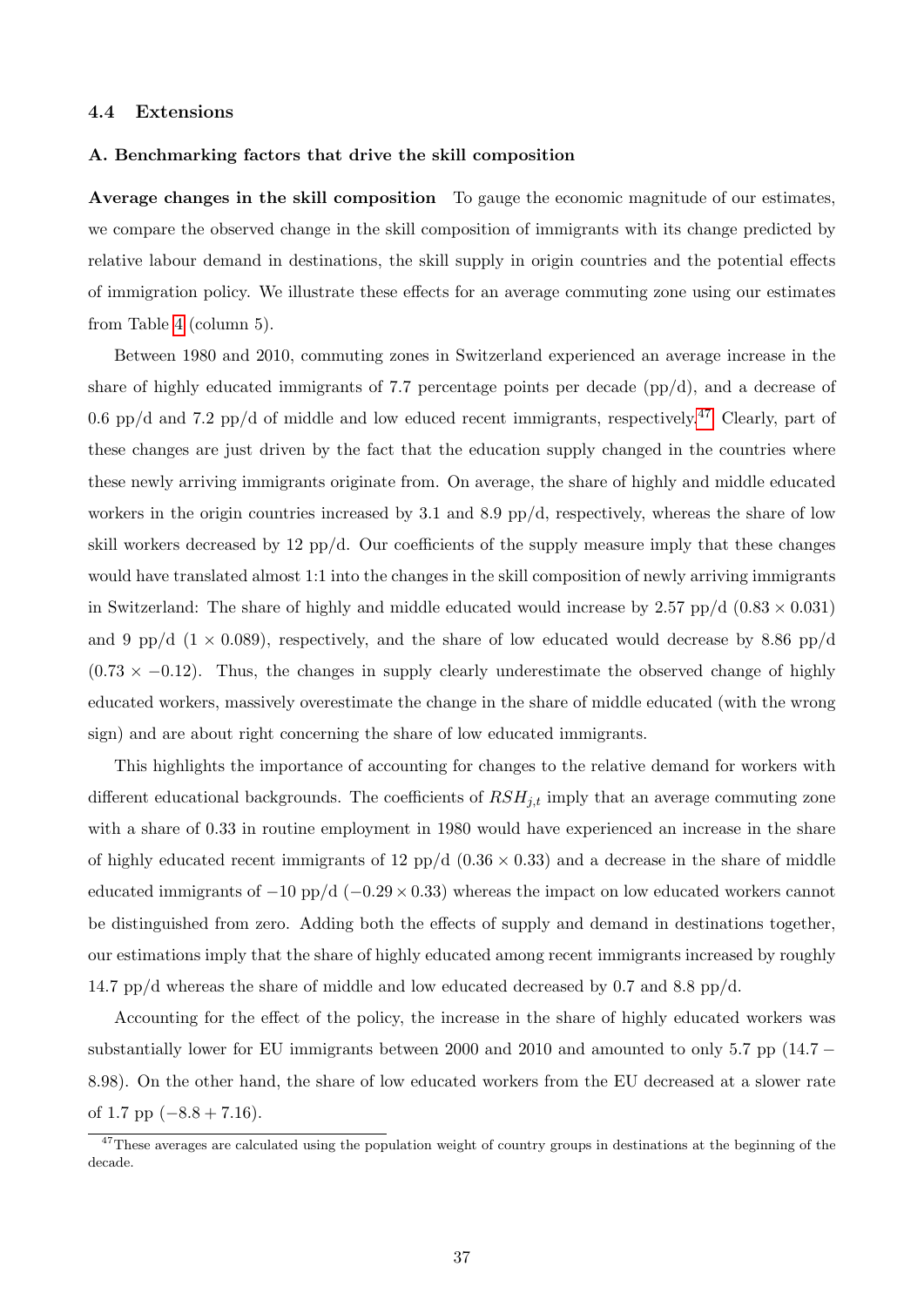Regional heterogeneity The importance of relative labour demand as driver of immigrant skills can be illustrated nicely by contrasting regions which were exposed to very different demand shifts. With a share of 40% and 26% of employment in routine intensive occupations in 1980, Basel and Zurich Oberland, the rural area outside of the city of Zurich, were at the 75th and 25th percentile rank of the routine employment distribution. Over the next three decades, the share of highly educated increased from 27% to 71% (14 pp/d) in Basel, while the share of middle and low educated decreased from 25% to 20% (-1.6 pp/d) and 48% to 8% (-13.3 pp/d), respectively. In Zurich Oberland, in the meantime, the shares highly and middle immigrants increased from  $8\%$  to  $34\%$  (8 pp/d) and from  $17\%$ to 39% (7 pp/d), respectively, whereas the share of low educated fell from  $74\%$  to  $26\%$  (-15 pp/d). Although both regions faced very similar changes in the educational supply of immigrants, their skill composition changed very differently.[48](#page-0-0) The difference in the routine intensity, however, explains to some degree the differential changes. The 13 pp difference in routine intensity translates into a 5  $pp/d$ higher increase in the share of highly educated workers (of the 6 pp/d difference observed) and a 4 pp/d lower increase in the share of middle educated (8 pp/d difference observed).

#### <span id="page-37-0"></span>C. Zero or missing bilateral immigration stocks

As pointed out in Section [3.1,](#page-10-1) we set cells with missing information of recent immigrants to zero for the Censuses 1980 to 2000. In so doing, we include many cells which would have otherwise dropped out of the sample. To demonstrate that our results are not sensitive to this treatment, Table [A8](#page-47-0) shows our baseline specification (cf. Table [2\)](#page-23-0) excluding these cells. Our results again prove to be remarkably stable in light of the much smaller number of observations we have with this sample.

#### C. Weighting of cells

Next, we explore the robustness of the regressions to different weighting schemes. In our baseline regressions, we weighted cells using the total number of immigrants at the beginning of the decade as weights. Regression coefficients then, should reflect average changes in the immigrant population, yet the picture for average changes on the local level could be slightly different as these weights not necessarily reflect the different sizes of local labour markets. To check the influence of weighting, we weight instead using the total number of workers in Table [A7](#page-46-0) in the Appendix. While the OLS coefficients are estimated less precise, coefficients for our 2SLS results remain remarkably stable.

<sup>&</sup>lt;sup>48</sup>As both regions are German speaking, we abstract from the fact here, that both regions might attract immigrants from different origin countries and that the distribution of origin countries across regions might have some power of explaining observed changes in the skill composition.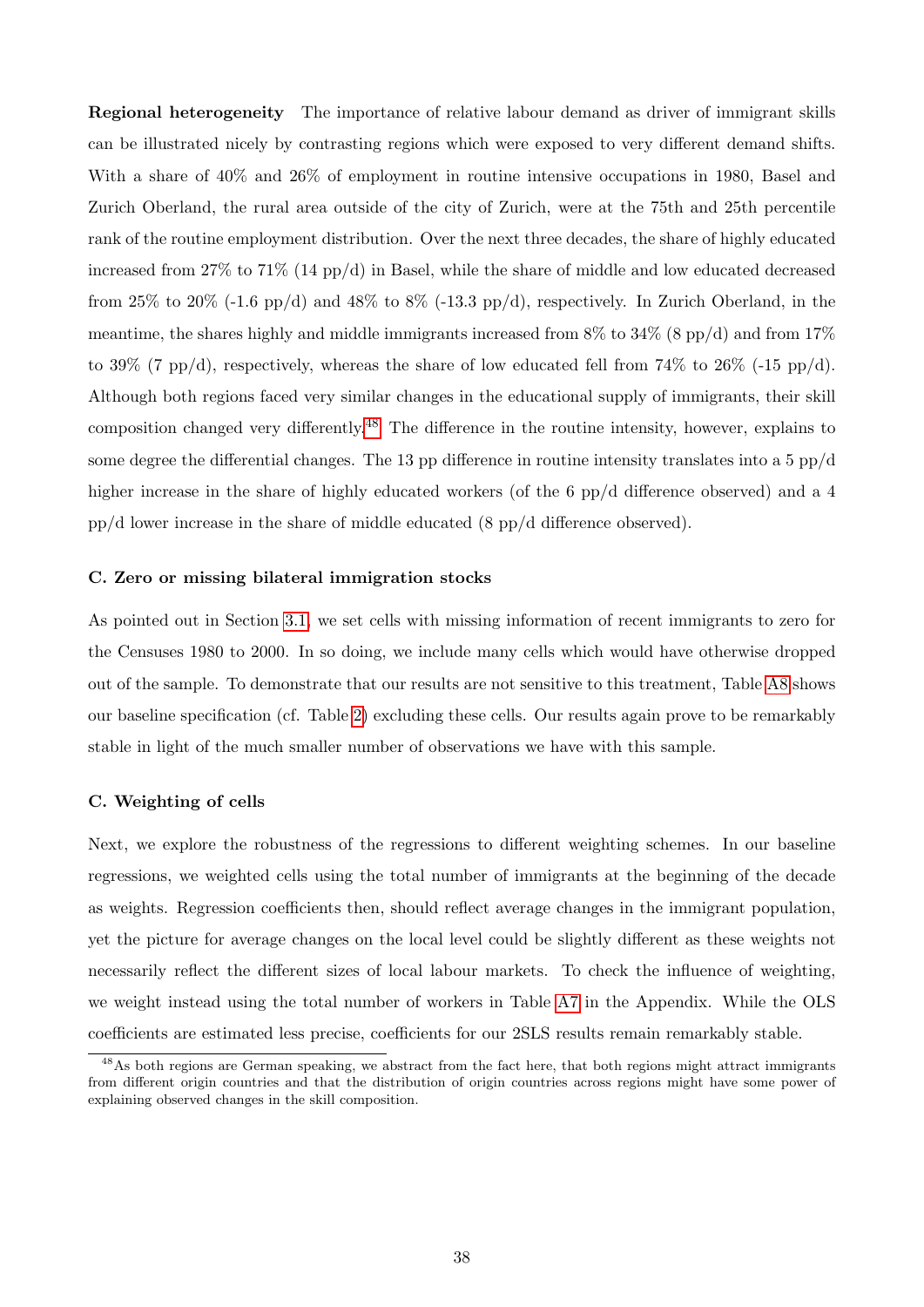# <span id="page-38-0"></span>5 Conclusion

A little acknowledged feature of international migration to rich countries is that newly arriving immigrants are increasingly highly educated. Since 1980, the share of immigrants workers with tertiary education rose on average 15 percentage points in OECD countries whereas educational upgrading soared especially in some countries, such as Canada, Australia, the United Kingdom or Switzerland. In this paper, we analyse the determinants of the skill composition of newly arriving immigrants from a long-run perspective using a framework of immigrant selection and sorting suggested by [Grogger &](#page-40-0) [Hanson](#page-40-0) [\(2011\)](#page-40-0). Applying this framework to one particular destination country, Switzerland between 1980 and 2010, we can analyse the importance of origin country push drivers, such as changes in the education supply and the relative demand for workers with different educational background in origin countries, as well as economic pull drivers, such as changing relative demand for education groups in destinations, and changes to immigration policy or other migration costs. We focus on Switzerland, which continuously showed very high immigration rates and exhibited dramatic changes in the skill composition of immigrants. Unlike other 'traditional' immigration countries, however, the recent integration of Switzerland into the European labour market in 2002 constitutes an interesting policy experiment in which immigration restrictions were abolished for immigrants from the EU but not for immigrants from other countries. This allows studying the effect of changing immigration restrictions on the selection of immigrants with different educational backgrounds using a difference-in-difference design.

Our findings suggest that changes of education supply in origin countries and shifts to the relative demand for education groups stand out as the two most important drivers. Yet, while supply alone predicts only a modest increase in the case of highly educated workers and a large increase of middle educated workers, one particular demand channel, the polarisation of labour demand induced by the adoption of computer capital, is crucial to explain the sharp increase in highly educated workers and the mere stabilisation of the share of middle educated immigrant workers. Furthermore, our analysis reveals that the abolishment of quotas for immigrants from European origin countries had a small effect but slightly reversed the trends in the change of the skill composition. Between 2000 and 2010, the share of highly educated workers increased at a significantly lower rate among recent immigrants from EU countries compared to other countries and the share of low educated workers decreased at a significantly lower rate. In the discussion of our results we argue that this finding can be reconciled with a situation in which immigrants were already very positively selected prior to the change in immigration policy in 2002. Thus, the reduction of immigration restriction for all immigrants from European countries increased the propensity to immigrate more for education groups at the lower end of the skill distribution compared to highly educated immigrants for whom the immigration was already beneficial prior to the policy change.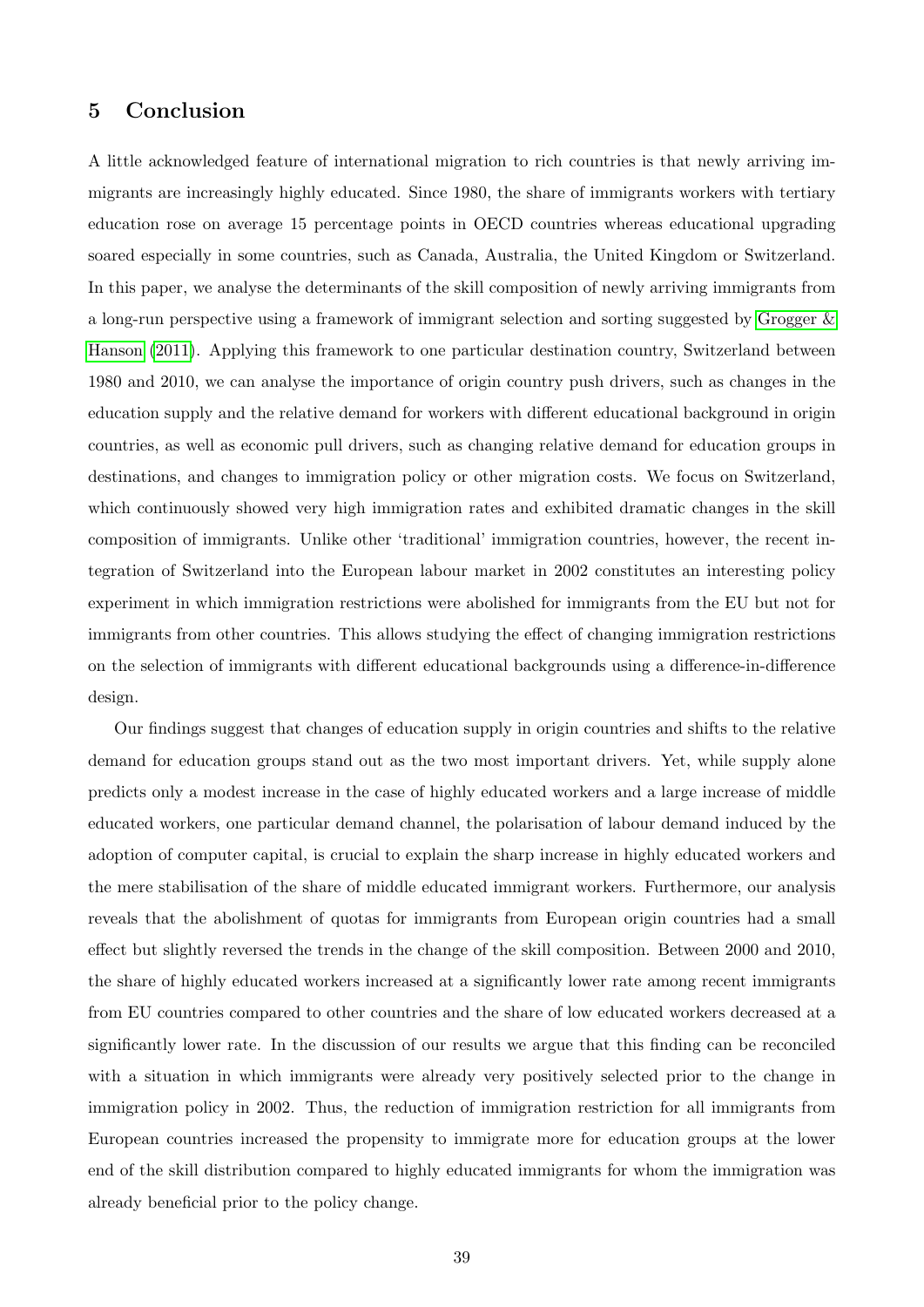# References

- <span id="page-39-2"></span>Acemoglu, D. & Autor, D. (2011). Chapter 12 - skills, tasks and technologies: Implications for employment and earnings. volume 4, Part B of Handbook of Labor Economics (pp. 1043 – 1171). Elsevier.
- <span id="page-39-17"></span>Autor, D. H. (2010). The polarization of job opportunities in the us labor market: Implications for employment and earnings. Center for American Progress and The Hamilton Project.
- <span id="page-39-1"></span>Autor, D. H. & Dorn, D. (2013). The Growth of Low Skill Service Jobs and the Polarization of the US Labor Market. American Economic Review, 5 (103), 1553–1597.
- <span id="page-39-13"></span>Autor, D. H., Dorn, D., & Hanson, G. H. (2013a). The china syndrome: Local labor market effects of import competition in the united states. The American Economic Review, 103 (6), 2121–2168.
- <span id="page-39-11"></span>Autor, D. H., Katz, L. F., & Kearney, M. S. (2006). The Polarization of the U.S. Labor Market. The American Economic Review, 96 (2), 189–194.
- <span id="page-39-12"></span>Autor, D. H., Katz, L. F., & Kearney, M. S. (2008). Trends in us wage inequality: Revising the revisionists. The Review of Economics and Statistics,  $90(2)$ , 300–323.
- <span id="page-39-10"></span>Autor, D. H., Levy, F., & Murnane, R. J. (2003). The skill content of recent technological change: An empirical exploration. The Quarterly Journal of Economics, 118(4), 1279–1333.
- <span id="page-39-5"></span>Autor, David, H., Dorn, D., & Hanson, G. H. (2013b). Untangling trade and technology: Evidence from local labor markets.
- <span id="page-39-15"></span>Barro, R. J. & Lee, J. W. (2013). A new data set of educational attainment in the world, 1950 to 2010. Journal of Development Economics,  $104(0)$ , 184 – 198.
- <span id="page-39-4"></span>Bartel, A. P. (1989). Where Do the New US Immigrants Live? Journal of Labor Economics,  $\gamma(4)$ , 371–391.
- <span id="page-39-14"></span>Bartik, T. J. (1991). Who benefits from state and local economic development policies? *Books from* Upjohn Press.
- <span id="page-39-19"></span>Blinder, A. S. & Krueger, A. B. (2013). Alternative Measures of Offshorability: A Survey Approach. Journal of Labor Economics, 31 (2 Part 2), S.97–S.128.
- <span id="page-39-7"></span>Borjas, G. J. (1987). Self-selection and the earnings of immigrants. The American Economic Review, 531–553.
- <span id="page-39-8"></span>Borjas, G. J. (1999). Chapter 28 the economic analysis of immigration. volume 3, Part A of Handbook of Labor Economics (pp.  $1697 - 1760$ ). Elsevier.
- <span id="page-39-9"></span>Borjas, G. J. (2001). Does immigration grease the wheels of the labor market? Brookings Papers on Economic Activity, 2001 (1), 69–133.
- <span id="page-39-0"></span>Brücker H., Capuano, S. & Marfouk, A. (2013). Education, gender and international migration: insights from a panel-dataset 1980-2010. mimeo.
- <span id="page-39-6"></span>Bundesbehörden (2014). Federal Act on Foreign Nationals.
- <span id="page-39-20"></span>Bundesrat (1991). Bericht des Bundesrates zur Auslaender- und Fluechtlingspolitik.
- <span id="page-39-21"></span>Bundesrat (2002). Botschaft zum Bundesgesetz über die Ausländerinnen und Ausländer.
- <span id="page-39-18"></span>Cadena, B. C. & Kovak, B. K. (2013). Immigrants Equilibrate Local Labor Markets: Evidence from the Great Recession. NBER working paper 19272.
- <span id="page-39-3"></span>Card, D. (2001). Immigrant inflows, native outflows, and the local labor market impacts of higher immigration. Journal of Labor Economics,  $19(1)$ ,  $22-64$ .
- <span id="page-39-16"></span>Caselli, F. & Coleman, W. J. (2006). The World Technology Frontier. The American Economic Review, 499–522.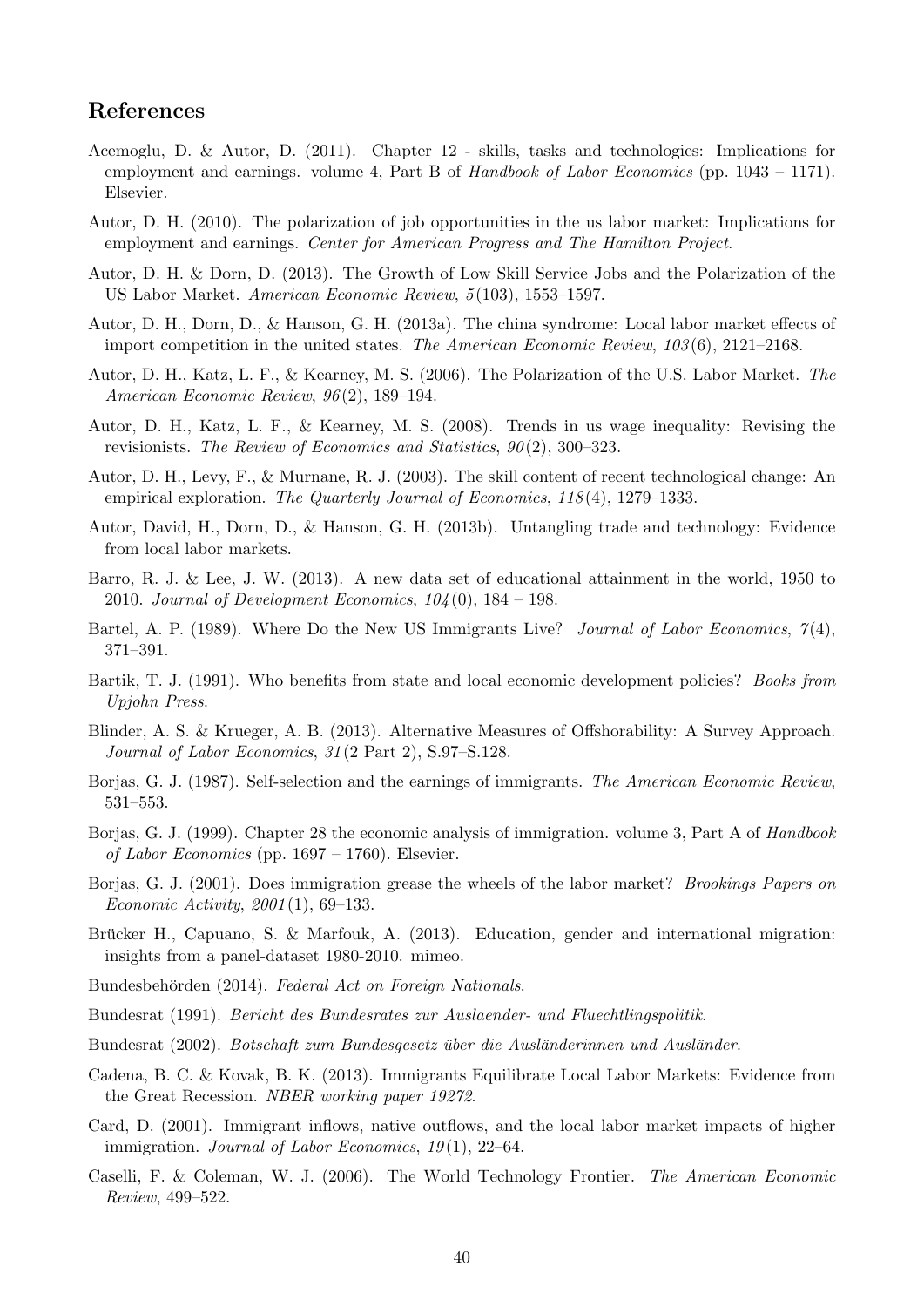- <span id="page-40-2"></span>Chaloff, J. & Lemaitre, G. (2009). Managing highly-skilled labour migration: a comparative analysis of migration policies and challenges in oecd countries. Technical report, OECD Publishing.
- <span id="page-40-12"></span>Clark, X., Hatton, T. J., & Williamson, J. G. (2007). Explaining us immigration, 1971-1998. The Review of Economics and Statistics, 89 (2), 359–373.
- <span id="page-40-1"></span>Docquier, F. & Marfouk, A. (2005). International migration by educational attainment, 1990–2000, chapter In: International Migration, Remittances, and the Brain Drain, (pp. 151–200.). The World Bank and Palgrave McMillan, Washington, DC.
- <span id="page-40-15"></span>Dustmann, C., Ludsteck, J., & Schönberg, U. (2009). Revisiting the german wage structure. The Quarterly Journal of Economics, 124 (2), 843–881.
- <span id="page-40-20"></span>Economiesuisse (2011). Informationsblatt 2. personenfreizugigkeit allgemein. ¨
- <span id="page-40-18"></span>Favre, S., Foellmi, R., & Zweimuller, J. (2012). Kapitel 04 - entwicklung auf dem arbeitsmarkt und ¨ die folgen für das lohngefüge. In P. Schellenbaum & D. Müller-Jentsch (Eds.), Der Strapazierte Mittelstand. avenir suisse.
- <span id="page-40-3"></span>Favre, S., Lalive, R., & Zweimüller, J. (2013). Verdrängungseffekte des freizügigkeitsabkommens schweiz-eu auf dem schweizer arbeitsmarkt schlussbericht.
- <span id="page-40-14"></span>Goos, M. & Manning, A. (2007). Lousy and lovely jobs: The rising polarization of work in britain. The Review of Economics and Statistics, 89 (1), 118–133.
- <span id="page-40-7"></span>Goos, M., Manning, A., & Salomons, A. (2009). Job Polarization in Europe. The American Economic Review, Papers and Proceedings, 99 (2), 58–63.
- <span id="page-40-8"></span>Goos, M., Manning, A., & Salomons, A. (2010). Explaining Job Polarization in Europe: The Roles of Technology and Globalization. CEP Discussion paper, (1026).
- <span id="page-40-9"></span>Goos, M., Manning, A., & Salomons, A. (2011). Explaining job polarization: The roles of technology, offshoring and institutions. Center for Economic Studies Discussions Paper Series, (11.34).
- <span id="page-40-0"></span>Grogger, J. & Hanson, G. H. (2011). Income maximization and the selection and sorting of international migrants. Journal of Development Economics, 95 (1), 42–57.
- <span id="page-40-17"></span>Heston, A., Summers, R., & Aten, B. (2011). Penn World Table Version 7.1. Center for International Comparisons of Production, Income and Prices at the University of Pennsylvania.
- <span id="page-40-11"></span>Huber, P. & Bock-Schappelwein, J. (2014). The effects of liberalizing migration on permanent migrants' education structure. JCMS: Journal of Common Market Studies, 52 (2), 268–284.
- <span id="page-40-10"></span>Kato, T. & Sparber, C. (2013). Quotas and quality: The effect of h-1b visa restrictions on the pool of prospective undergraduate students from abroad. The Review of Economics and Statistics,  $95(1)$ , 109–126.
- <span id="page-40-6"></span>Katz, L. F. & Autor, David, H. (1999). Changes in the wage structure and earnings inequality. Handbook of labor economics, 3, 1463–1555.
- <span id="page-40-19"></span>Malamud, O. & Wozniak, A. (2012). The Impact of College on Migration Evidence from the Vietnam Generation. Journal of Human resources,  $47(4)$ , 913-950.
- <span id="page-40-4"></span>Mayda, A. M. (2010). International migration: A panel data analysis of the determinants of bilateral flows. Journal of Population Economics, 23(4), 1249–1274.
- <span id="page-40-13"></span>McFadden, D. (1974). The measurement of urban travel demand. Journal of public economics,  $3(4)$ , 303–328.
- <span id="page-40-5"></span>Michaels, G., Natraj, A., & Reenen, J. V. (2014). Has ict polarized skill demand? evidence from eleven countries over 25 years. Review of Economics and Statistics,  $96(1)$ , 60–77.
- <span id="page-40-16"></span>Moretti, E. (2004). Estimating the social return to higher education: evidence from longitudinal and repeated cross-sectional data. Journal of econometrics, 121 (1), 175–212.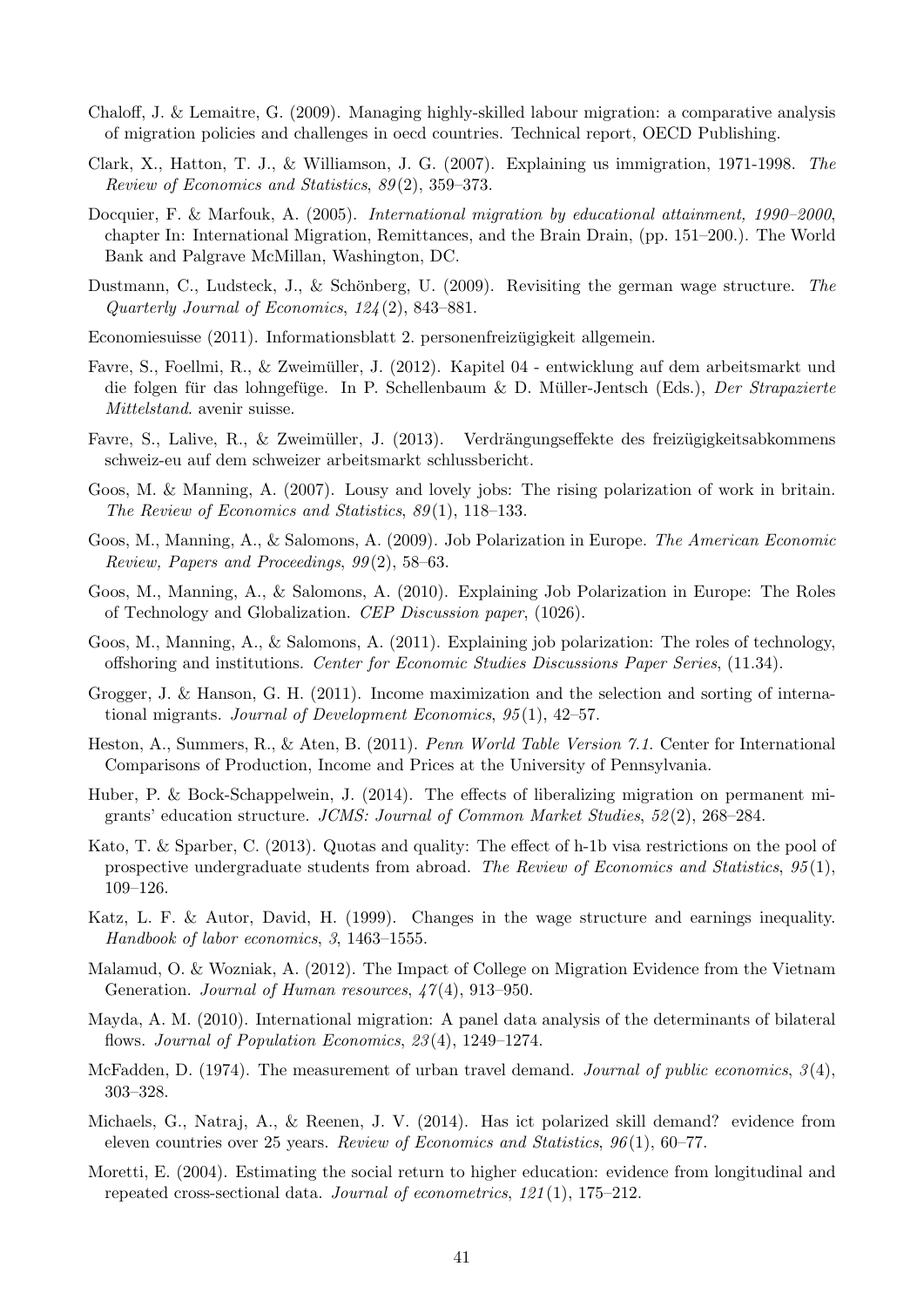- <span id="page-41-11"></span>Müller, T., Asensio, N., & Graf, R. (2013). Les effets de la libre circulation des personnes sur les salaires en suisse. Technical report, University of Geneva.
- <span id="page-41-6"></span>Notowidigdo, M. J. (2011). The incidence of local labor demand shocks. Working Paper 17167, National Bureau of Economic Research.
- <span id="page-41-2"></span>OECD (2014). International migration database.
- <span id="page-41-10"></span>Oesch, D. & Menés, J. R. (2011). Upgrading or polarization? Occupational change in Britain, Germany, Spain and Switzerland, 1990–2008. Socio-Economic Review, 9(3), 503–531.
- <span id="page-41-3"></span>Ortega, F. & Peri, G. (2013). The effect of income and immigration policies on international migration. Migration Studies,  $1(1)$ ,  $47-74$ .
- <span id="page-41-1"></span>Peri, G. (2005). International migrations: some comparisons and lessons for the European Union. Working papers // University of California, Department of Economics, (06,36).
- <span id="page-41-7"></span>Peri, G., Shih, K. Y., & Sparber, C. (2014). Foreign stem workers and native wages and employment in u.s. cities. Working Paper 20093, National Bureau of Economic Research.
- <span id="page-41-4"></span>Roy, A. D. (1951). Some thoughts on the distribution of earnings. Oxford economic papers,  $3(2)$ , 135–146.
- <span id="page-41-9"></span>Schuler, M., Dessemontet, P., & Joye, D. (2005). Eidgenössische Volkszählung 2000: Die Raumgliederungen der Schweiz. Swiss Federal Statistical Office.
- <span id="page-41-14"></span>SECO (2014). 10. bericht des observatoriums zum freizugigkeitsabkommen schweiz-eu, auswirkungen ¨ der personenfreizügigkeit auf den schweizer arbeitsmarkt. Technical report, Staatssekretariat für Wirtschaft (SECO).
- <span id="page-41-13"></span>Sheldon, G. (2007). Migration, integration und wachstum: Die performance und wirtschaftliche auswirkung der ausländer in der schweiz. (WWZ, APA).
- <span id="page-41-5"></span>Spitz-Oener, A. (2006). Technical Change, Job Tasks, and Rising Educational Demands: Looking outside the Wage Structure. Journal of Labor Economics, 24 (2), 235–270.
- <span id="page-41-0"></span>Stevens, B., di Mattia, A., & Schieb, P.-A. (2009). The future of international migration. The Future of International Migration to OECD Countries, 17–50.
- <span id="page-41-12"></span>Stock, J. H., Wright, J. H., & Yogo, M. (2002). A survey of weak instruments and weak identification in generalized method of moments. Journal of Business  $\mathcal{E}$ amp; Economic Statistics, 20(4).

<span id="page-41-8"></span>Swiss Federal Statistical Office (2011). The new census.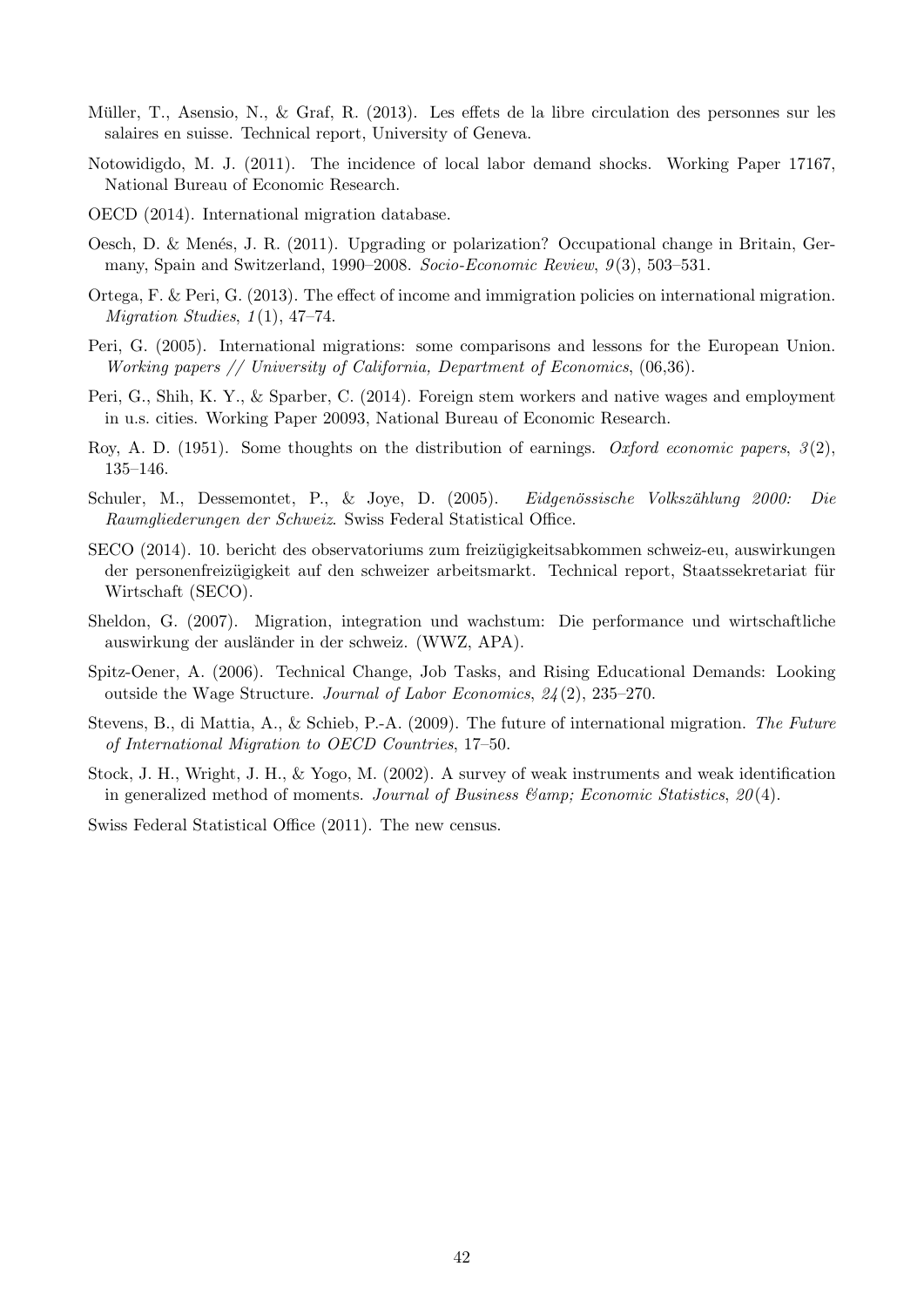# <span id="page-42-0"></span>A Appendix - Tables

| Variable                                   | Mean     | Std. dev. | Min.        | Max.         | $\#$ Obs. |
|--------------------------------------------|----------|-----------|-------------|--------------|-----------|
| $\Delta EDUSH_{j,o,\tau}^H$                | 0.077    | 0.146     | $-1$        | $\mathbf{1}$ | 4304      |
| $\Delta EDUSH_{j,o,\tau}^M$                | $-0.006$ | 0.161     | $-1$        | $\mathbf 1$  | 4304      |
| $\Delta EDUSH_{j,o,\tau}^L$                | $-0.071$ | 0.147     | $-1$        | 1            | 4304      |
| $RSH_{j,t}$                                | 0.295    | 0.060     | 0.136       | 0.434        | 6855      |
| $RSH_{j,1970}$ (all)                       | 0.330    | 0.052     | 0.159       | 0.584        | 6855      |
| $\Delta EDUSH_{o,\tau}^H$                  | 0.031    | 0.028     | $-0.049$    | 0.132        | 6855      |
| $\Delta EDUSH_{o.\tau}^M$                  | 0.089    | 0.062     | $-0.297$    | 0.441        | 6855      |
| $\Delta EDUSH_{o,\tau}^{L}$                | $-0.120$ | 0.060     | $-0.464$    | 0.287        | 6855      |
| IMSH <sub>j,o,1970</sub>                   | 0.019    | 0.031     | 0.000       | 0.179        | 6855      |
| $OFFSH^{GMS}_{j,\tau}$                     | $-0.632$ | 0.596     | $-2.167$    | 2.140        | 6855      |
| $OFFSH^{BK}_{j,\tau}$                      | 2.831    | 2.503     | $-3.312$    | 6.934        | 6855      |
| $OFFSH_{j,\tau}^{AD}$                      | 1.218    | 1.300     | $-3.004$    | 3.833        | 6855      |
| $\Delta \left( w^H - w^M \right)_{o,\tau}$ | 5569.208 | 6579.263  | $-1143.361$ | 23269.789    | 4661      |
| $\Delta \left( w^M - w^L \right)_{o,\tau}$ | 2521.276 | 2053.341  | $-1339.523$ | 7029.826     | 4661      |
| $\Delta GDPPC_{o,\tau}$                    | 0.015    | 0.018     | $-0.028$    | 0.097        | 6685      |
| $\Delta GINI_{o.\tau}$                     | 0.025    | 0.045     | $-0.034$    | 0.147        | 4661      |

Table A1: Summary Statistics

Notes:  $\Delta EDUSH_{j,o,\tau}^{E}$  is the change in the share of education group  $E \in \{H, M, L\}$  of immigrants from origin country *o* in destination *j* in decade  $\tau$ .  $RSH_{j,t}$  is share of employment of commuting zone *j* working in routine occupations as defined in Equation [\(9\)](#page-14-2) at the beginning of the decade.  $\widetilde{RSH}$ <sub>1,1970</sub> is the routine share in 1970 defined by Equation [\(10\)](#page-21-0).  $\Delta EDUSH_{o,\tau}^{E}$  is the decennial change in the share of education group  $E \in \{H, M, L\}$  in origin country  $o$  and decade  $\tau$ .  $\Delta \left(w^M - w^L\right)_{o,\tau}$  and  $\Delta \left(w^M - w^L\right)_{o,\tau}$  are the decennial change in the wage differential between highly and middle and middle and low educated workers in origin country o and decade  $\tau$ , respectively.  $\Delta GDPPC_{o,\tau}$  and  $\Delta GINI_{o,\tau}$  represent the decennial change in GDP per capita and the Gini index in origin country o and decade  $\tau$ .  $IMSH_{j,o,1970}$ is the population share of immigrants from origin country *o* in destination *j* in 1970.  $OFFSH_{j,\tau}^{GMS}$ ,  $OFFSH_{j,\tau}^{BK}$  and  $OFFSH_{j,\tau}^{AD}$  represent measures of offshoreability using the definitions of [Goos et al.](#page-40-9) [\(2011\)](#page-40-9)[,Blinder & Krueger](#page-39-19) [\(2013\)](#page-39-19), [Autor & Dorn](#page-39-1) [\(2013\)](#page-39-1), respectively. See section [3.1](#page-10-1) and the online data appendix for a more detailed description of variables. Swiss Census 1980 to 2010.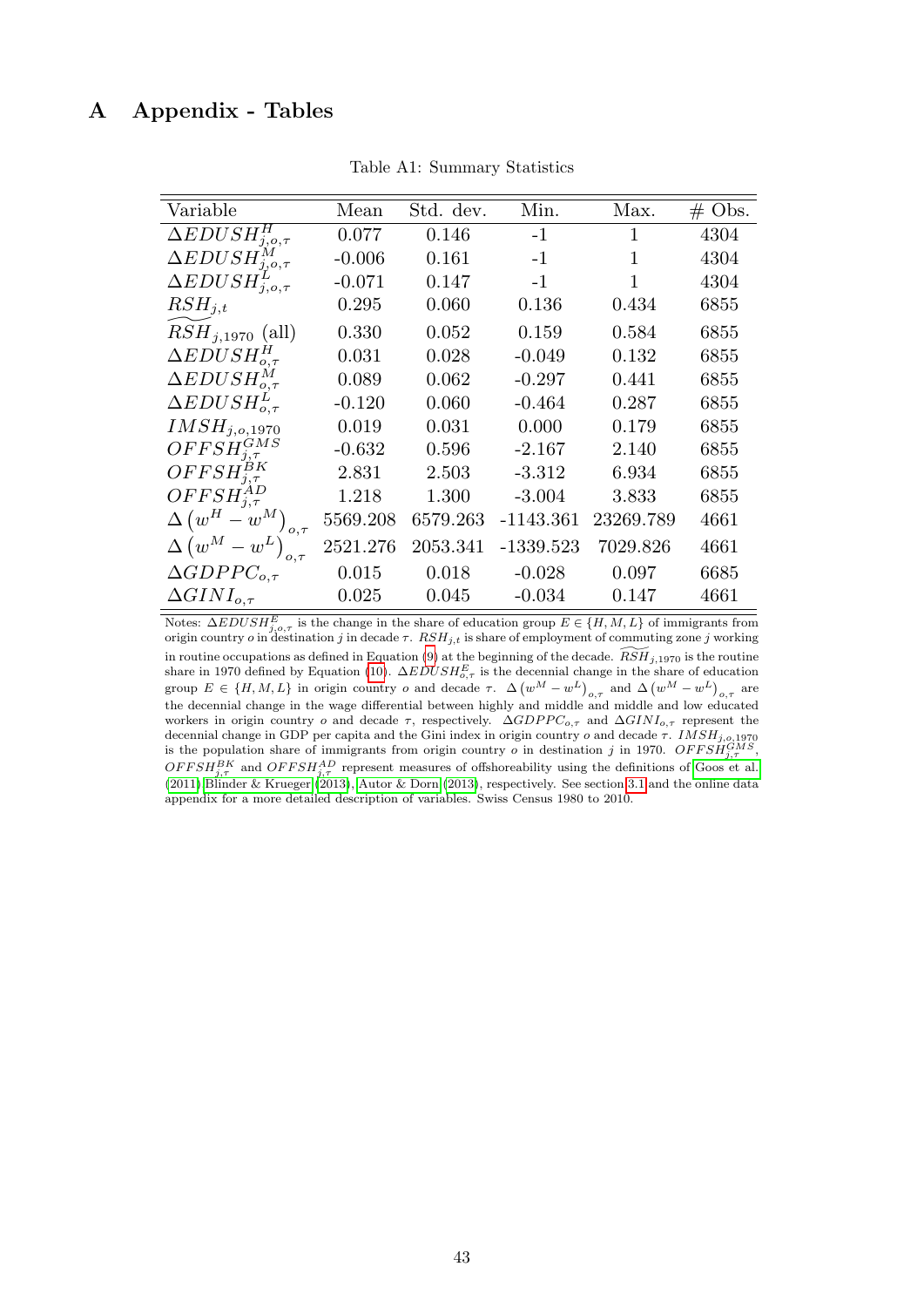<span id="page-43-0"></span>

| Country               | Immigrants<br># | Group           | Country          | Immigrants<br># | Group    |
|-----------------------|-----------------|-----------------|------------------|-----------------|----------|
| Germany               | 120040          | $\mathrm{EU}17$ | Balkan Countries | 72996           | $Non-EU$ |
| Italy                 | 119868          | EU17            | Turkey           | 18763           | $Non-EU$ |
| Portugal              | 60956           | EU17            | United States    | 15774           | Non-EU   |
| Spain                 | 57529           | EU17            | Canada           | 5101            | $Non-EU$ |
| France                | 53866           | EU17            | India            | 3927            | $Non-EU$ |
| United Kingdom        | 20912           | EU17            | China            | 2248            | $Non-EU$ |
| Austria               | 19210           | EU17            | Japan            | 2174            | $Non-EU$ |
| Czech Rep. & Slovakia | 11209           | EU10            | Tunisia          | 1932            | $Non-EU$ |
| <b>Netherlands</b>    | 8792            | EU17            | Algeria          | 1226            | $Non-EU$ |
| Belgium               | 5339            | EU17            | Israel           | 1177            | $Non-EU$ |
| Poland                | 4280            | EU10            | Vietnam          | 1089            | $Non-EU$ |
| Sweden                | 4028            | EU17            | Chile            | 1011            | $Non-EU$ |
| Hungary               | 3759            | EU10            | Iran             | 936             | $Non-EU$ |
| Greece                | 3316            | EU17            |                  |                 |          |
| Denmark               | 2708            | EU17            |                  |                 |          |
| Romania               | 2569            | EU10            |                  |                 |          |
| Finland               | 2237            | ${\rm EU17}$    |                  |                 |          |

Table A2: List of Origin Countries

<span id="page-43-1"></span>Notes:  $#$  Immigrants represents the cumulative number of recent immigrants in all destinations  $j$  between 1980 and 2010. Balkan countries and the Czech Republic and Slovakia were not distinguished in the Census prior to 2010. Swiss Census 1970 - 2010.

Table A3: Task Content of Education Groups

|                 | Task Content |         |         |            |  |  |  |  |
|-----------------|--------------|---------|---------|------------|--|--|--|--|
| Education Group | abstract     | routine | manual  | <b>RTI</b> |  |  |  |  |
| High            | 1.12         | $-0.30$ | $-0.19$ | $-0.37$    |  |  |  |  |
| Middle          | $-0.06$      | 0.12    | $-0.09$ | 0.11       |  |  |  |  |
| <b>JOW</b>      | $-0.31$      | $-0.05$ | 0.19    | $-0.02$    |  |  |  |  |

Notes: Task measures taken from DOT as described in Section [3.](#page-10-0) Routine intensity (RTI) calculated as in Equation [8.](#page-13-0) Task measures and RTI scores are first standardised then and averaged over all workers in an education group using employment weights. Agricultural workers have been omitted from this table. Swiss Census 1980.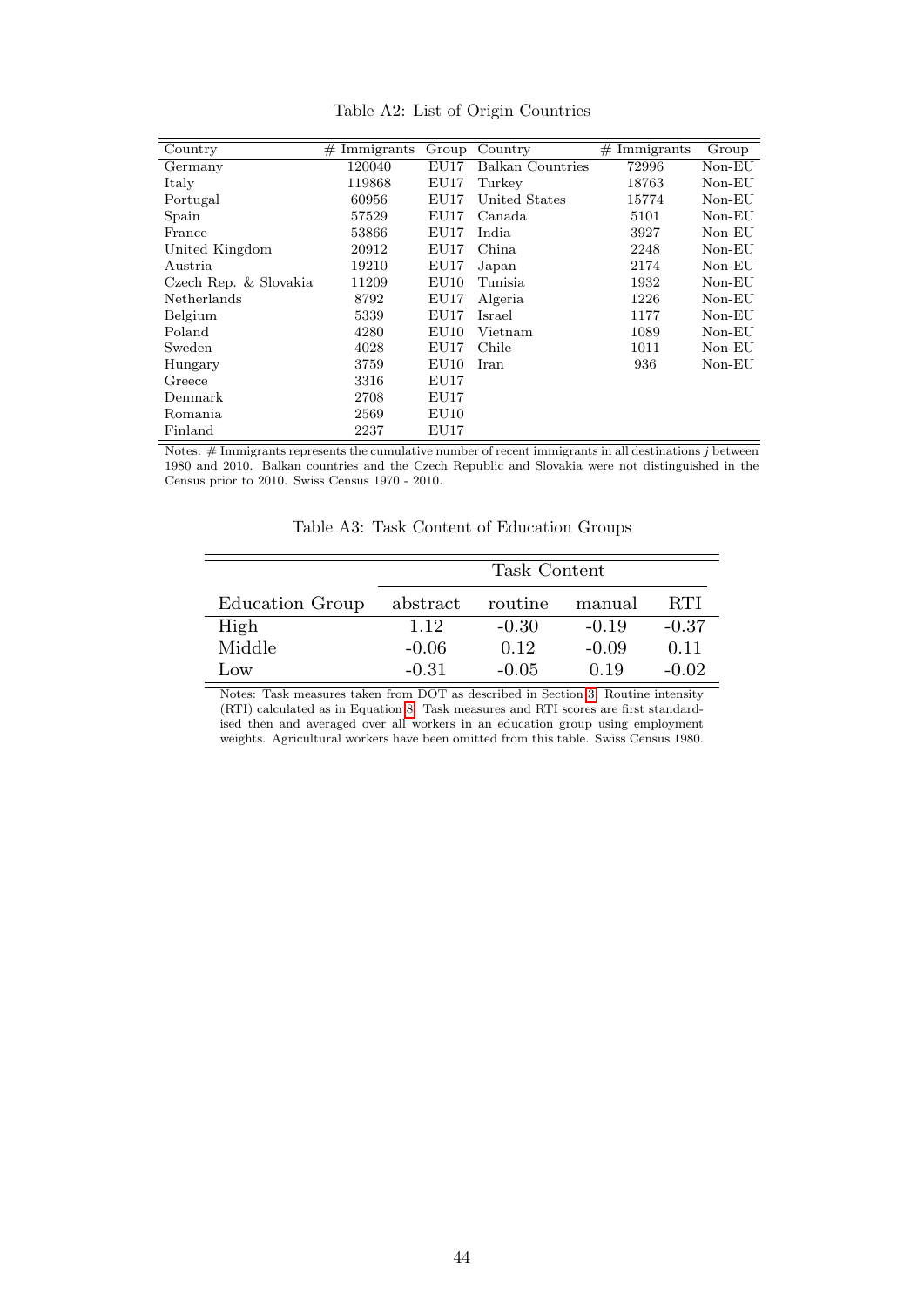|      |                           |              |      |                   | % Growth                                                                                        |
|------|---------------------------|--------------|------|-------------------|-------------------------------------------------------------------------------------------------|
| 1970 | 1980                      | 1990         |      |                   | (average)                                                                                       |
|      |                           |              |      |                   |                                                                                                 |
|      |                           |              |      |                   |                                                                                                 |
|      |                           |              |      | 0.11              | 23.57                                                                                           |
|      |                           | 0.11         | 0.14 | 0.17              | 36.51                                                                                           |
| 0.14 | 0.13                      | 0.20         | 0.21 | 0.23              | 16.13                                                                                           |
| 0.19 | 0.20                      | 0.16         | 0.14 | 0.11              | $-11.69$                                                                                        |
| 0.25 | 0.23                      | 0.19         | 0.16 | 0.14              | $-14.03$                                                                                        |
| 0.08 | 0.07                      | 0.05         | 0.04 | 0.04              | $-16.78$                                                                                        |
| 0.03 | 0.03                      | 0.03         | 0.03 | 0.03              | 0.13                                                                                            |
| 0.12 | 0.12                      | 0.11         | 0.13 | 0.13              | 3.66                                                                                            |
|      |                           |              |      |                   |                                                                                                 |
|      |                           |              |      |                   |                                                                                                 |
| 0.01 | 0.03                      | 0.05         | 0.13 | 0.15              | 88.17                                                                                           |
| 0.06 | 0.09                      | 0.09         | 0.23 | 0.20              | 47.66                                                                                           |
| 0.07 | 0.08                      | 0.13         | 0.18 | 0.16              | 31.40                                                                                           |
| 0.08 | 0.07                      | 0.06         | 0.07 | 0.07              | $-2.71$                                                                                         |
| 0.44 | 0.41                      | 0.29         | 0.11 | 0.15              | $-17.80$                                                                                        |
| 0.11 | 0.07                      | 0.06         | 0.03 | 0.04              | $-13.24$                                                                                        |
| 0.04 | 0.04                      | 0.05         | 0.05 | 0.06              | 18.03                                                                                           |
| 0.17 | 0.19                      | 0.25         | 0.19 | 0.16              | $-2.60$                                                                                         |
|      |                           |              |      |                   |                                                                                                 |
|      |                           |              |      |                   |                                                                                                 |
| 0.05 | 0.05                      | 0.09         | 0.10 | 0.12              | 31.48                                                                                           |
| 0.05 | 0.08                      | 0.10         | 0.14 | 0.17              | 25.78                                                                                           |
| 0.12 | 0.12                      | 0.19         | 0.20 | 0.21              | 22.53                                                                                           |
| 0.17 | 0.18                      | 0.14         | 0.13 | 0.10              | $-16.58$                                                                                        |
| 0.30 | 0.26                      | 0.21         | 0.16 | 0.15              | $-17.33$                                                                                        |
| 0.09 | 0.08                      | 0.06         | 0.05 | 0.04              | $-16.24$                                                                                        |
| 0.03 | 0.03                      | 0.03         | 0.03 | 0.04              | 3.49                                                                                            |
| 0.12 | 0.13                      | 0.13         | 0.14 | 0.15              | 4.53                                                                                            |
|      | $\overline{0.05}$<br>0.05 | 0.06<br>0.08 | 0.10 | $\overline{0.11}$ | <b>Employment Share</b><br>2000 2010<br><b>Natives</b><br>Recent immigrants<br>Total work force |

<span id="page-44-0"></span>Table A4: Employment Shares of Occupation Groups by Nationality, 1970 - 2010

Notes: Employment shares (in full time equivalents) of ISCO main occupation groups (omitting agriculture). % Growth is the average decadal growth of an occupation group's employment share (in full time equivalents) on the total labour force between 1970 and 2010. Occupation groups are ranked in a descending order by their median wage taken from the SLFS 1991 to 1993. Employment data from Swiss Census 1970 to 2010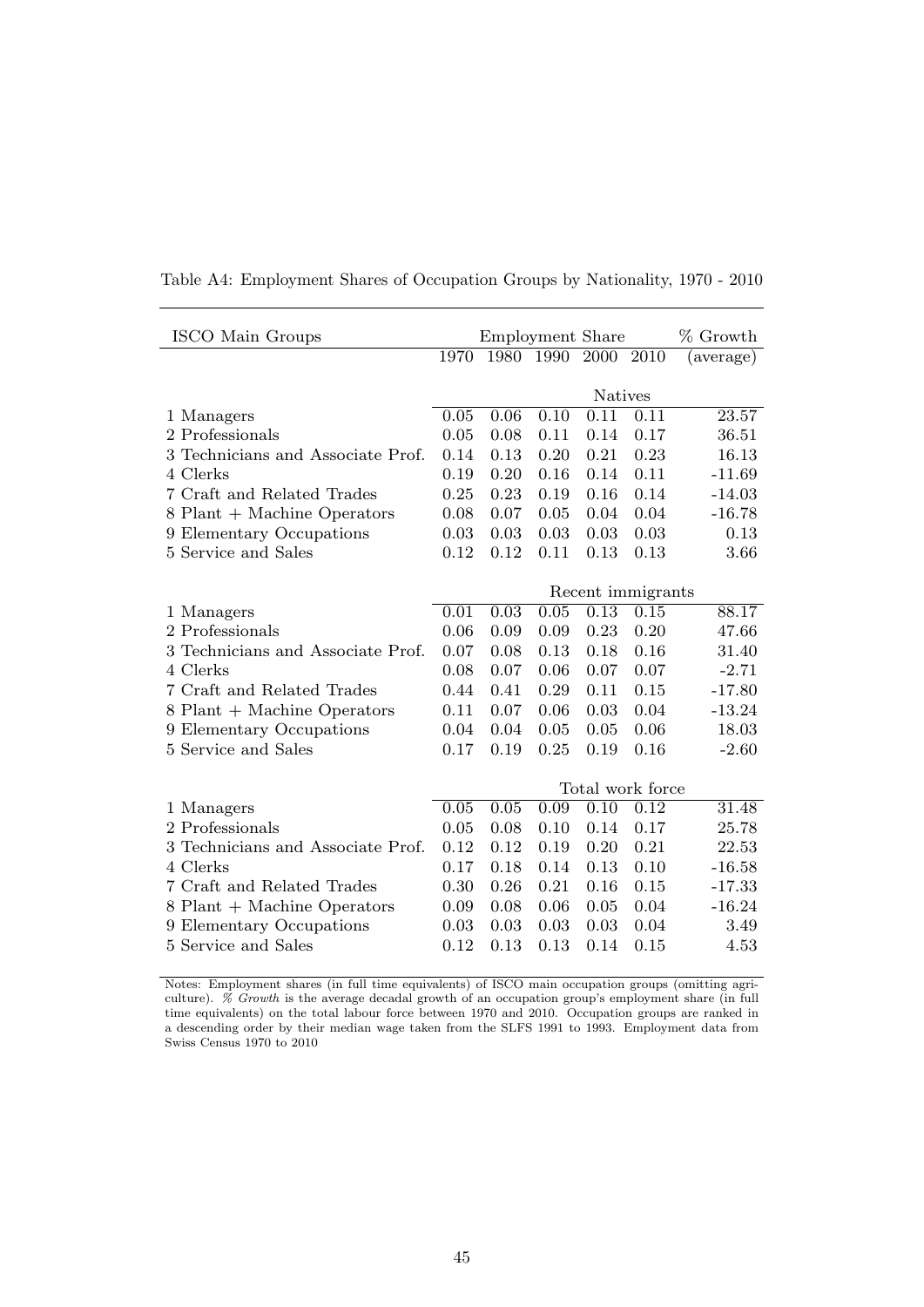<span id="page-45-1"></span>Table A5: First Stage Estimates for Decennial Routine Intensity used in Baseline Estimates for the Change in the Employment Share of Highly Educated Immigrants (Panel A, Column (4), Table [2\)](#page-23-0)

| Sample         | Pooled                 | 1980                   | 1990                   | 2000                   |
|----------------|------------------------|------------------------|------------------------|------------------------|
|                | (1)                    | $\left( 2\right)$      | (3)                    | (4)                    |
| $RSH_{j,1970}$ | 0.789<br>$[0.112]$ *** | 1.188<br>$[0.160]$ *** | 0.647<br>$[0.098]$ *** | 0.558<br>$[0.058]$ *** |
| Observations   | 4,144                  | 1,744                  | 2,021                  | 379                    |
| R-squared      | 0.522                  | 0.715                  | 0.624                  | 0.631                  |
| F-Stats        | 49.69                  | 54.76                  | 43.36                  | 91.37                  |

Dependent Variable: Decennial Routine Intensity of a Commuting Zone,  $RSH_{i,t}$ 

Notes: \*\*\*, \*\*, \*, denote statistical significance at the 1%, 5% and 10% level, respectively. Robust standard errors (clustered by Canton and origin country) are given in parentheses. All models include fixed effects for Cantons, origin countries. Column 1 pools data from three decades, 1980 to 2010, and uses fixed effects for decades too. Column 2 to 4 show separate estimates for a single decade. Regressions are weighted using the total number of recent immigrants from origin country  $o$  in destination  $j$  at the beginning of the decade as weight.  $RSH_{j,t}$  is instrumented with  $RSH_{j,1970}$ .

<span id="page-45-0"></span>Table A6: Estimation of Equation [\(5\)](#page-9-0) and Equation [\(6\)](#page-9-1): Determinants of the Change in Log Employment Ratios of Education Groups of Recent Immigrants, 1980 - 2010, OLS and 2SLS Estimates

|                                                      |                           | $_{\text{OLS}}$              |                                                                                |                     |                              | 2SLS                                     |                                                     |                      |
|------------------------------------------------------|---------------------------|------------------------------|--------------------------------------------------------------------------------|---------------------|------------------------------|------------------------------------------|-----------------------------------------------------|----------------------|
|                                                      | (1)                       | (2)                          | (3)                                                                            | (4)                 | (5)                          | (6)                                      | (7)                                                 | (8)                  |
|                                                      |                           |                              | A. Dependent Variable: Change of High Skill relative to Middle Skill Migration |                     |                              |                                          |                                                     |                      |
| $RSH_{i,t}$                                          | 0.364<br>[0.712]          | 0.247<br>[0.743]             | 0.160<br>[0.700]                                                               | 1.054<br>[0.679]    | 1.202<br>$[0.671]$ *         | 1.127<br>$[0.639]$ *                     | 1.153<br>$[0.648]$ *                                | 0.926<br>$[0.550]$ * |
| $\Delta \left( \ln \frac{L^H}{L^M} \right)_{o,\tau}$ |                           | 0.872                        | 0.776                                                                          |                     | 0.867                        | 0.772                                    | 0.780                                               |                      |
| $\Delta \left( w^H - w^M \right)_{o,\tau}$           |                           | $[0.137]$ ***<br>$-1.01e-05$ | $[0.055]$ ***<br>$-2.00e-05$                                                   |                     | $[0.134]$ ***<br>$-9.24e-06$ | $[0.049]$ ***<br>$-1.91e-05$             | $[0.094]$ ***                                       |                      |
| $\triangle GDPPC_{o.\tau}$<br>$\Delta GINI_{o.\tau}$ |                           | [0.000]                      | $[0.000]$ ***<br>0.0553<br>$[0.010]$ ***                                       |                     | [0.000]                      | $[0.000]$ ***<br>0.0548<br>$[0.010]$ *** | 0.0456<br>$[0.009]$ ***<br>$-0.612$<br>$[0.289]$ ** |                      |
| R-squared<br>F-Stats                                 | 0.000                     | 0.059                        | 0.088                                                                          | $-0.001$<br>41.90   | 0.056<br>41.23               | 0.085<br>41.04                           | 0.080<br>40.97                                      | 0.167<br>40.42       |
|                                                      |                           |                              | B. Dependent Variable: Change of Middle Skill relative to High Skill Migration |                     |                              |                                          |                                                     |                      |
| $RSH_{j,t}$                                          | $-1.610$<br>$[0.566]$ *** | $-1.581$<br>$[0.581]$ ***    | $-1.703$<br>$[0.592]$ ***                                                      | $-0.685$<br>[0.674] | $-0.580$<br>[0.775]          | $-0.689$<br>[0.769]                      | $-0.680$<br>[0.765]                                 | $-0.711$<br>[0.665]  |
| $\Delta \left( \ln \frac{L^M}{L^L} \right)_{o,\tau}$ |                           | 0.470                        | 0.553                                                                          |                     | 0.478                        | 0.560                                    | 0.571                                               |                      |
| $\Delta \left( w^M - w^L \right)_{o,\tau}$           |                           | $[0.167]$ ***<br>6.28e-06    | $\lceil . \rceil$<br>$-4.47e-05$                                               |                     | $[0.167]$ ***<br>8.37e-06    | $\lceil . \rceil$<br>$-4.19e-05$         | $[.]$                                               |                      |
| $\triangle GDPPC_{o.\tau}$<br>$\Delta GINI_{o,\tau}$ |                           | [0.000]                      | $[0.000]$ *<br>0.0608<br>$[0.012]$ ***                                         |                     | [0.000]                      | [0.000]<br>0.0600<br>$[0.012]$ ***       | 0.0513<br>$[0.005]$ ***<br>$-0.523$<br>$[0.292]$ *  |                      |
| R-squared<br>F-Stats                                 | 0.008                     | 0.031                        | 0.058                                                                          | 0.005<br>48.54      | 0.028<br>45.73               | 0.055<br>45.51                           | 0.054<br>45.45                                      | 0.168<br>47.26       |
| Observations                                         | 2,166                     | 1,776                        | 1,776                                                                          | 2,166               | 1,776                        | 1,776                                    | 1,776                                               | 2,166                |

Notes: \*\*\*, \*\*, \*, denote statistical significance at the 1%, 5% and 10% level, respectively. Robust standard errors (clustered by Canton and origin country) are given in parentheses. All models include fixed effects for Cantons, origin countries and decades. Regressions are weighted using the total number of recent immigrants from origin country o in destination j at the beginning of the decade as weight.  $RSH_{j,t}$  is instrumented with  $\widetilde{RSH}_{j,1970}$ .  $\Delta\left(\ln\frac{L^H}{L^M}\right)$ o,τ and  $\Delta \left(\ln \frac{L^M}{L^L}\right)_{\alpha \tau}$  is the change in the log relative number of high to middle or middle to low educated workers in origin country *o* and decade  $\tau$ , respectively.  $\Delta (w^M - w^L)_{o,\tau}$  and  $\Delta (w^M - w^L)_{o,\tau}$  are the decennial change in the wage differential between highly and middle and middle and low educated workers in origin country  $o$  and decade τ, respectively. τ.  $\Delta GDPPC_{o,\tau}$  and  $\Delta GINI_{o,\tau}$  represent the decennial change in GDP per capita and the Gini index in origin country  $o$  and decade  $\tau$ . See section [3.1](#page-10-1) for a more detailed description of variables.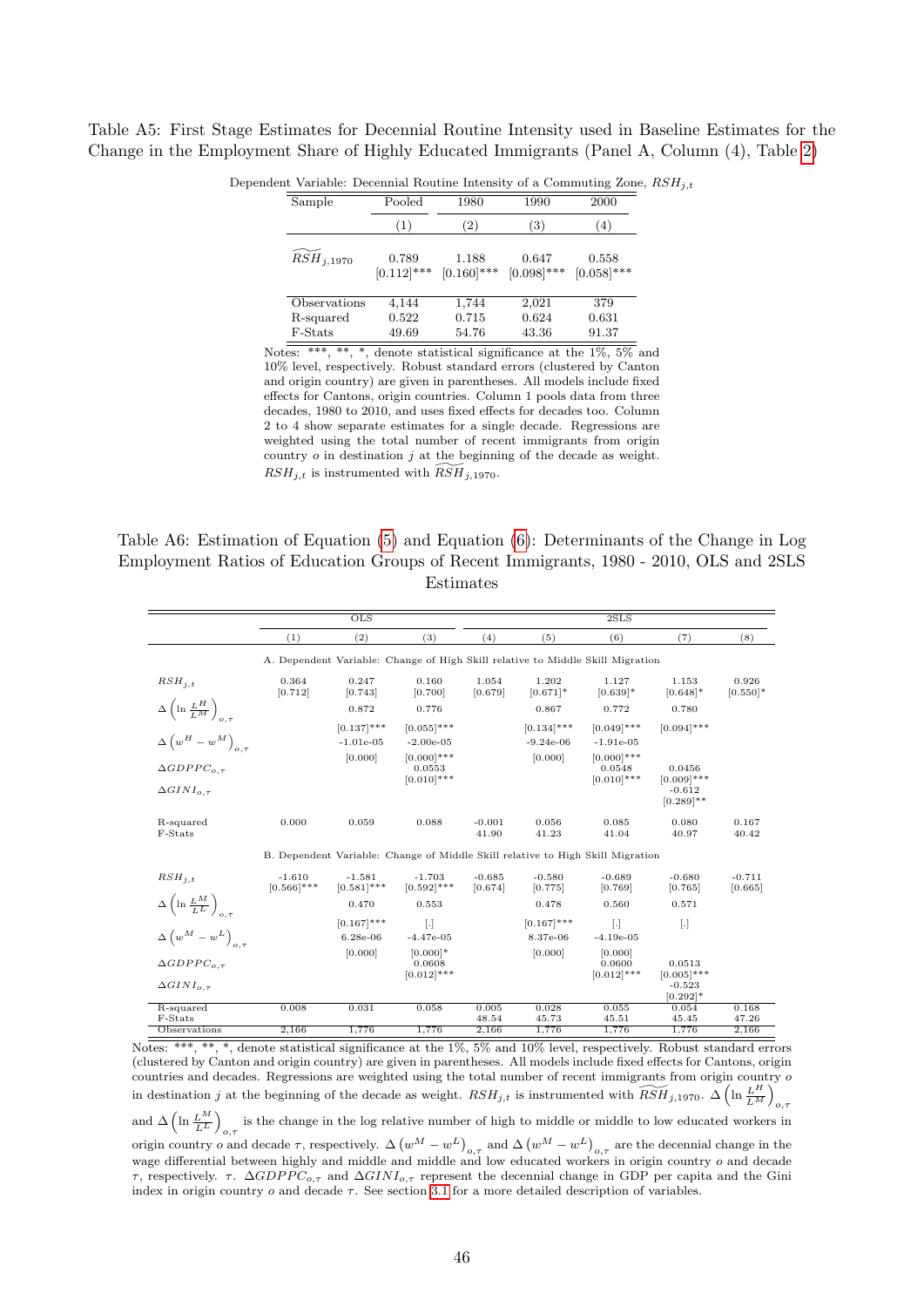|                                                  | <b>OLS</b>             |                                                            |                                          | 2SLS                   |                                                          |                                          |                                        |                        |
|--------------------------------------------------|------------------------|------------------------------------------------------------|------------------------------------------|------------------------|----------------------------------------------------------|------------------------------------------|----------------------------------------|------------------------|
|                                                  | (1)                    | (2)                                                        | (3)                                      | (4)                    | (5)                                                      | (6)                                      | (7)                                    | (8)                    |
|                                                  |                        |                                                            |                                          |                        | A. Dependent Variable: Change of High Skill Labour Share |                                          |                                        |                        |
| $RSH_{i,t}$                                      | $-0.00766$<br>[0.128]  | 0.0279<br>[0.106]                                          | 0.0307<br>[0.106]                        | 0.367<br>$[0.097]$ *** | 0.355<br>$[0.129]$ ***                                   | 0.365<br>$[0.130]$ ***                   | 0.365<br>$[0.131]$ ***                 | 0.379<br>$[0.096]$ *** |
| $\Delta EDUSH_{o.\tau}^H$                        |                        | 0.771<br>$[0.278]$ ***                                     | 0.704<br>$[0.219]$ ***                   |                        | 0.771<br>$[0.277]$ ***                                   | 0.704<br>$[0.217]$ ***                   | 0.715<br>$[0.229]$ ***                 |                        |
| $\Delta \left( w^H - w^M \right)_{o,\tau}$       |                        | $-2.22e-06$                                                | $-4.87e-06$                              |                        | $-2.17e-06$                                              | $-4.83e-06$                              |                                        |                        |
| $\triangle GDPPC_{o.\tau}$                       |                        | [0.000]                                                    | $[0.000]$ ***<br>0.0105<br>$[0.004]$ *** |                        | [0.000]                                                  | $[0.000]$ ***<br>0.0105<br>$[0.004]$ *** | 0.00825<br>$[0.003]$ **                |                        |
| $\Delta GINI_{o,\tau}$                           |                        |                                                            |                                          |                        |                                                          |                                          | $-0.189$<br>$[0.063]$ ***              |                        |
| R-squared<br>F-Stats                             | 0.000                  | 0.007                                                      | 0.012                                    | $-0.003$<br>33.07      | 0.004<br>38.54                                           | 0.010<br>38.48                           | 0.010<br>38.52                         | 0.102<br>31.97         |
|                                                  |                        | B. Dependent Variable: Change of Middle Skill Labour Share |                                          |                        |                                                          |                                          |                                        |                        |
| $RSH_{i,t}$                                      | $-0.194$               | $-0.135$                                                   | $-0.135$                                 | $-0.457$               | $-0.330$                                                 | $-0.328$                                 | $-0.329$                               | $-0.448$               |
| $\Delta EDUSH_{o.\tau}^{M}$                      | $[0.100]$ *            | [0.120]<br>0.420                                           | [0.121]<br>0.418                         | $[0.097]$ ***          | $[0.139]$ **<br>0.419                                    | $[0.139]$ **<br>0.417                    | $[0.140]$ **<br>0.362                  | $[0.080]$ ***          |
| $\Delta \left( w^H - w^M \right)_{o,\tau}$       |                        | $[0.197]$ **<br>3.17e-06                                   | $[0.196]$ **<br>3.37e-06                 |                        | $[0.196]$ **<br>$3.18e-06$                               | $[0.196]$ **<br>3.38e-06                 | $[0.176]$ **                           |                        |
|                                                  |                        | [0.000]                                                    | [0.000]                                  |                        | [0.000]                                                  | [0.000]                                  |                                        |                        |
| $\Delta \left( w^M - w^L \right)_{\alpha, \tau}$ |                        | 4.83e-06                                                   | 2.37e-06                                 |                        | 4.69e-06                                                 | $2.24e-06$                               |                                        |                        |
| $\triangle GDPPC_{o.\tau}$                       |                        | [0.000]                                                    | [0.000]<br>0.00211                       |                        | [0.000]                                                  | [0.000]<br>0.00211                       | 0.00414                                |                        |
| $\Delta GINI_{o.\tau}$                           |                        |                                                            | [0.004]                                  |                        |                                                          | [0.004]                                  | [0.003]<br>0.182<br>[0.116]            |                        |
| R-squared<br>F-Stats                             | 0.001                  | 0.010                                                      | 0.010                                    | $-0.001$<br>33.07      | 0.009<br>38.56                                           | 0.009<br>38.51                           | 0.011<br>38.56                         | 0.056<br>31.97         |
|                                                  |                        |                                                            |                                          |                        | C. Dependent Variable: Change of Low Skill Labour Share  |                                          |                                        |                        |
| $RSH_{i,t}$                                      | 0.202<br>$[0.077]$ *** | 0.105<br>$[0.056]$ *                                       | 0.105<br>$[0.058]$ *                     | 0.0898<br>[0.086]      | $-0.0300$<br>[0.117]                                     | $-0.0405$<br>[0.116]                     | $-0.0401$<br>[0.116]                   | 0.0697<br>[0.087]      |
| $\Delta EDUSH_{o,\tau}^{L}$                      |                        | 0.378<br>$[0.073]$ ***                                     | 0.371<br>$[0.048]$ ***                   |                        | 0.378<br>$[0.073]$ ***                                   | 0.371<br>$[0.046]$ ***                   | 0.367<br>$[0.034]$ ***                 |                        |
| $\Delta \left( w^M - w^L \right)_{o,\tau}$       |                        | $-1.20e-05$                                                | 7.57e-07                                 |                        | $-1.21e-05$                                              | $6.80e-07$                               |                                        |                        |
| $\triangle GDPPC_{o.\tau}$                       |                        | [0.000]                                                    | [0.000]<br>$-0.0133$                     |                        | [0.000]                                                  | [0.000]<br>$-0.0133$                     | $-0.0130$                              |                        |
| $\Delta GINI_{o.\tau}$                           |                        |                                                            | $[0.004]$ ***                            |                        |                                                          | $[0.004]$ ***                            | $[0.004]$ ***<br>$-0.00713$<br>[0.068] |                        |
| R-squared                                        | 0.001                  | 0.014                                                      | 0.027                                    | 0.001                  | 0.013                                                    | 0.026                                    | 0.026                                  | 0.125                  |
| F-Stats<br>Observations                          | 4,144                  | 2,987                                                      | 2,987                                    | 33.07<br>4,144         | 38.59<br>2,987                                           | 38.53<br>2,987                           | 38.54<br>2,987                         | 31.97<br>4,144         |

<span id="page-46-0"></span>Table A7: Determinants of the Change in Education Group Shares of Recent Immigrants, 1980 - 2010, Weighted with Total Workforce, OLS and 2SLS Estimates

Notes: \*\*\*, \*\*, \*, denote statistical significance at the 1%, 5% and 10% level, respectively. Robust standard errors (clustered by Canton and origin country) are given in parentheses. All models include fixed effects for Cantons, origin countries and decades. Regressions are weighted using the total number of recent immigrants from origin country *o* in destination *j* at the beginning of the decade as weight.  $RSH_{j,t}$  is instrumented with  $\widetilde{RSH}_{j,1970}$ .  $\triangle EDUSH_{o,\tau}^{E}$  is the decennial change in the share of education group  $E \in \{H, M, L\}$  in origin country o and decade  $\Delta (w^M - w^L)_{o,\tau}$  and  $\Delta (w^M - w^L)_{o,\tau}$  are the decennial change in the wage differential between highly and middle and middle and low educated workers in origin country o and decade  $\tau$ , respectively.  $\tau$ .  $\Delta GDPPC_{o,\tau}$  and  $\Delta GINI_{o,\tau}$  represent the decennial change in GDP per capita and the Gini index in origin country o and decade  $\tau$ . See section [3.1](#page-10-1) for a more detailed description of variables.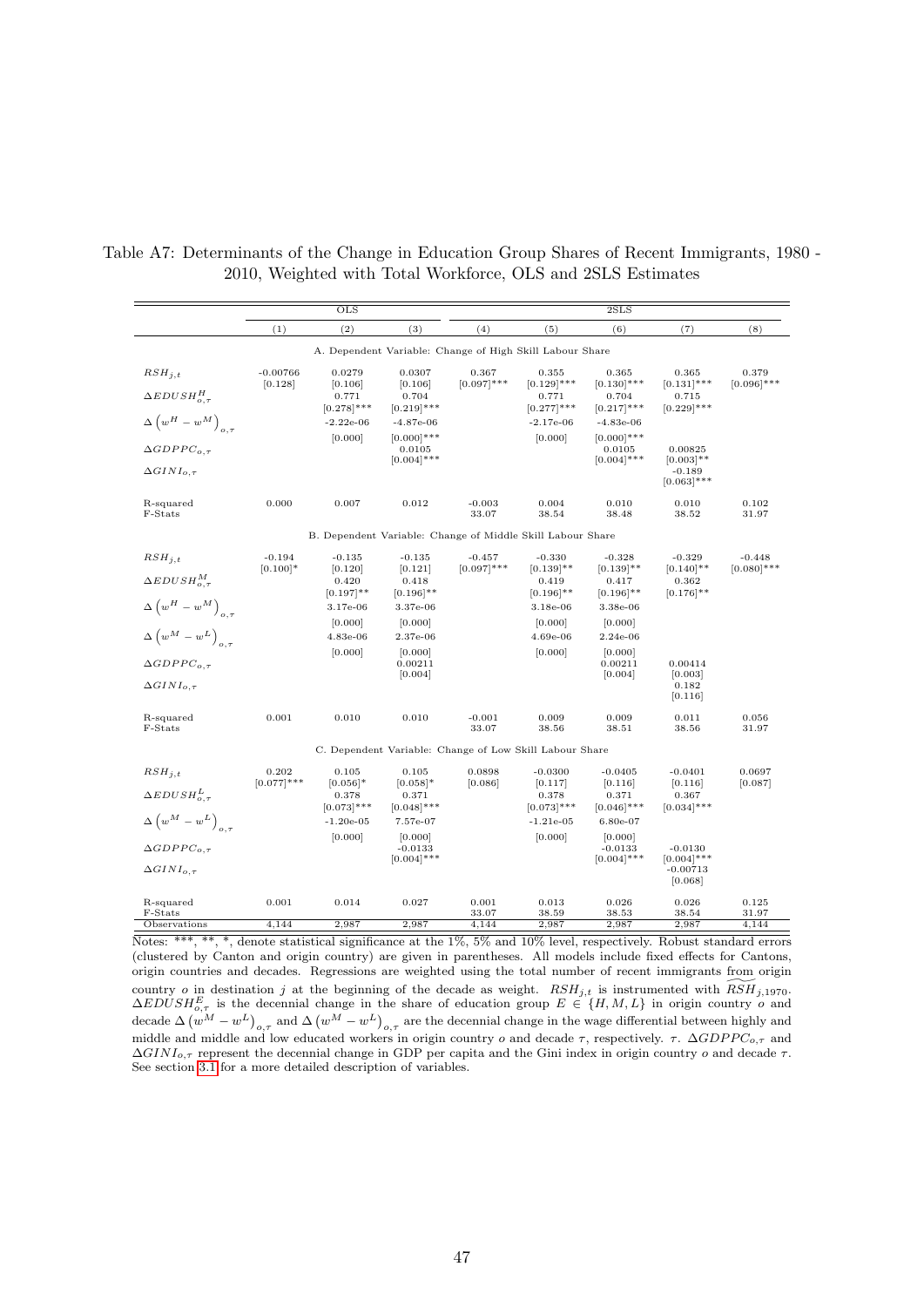|                                            |                           | $_{\text{OLS}}$                                            |                                    |                           | 2SLS                                                     |                                     |                                      |                           |  |
|--------------------------------------------|---------------------------|------------------------------------------------------------|------------------------------------|---------------------------|----------------------------------------------------------|-------------------------------------|--------------------------------------|---------------------------|--|
|                                            | (1)                       | (2)                                                        | (3)                                | (4)                       | (5)                                                      | (6)                                 | (7)                                  | (8)                       |  |
|                                            |                           |                                                            |                                    |                           | A. Dependent Variable: Change of High Skill Labour Share |                                     |                                      |                           |  |
| $RSH_{i,t}$                                | 0.176<br>$[0.053]$ ***    | 0.214<br>$[0.079]$ ***                                     | 0.188<br>$[0.079]$ **              | 0.387<br>$[0.130]$ ***    | 0.419<br>$[0.136]$ ***                                   | 0.396<br>$[0.139]$ ***              | 0.399<br>$[0.139]$ ***               | 0.354<br>$[0.114]$ ***    |  |
| $\Delta EDUSH_{o.\tau}^H$                  |                           | 1.318<br>$[0.380]$ ***                                     | 1.065<br>$[0.180]$ ***             |                           | 1.308<br>$[0.377]$ ***                                   | 1.057<br>$[0.175]$ ***              | 1.085<br>$[0.216]$ ***               |                           |  |
| $\Delta \left( w^H - w^M \right)_{o,\tau}$ |                           | $-4.87e-07$                                                | $-3.36e-06$                        |                           | $-2.94e-07$                                              | $-3.14e-06$                         |                                      |                           |  |
| $\triangle GDPPC_{o.\tau}$                 |                           | [0.000]                                                    | $[0.000]**$<br>0.0150              |                           | [0.000]                                                  | $[0.000]**$<br>0.0149               | 0.0135                               |                           |  |
| $\Delta GINI_{o.\tau}$                     |                           |                                                            | $[0.003]$ ***                      |                           |                                                          | $[0.003]$ ***                       | $[0.003]$ ***<br>$-0.117$<br>[0.084] |                           |  |
| R-squared<br>F-Stats                       | 0.004                     | 0.085                                                      | 0.173                              | $-0.002$<br>40.41         | 0.080<br>39.23                                           | 0.168<br>39.03                      | 0.165<br>38.95                       | 0.359<br>38.90            |  |
|                                            |                           | B. Dependent Variable: Change of Middle Skill Labour Share |                                    |                           |                                                          |                                     |                                      |                           |  |
| $RSH_{i,t}$                                | $-0.348$<br>$[0.106]$ *** | $-0.334$<br>$[0.113]$ ***                                  | $-0.338$<br>$[0.115]$ ***          | $-0.381$<br>$[0.138]$ *** | $-0.413$<br>$[0.132]$ ***                                | $-0.416$<br>$[0.132]$ ***           | $-0.419$<br>$[0.133]$ ***            | $-0.368$<br>$[0.123]$ *** |  |
| $\triangle EDUSH_{o,\tau}^{M}$             |                           | 1.066<br>$[0.258]$ ***                                     | 1.077<br>$[0.259]$ ***             |                           | 1.061<br>$[0.259]$ ***                                   | 1.073<br>$[0.261]$ ***              | 0.973<br>$[0.239]$ ***               |                           |  |
| $\Delta \left( w^H - w^M \right)_{o,\tau}$ |                           | $-4.54e-06$                                                | $-4.44e-06$                        |                           | $-4.58e-06$                                              | $-4.47e-06$                         |                                      |                           |  |
|                                            |                           | $[0.000]$ *                                                | $[0.000]$ *                        |                           | $[0.000]*$                                               | $[0.000]$ *                         |                                      |                           |  |
| $\Delta \left( w^M - w^L \right)_{o,\tau}$ |                           | $2.20e-0.5$                                                | $2.03e-05$                         |                           | $2.19e-05$                                               | $2.01e-0.5$                         |                                      |                           |  |
| $\triangle GDPPC_{o.\tau}$                 |                           | $[0.000]$ ***                                              | $[0.000]$ **<br>0.00172<br>[0.002] |                           | $[0.000]$ ***                                            | $[0.000]$ ***<br>0.00177<br>[0.002] | 0.00403<br>$[0.001]$ ***             |                           |  |
| $\Delta GINI_{o,\tau}$                     |                           |                                                            |                                    |                           |                                                          |                                     | 0.0697<br>[0.053]                    |                           |  |
| R-squared<br>F-Stats                       | 0.017                     | 0.134                                                      | 0.135                              | 0.017<br>40.41            | 0.133<br>39.08                                           | 0.135<br>38.89                      | 0.121<br>38.86                       | 0.269<br>38.90            |  |
|                                            |                           |                                                            |                                    |                           | C. Dependent Variable: Change of Low Skill Labour Share  |                                     |                                      |                           |  |
| $RSH_{i,t}$                                | 0.172<br>[0.118]          | 0.110<br>[0.111]                                           | 0.154<br>[0.110]                   | $-0.00592$<br>[0.114]     | $-0.0164$<br>[0.124]                                     | 0.0191<br>[0.123]                   | 0.0182<br>[0.121]                    | 0.0131<br>[0.113]         |  |
| $\Delta EDUSH_{o.\tau}^L$                  |                           | 0.690                                                      | 0.736                              |                           | 0.694                                                    | 0.740                               | 0.741                                |                           |  |
| $\Delta \left( w^M - w^L \right)_{o,\tau}$ |                           | $[0.238]$ ***<br>$-1.31e-05$                               | $[0.161]$ ***<br>$2.13e-06$        |                           | $[0.235]$ ***<br>$-1.33e-05$                             | $[0.154]$ ***<br>1.73e-06           | $[0.148]$ ***                        |                           |  |
| $\triangle GDPPC_{o.\tau}$                 |                           | [0.000]                                                    | [0.000]<br>$-0.0184$               |                           | [0.000]                                                  | [0.000]<br>$-0.0183$                | $-0.0179$                            |                           |  |
| $\Delta GINI_{o,\tau}$                     |                           |                                                            | $[0.002]$ ***                      |                           |                                                          | $[0.002]$ ***                       | $[0.000]$ ***<br>0.0172<br>[0.069]   |                           |  |
| R-squared<br>F-Stats                       | 0.004                     | 0.108                                                      | 0.257                              | $-0.000$<br>40.41         | 0.105<br>39.11                                           | 0.254<br>38.90                      | 0.254<br>38.86                       | 0.333<br>38.90            |  |
| Observations                               | 1,738                     | 1,394                                                      | 1,394                              | 1,738                     | 1,394                                                    | 1,394                               | 1,394                                | 1,738                     |  |

<span id="page-47-0"></span>Table A8: Determinants of the Change in Education Group Shares of Recent Immigrants, 1980 - 2010, Empty Cells Treated as Missing, OLS and 2SLS Estimates

Notes: \*\*\*, \*\*, \*, denote statistical significance at the 1%, 5% and 10% level, respectively. Robust standard errors (clustered by Canton and origin country) are given in parentheses. All models include fixed effects for Cantons, origin countries and decades. Regressions are weighted using the total number of recent immigrants from origin country o in destination j at the beginning of the decade as weight.  $RSH_{j,t}$  is instrumented with  $\widetilde{RSH}_{j,1970}$ .  $\triangle EDUSH_{o,\tau}^{E}$  is the decennial change in the share of education group  $E \in \{H, M, L\}$  in origin country o and decade  $\Delta (w^M - w^L)_{o,\tau}$  and  $\Delta (w^M - w^L)_{o,\tau}$  are the decennial change in the wage differential between highly and middle and middle and low educated workers in origin country o and decade  $\tau$ , respectively.  $\tau$ .  $\Delta GDPPC_{o,\tau}$  and  $\Delta GINI_{o,\tau}$  represent the decennial change in GDP per capita and the Gini index in origin country o and decade  $\tau$ . See section [3.1](#page-10-1) for a more detailed description of variables.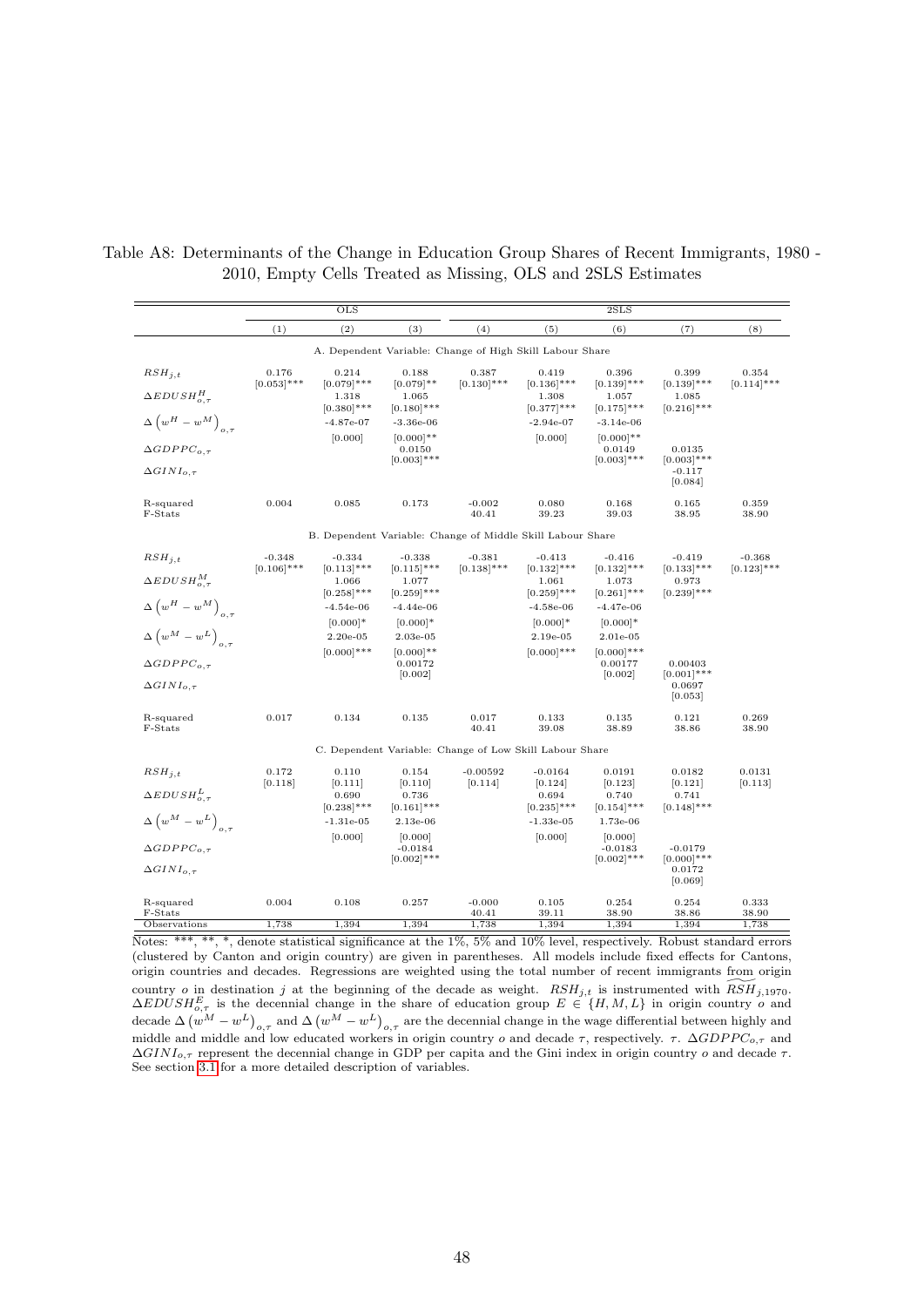# <span id="page-48-0"></span>B Appendix - Figures

# Figure B1: Average Decennial Change in Employment Shares of Occupation Groups of Total Labour Force, 1980 - 2010



ISCO Occupation Groups, ranked by Median Wage of 1991

Notes: The graph shows for each ISCO main occupation group (omitting agriculture) the average decennial growth of its employment share (in full time equivalents) on the total labour force between 1980 and 2010. Occupation groups are ranked by their median wage taken from the Swiss Labor Force Survey (1991 to 1993 pooled). Employment data from Swiss Census 1980 to 2010.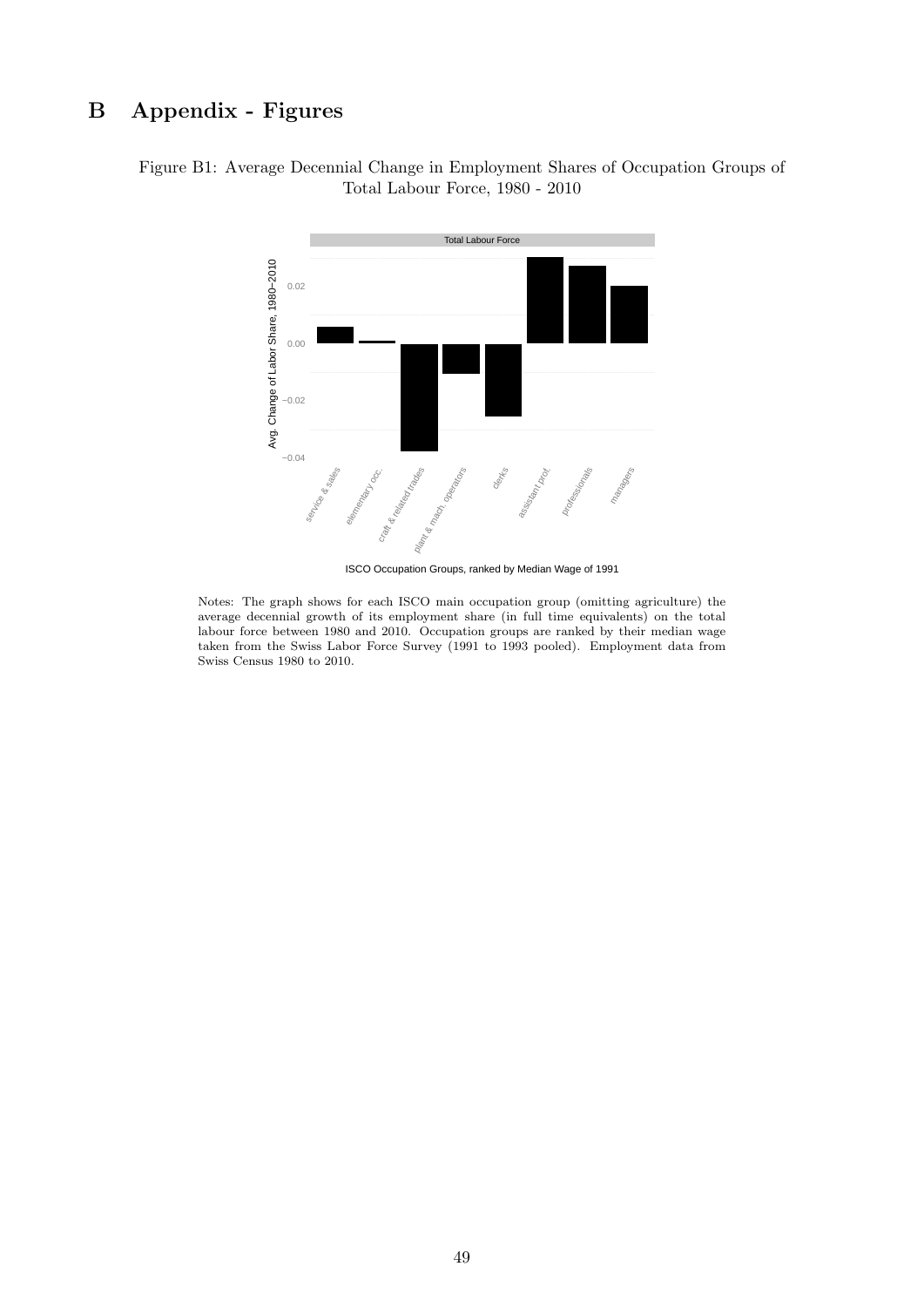<span id="page-49-0"></span>Figure B2: Change in the Log Number of Immigrant Workers from EU and Non-EU Countries by Education Group and Decade, 1980 - 2010



*Notes*: High educated workers have a tertiary degree, middle educated workers a secondary degree and low<br>educated workers compulsory schooling or less. Share of tertiary educated workers among each nationality<br>group. Swis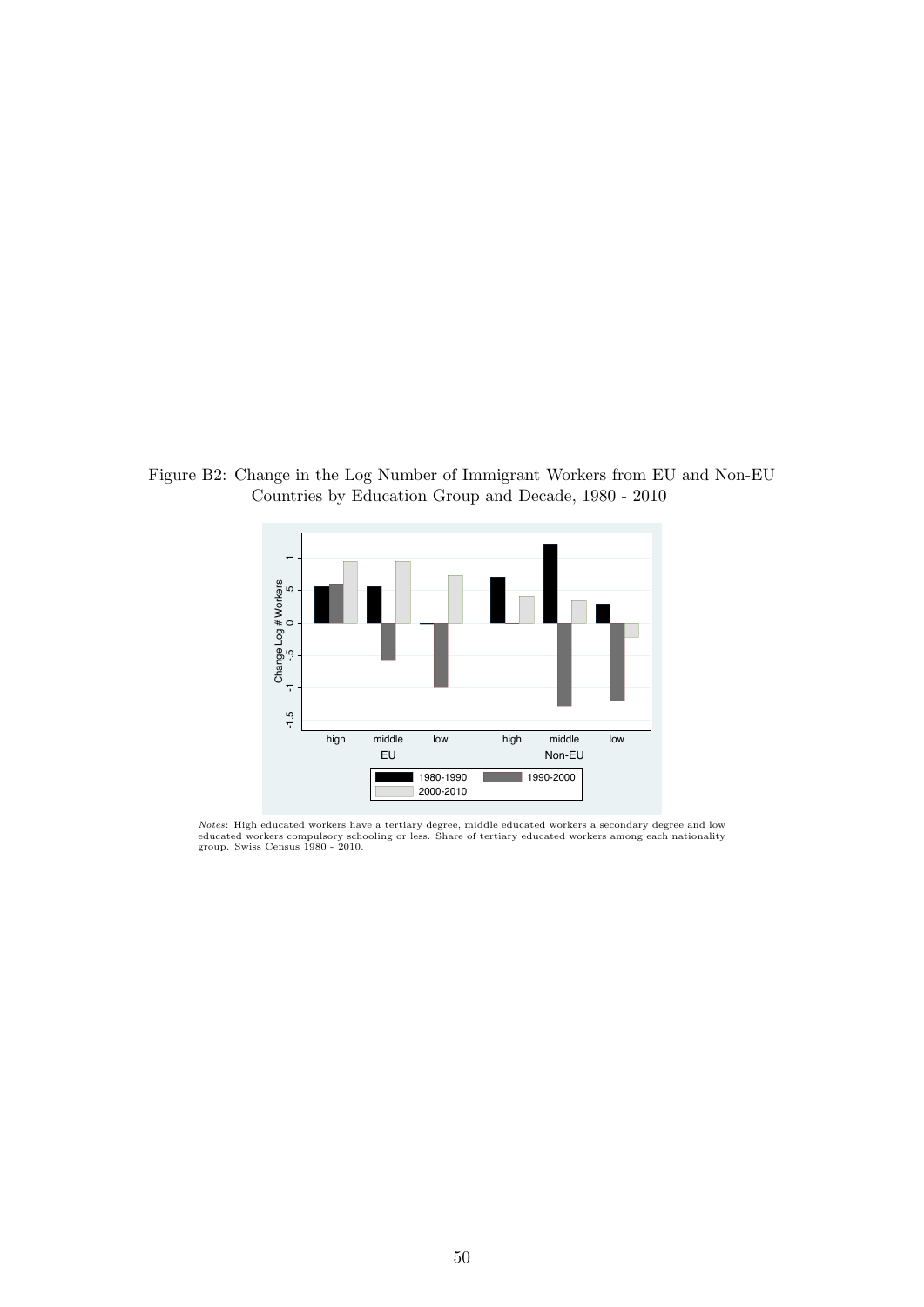# C Data Appendix

#### C.1 Measuring Employment

We measure labour supply in full time equivalents (FTEs) based on weekly hours worked. For the 1970, 1980, 1990 and 2000 censuses, however, only the following 4 categories were available for weekly hours worked instead of exact hours. We therefore used the 1991 Swiss Labour Survey (Schweizerische Arbeitskräfteerhebung, SAKE) which contains the same 4 categories but also the actual hours worked in order to arrive at the following weighting scheme.

- 1-5 hours per week: 0.05 FTEs
- 6-24 hours per week: 0.35 FTEs
- 25-41 hours per week: 0.7 FTEs
- 42 or more hours per week: 1 FTEs

In the 2010 census on the other hand, weekly hours were exactly measured. We divided them by 42 which corresponds to a full time working week measured in hours. Hours above 42 were capped, i.e. an individual working more than 42 hours per week was counted as one full time equivalent. Since the new census is conducted as a representative sample, individuals were then weighted according to the official weights contained in the data.

### C.2 Distinguishing Recent and Early Immigrants from Natives

In the censuses 1970-2000, we used the country of birth and the country of residence 5 years prior the census to distinguish amongst natives, early and recent immigrants. An individual having Switzerland as its country of permanent residence 5 years previous to the census date and Switzerland as its country of birth was counted as native. An individual having Switzerland as its residence 5 years previous to the census but another country as country of birth was counted as an *early immigrant*. An individual living in another country 5 years prior to the census was counted as an *recent immigrant* (regardless of its birth country, i.e. a Swiss-born individual living abroad and then reentering Switzerland was counted as a recent immigrant. Results are robust if we consider those individuals as natives).

In the 2010 census, the residence permit can be used as an additional variable to distinguish between early and recent immigrants and native workers. This allows to fill in some missing values that would have appeared if we used only the year of arrival to distinguish between early and recent immigrants. Individuals holding a permit of class L, B and F were also counted as recent immigrants in case they had not already by our previous definition. Individuals with permits C and Ci were counted as early immigrants if they had not already.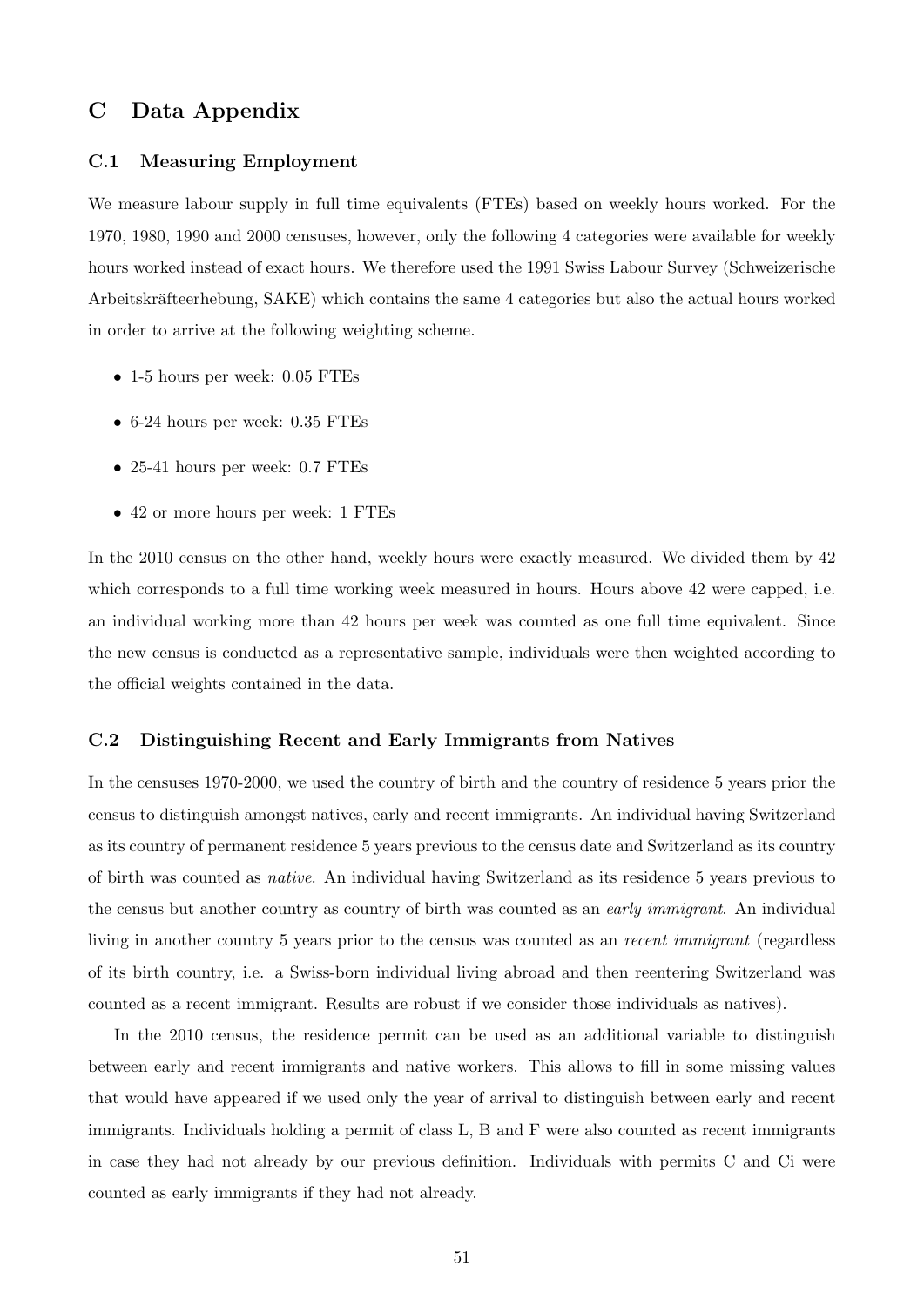## C.3 Distinguishing Education Groups

We classify workers into three education groups using the International Standard Classification of Education (ISCED) following [Peri](#page-41-1) [\(2005\)](#page-41-1). A highly educated worker as corresponds to those holding a tertiary degree (ISCED 5 and 6). A middle educated worker holds a degree from a secondary school (ISCED 3 and 4) whereas a low educated worker only has finished compulsory education (ISCED 0, 1 and 2) or did not finish school.

## C.4 Defining Occupations

The Swiss Census contains two classifications of occupations for all survey years. The ISCO-88-COM is a version of the ISCO-88 and internationally comparable in principle. The Swiss Nomenclature of Occupations 2000 (SNO-2000) is a national classification scheme not comparable to those of other countries. However, it is straightforward to map it to the ISCO-88 or to US occupation classifications. In case of the ISCO-88-COM, about a third of the two-digit ISCO-classes contain no observations prior to 2010 and about half of two-digit classes are missing prior to 1990. This makes it impossible to keep track of the two-digit-classes in detail. Furthermore, some of the occupations show an unplausibly volatile development in recent years, in particular ISCO no. 93, which jumps from less than 90'000 in 1980 to over 430'000 in 1990 and then falls again to less than 20'000 in 2000. According to the Statistical Office of Switzerland, ISCO no. 93 contains a vast number of employees (especially in 1990) which could not be appropriately allocated to the ISCO-classification and thus were assigned to the broad class ISCO no. 93. However, one-digit ISCO-classes seem to yield plausible results and can be used to check our descriptive results (where ISCO 93 must be excluded from the analysis).

Contrary to the ISCO-88-COM, the SBN-2000 has entries in almost all of the two-digit classes for every survey year. Due to this fairly complete picture and the existence of reliable and complete keys, we are able to map the SNO-2000 occupations into the ISCO-88-COM by two steps. First, we mapped the SNO-2000 to the older SNO-1990<sup>[49](#page-0-0)</sup> and then, using another crosswalk and thereby following ?, mapped those classes into the ISCO-88-COM. This procedure resulted in 26 two-digit ISCO-88- COM classes with no missing entries and, in particular, implausibly volatile occupation classes do not occur anymore. However, similar to the ISCO-classification, the SNO-2000 contains one extraordinary volatile class, namely SNO-2000 no. 93, whose inclusion would yield to seriously distorded labourshares for the other occupations. SNO 93 along with SNO 92 explicitly contain occupations which could not be classified by the statistical agency. Hence we excluded SNO 92 along with SNO 93 from the analysis.

Albeit we have to take into account that the constructed ISCO-88-COM classes may introduce some

<sup>&</sup>lt;sup>49</sup>In principle, the crosswalk SNO-2000 / SNO-1990 only allows for a complete matching from SNO-1990 to SNO-2000 occupations but not the other way round. However, since the mapping in almost all cases is a 1-to-1 mapping, almost no occupations get lost (i.e. classified missing) if one maps the SNO-2000 to SNO-1990.